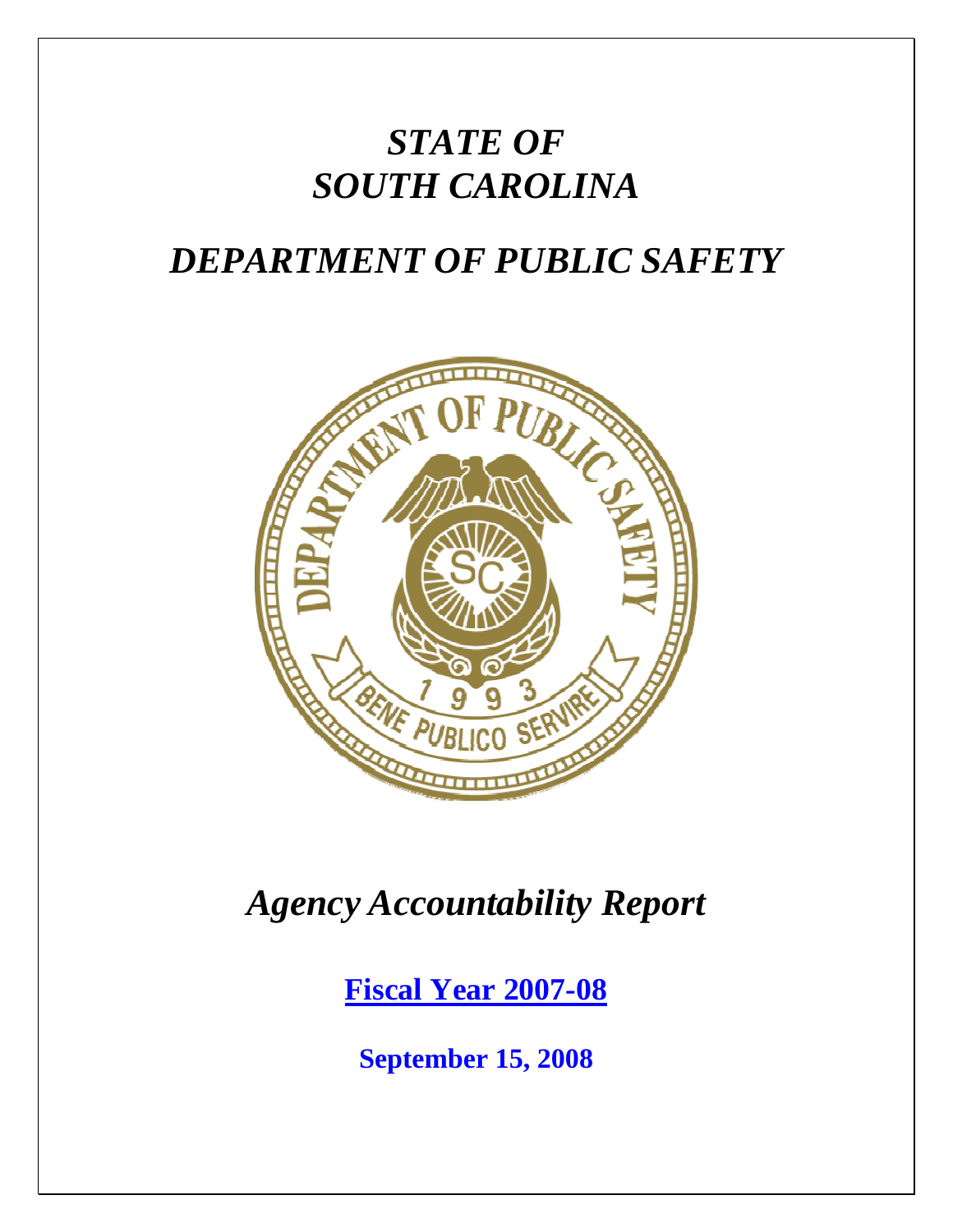### **Accountability Report Transmittal Form**

Agency Name: South Carolina Department of Public Safety

Date of Submission: September 15, 2008

Agency Director: Mark A. Keel

Agency Contact Person: Paul Lewis

Agency Contact's Telephone Number: 896-8605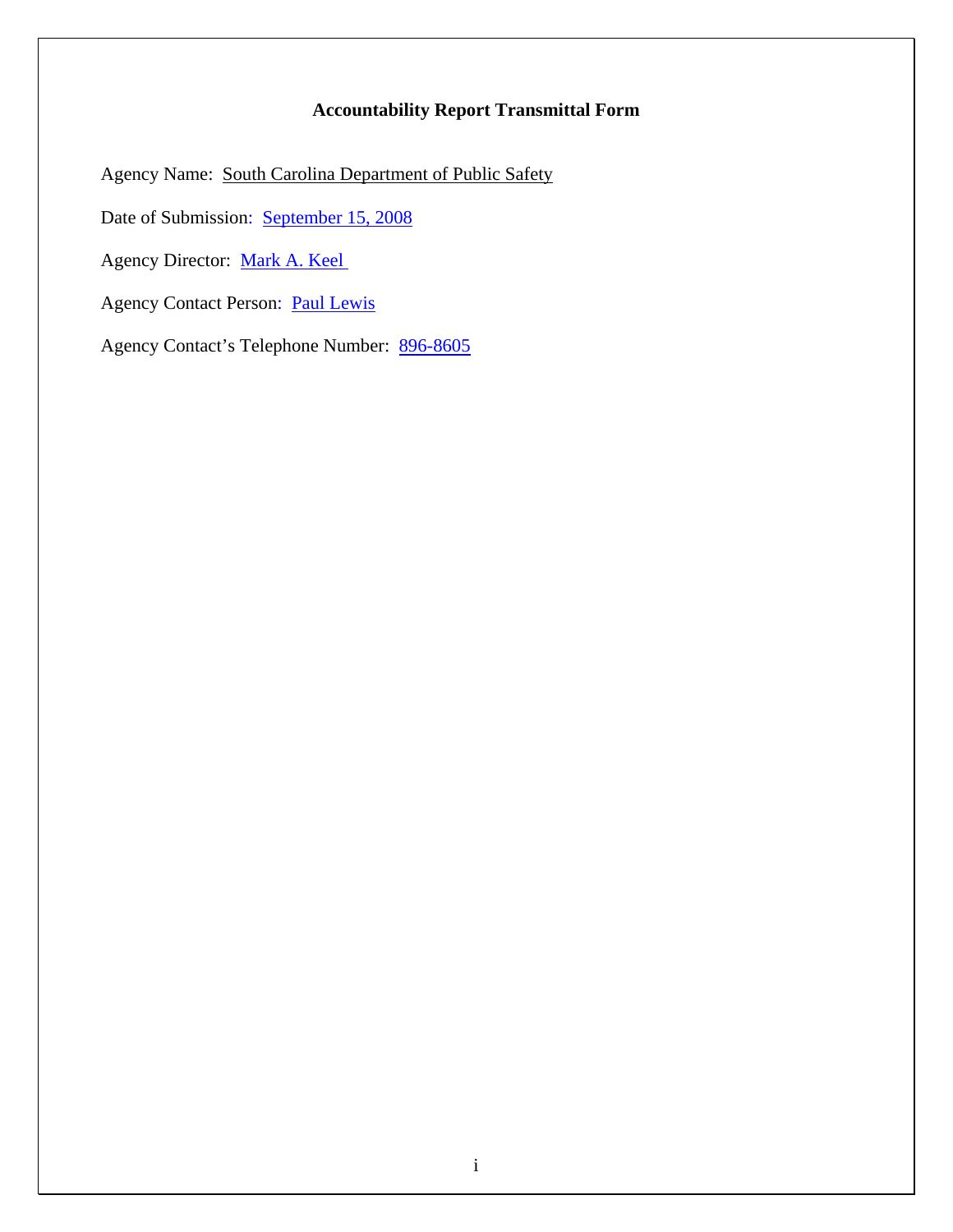# **Table of Contents**

## *Page*

| 1<br>1<br>Major Accomplishments from past year<br>1<br>3<br>$\overline{4}$<br>How Accountability Report Is Used<br>$\overline{4}$<br>٠ |  | i<br>ii |
|----------------------------------------------------------------------------------------------------------------------------------------|--|---------|
|                                                                                                                                        |  |         |
|                                                                                                                                        |  |         |
|                                                                                                                                        |  |         |
|                                                                                                                                        |  |         |
|                                                                                                                                        |  |         |
|                                                                                                                                        |  |         |
| 6                                                                                                                                      |  |         |
| 6<br>п                                                                                                                                 |  |         |
| 6                                                                                                                                      |  |         |
| 6                                                                                                                                      |  |         |
| 6                                                                                                                                      |  |         |
| 6                                                                                                                                      |  |         |
| 8                                                                                                                                      |  |         |
| Expenditures/Appropriations Chart<br>9                                                                                                 |  |         |
| 10                                                                                                                                     |  |         |
| Section III – Elements of Malcolm Baldrige Award Criteria                                                                              |  | 14      |
| 14                                                                                                                                     |  |         |
| 18                                                                                                                                     |  |         |
| 19                                                                                                                                     |  |         |
| 3 - Customer and Market Focus<br>24<br>п                                                                                               |  |         |
| 4 – Measurement, Analysis and<br>$\blacksquare$                                                                                        |  |         |
| Knowledge Management<br>27                                                                                                             |  |         |
| 30                                                                                                                                     |  |         |
| 37<br>٠                                                                                                                                |  |         |
| 40                                                                                                                                     |  |         |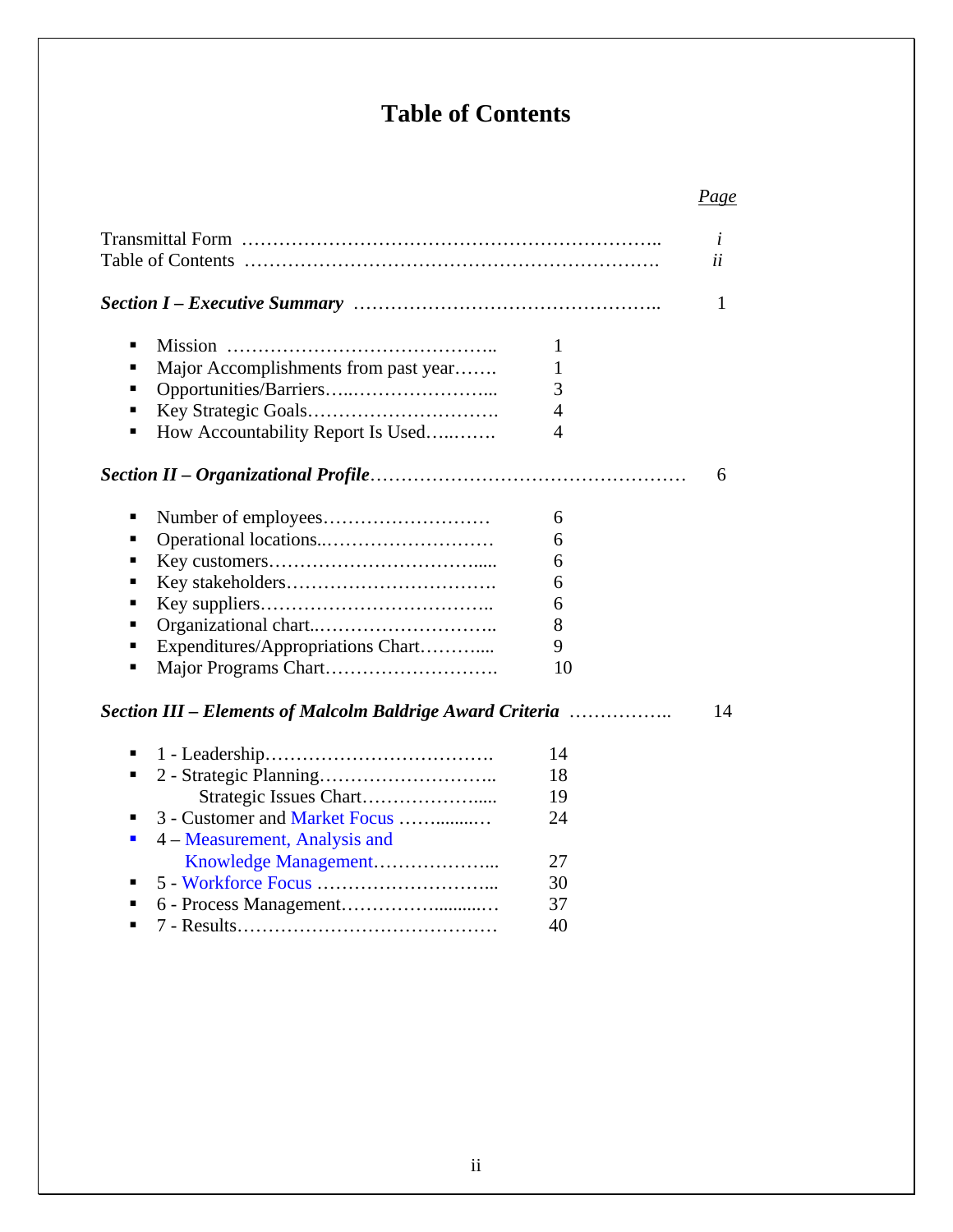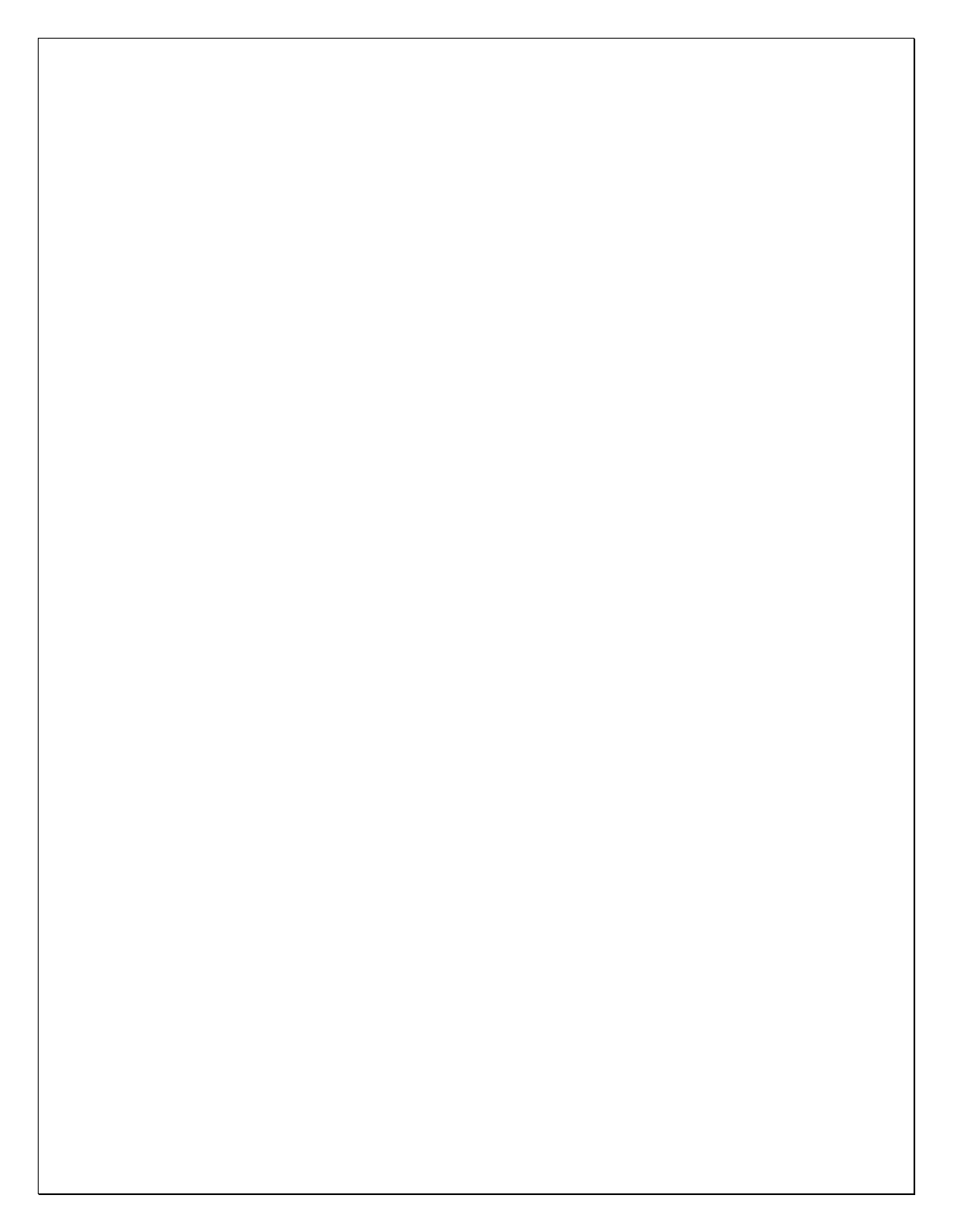# **Section I – Executive Summary**

The S. C. Department of Public Safety (DPS) is a distinct law enforcement agency focusing on highway and public safety. The Agency currently has three major operating divisions: **Highway Patrol (HP)**, **State Transport Police (STP)**, **Bureau of Protective Services (BPS)**, as well as the **Office of Highway Safety (OHS)**, **Office of Justice Programs (OJP)**, and the S. C. Law Enforcement Hall of Fame.

*Mission***:** The mission of the South Carolina Department of Public Safety is to protect and save lives through enforcement and education.

*Vision*: DPS will be recognized as an exemplary law enforcement agency dedicated to providing equitable public service supported by progressive leadership, advanced technology, and a philosophy of continuous improvement.

*Values***:** *Integrity, Excellence, Accountability, Employees, Leadership*

**1. Achievements from July 2007 to June 2008** (reported by Division or Office):

#### *Highway Patrol (HP):*

- 6.9% reduction in fatalities from fiscal year 06-07 to fiscal year 07-08.
- 122 troopers graduated from SC CJA between July 2007 and June 2008.
- Continued joint enforcement efforts with SCDOT (Safety Improvement Team: a three year, grant funded, work zone enforcement initiative)
- Conducted an 18-month motorcycle crash study and launched the Motorcycle Safety Campaign Ride Smart in conjunction with DPS-OHS and local motorcycle retailers.
- Motorcycle enforcement initiative: used grant funding to hire and equip two motorcycle units for enforcement in Calhoun and Orangeburg counties.
- Children's Health and Safety Fair was held at DPS Headquarters in Blythewood.
- Conducted a pedestrian safety study which was used to make a public service video, Be Safe Be Seen, in partnership with SCDOT.
- Continued expansion of HP Office of Victim Services
- Established the Regional Recruiting Team to enhance recruiting efforts
- Created a recruiting video that features narratives by current troopers discussing the details of the daily life of a trooper and their reasons for choosing a career with the Highway Patrol. The video is available on the SCHP website and is presented by Regional Recruiters and Community Relations Officers throughout the state.
- Continued expansion of Families of Highway Fatalities program
- Families of Highway Fatalities published the "Compassionate Guide", a booklet given to the family members of fatal crash victims directly after a crash. It covers such topics as a checklist for the family representative, immediate legal/business concerns, what to expect from officials, planning the funeral, and recommended reading and other resources.

#### *State Transport Police (STP):*

- Completed basic state and federal Training for 17 officers; December 07 April 08
- Completed Supervision class; December 17-19, 2007
- <sup>10</sup> officers worked Motor Coach Special Inspection in Greenville, 102 coaches inspected, 9% Out Of Service (OOS) rate resulted.
- District 3 hosted South Carolina Trucking Association (SCTA) Safety Council at Townville Scale; June 24. 6/24 safety talk at Quickway Transportation in Simpsonville.

1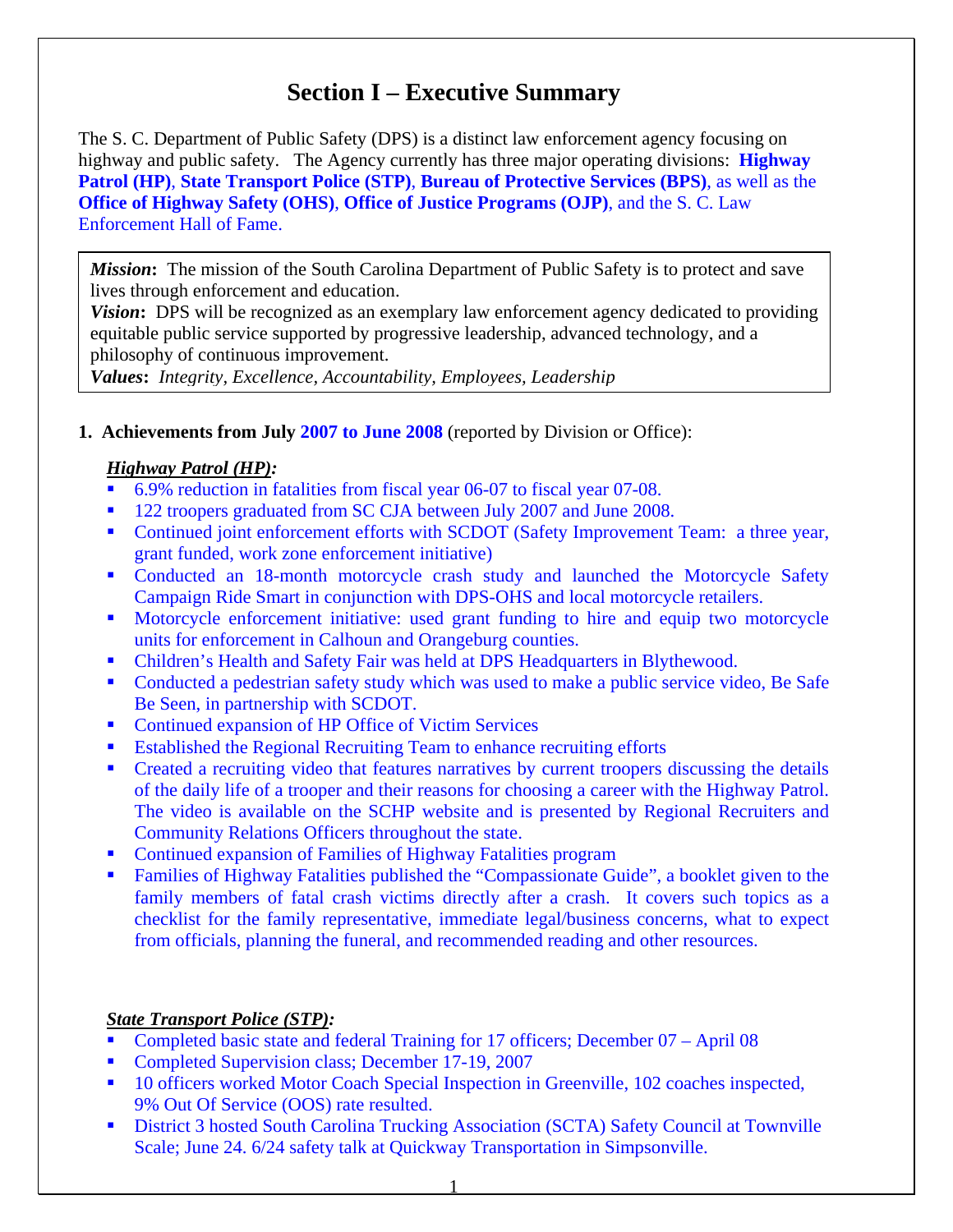- Assisted Summer Highway Enforcement of Aggressive Traffic (HEAT) Kick-off in Greer; June 27
- Radiation Exercise training at Dorchester County Westbound Scales (4/23).
- Completed the Commercial Vehicle Information Systems and Networks (CVISN) Program Plan and Top Level Design update and received Federal Motor Carrier Safety Administration (FMCSA) approval.
- 2 civilians completed all federal training required to conduct compliance reviews.
- Cpl. Johnson completed training to become a Compliance Review Instructor; he is also a HAZ/Mat Instructor.
- Radiation Portal at I-26 Eastbound Scales (Dorchester) put into operation.
- <sup>1</sup> 11 officers completed refresher training in Radioactive Inspections (Level VI).
- New Passed Legislation:
	- o a. Strobe lights for forestry and sod industry
	- o b. Gross weight tolerance forestry and sod industry.
	- o c. Positive Drug test database for CDL holders.
- The South Department of Public Safety, STP along with our partners at SC DOT and FMCSA completed the development of a comprehensive strategic highway safety plan, "The Road Map to Safety for the State of SC"
- PrePass electronic clearance installation at the Townsville weigh station on I-85

## *Bureau of Protective Services (BPS):*

- Completed upgrading security equipment at the State Capitol Complex in cooperation with Senate and House Clerks.
- Revamped training program to incorporate VIP and Homeland Security issues, including special executive training programs, such as FBI Command College and National Academy, Executive Leadership Institute and Certified Public Managers (CPM) courses.
- Developed a quarterly training series to meet the basic training needs of field officers.
- Communications/partnering with other law enforcement agencies to augment and assist in planning and implementing operations during special multi-jurisdictional operations.
- Working in conjunction with B&CB to draft plans for Pandemic pharmaceutical distribution and other weapons of mass destruction emergencies.
- Consolidated Special Operations to include the Critical Incident Team, K-9 Operation, Evidence, Victim's Assistance, investigation and training.
- **Implemented the Reaching Emergency Responders for South Carolina (REACH-SC)** Program for the State House and surrounding facilities for emergency notification via telephone, e-mail and text messaging.
- Along with the Secret Service and SLED, BPS provided security for the Democratic Presidential candidates during the Annual MLK Rally at the State House on January 14, 2008.
- Working with B&CB and other state agencies to enhance security at many state facilities.
- Conducted seven (7) site surveys to examine and enhance the security needs of state facilities. Several were requested by state facilities and three (3) were initiated by BPS for DHEC Facilities and the S. C. Judicial Buildings.
- First-time participates in the  $5<sup>th</sup>$  and  $11<sup>th</sup>$  Circuit Law Enforcement Networks to include monthly meetings and other law enforcement initiatives on July 26, 2008.
- Assisted DMV with providing security for the multi-state AAMVA 2008 Region II Conference in Hilton Head Island, S.C. from June 8-11, 2008.
- **•** Participated in the Savannah River Site's benchmark tour of the facility to gain additional knowledge of security techniques and procedures.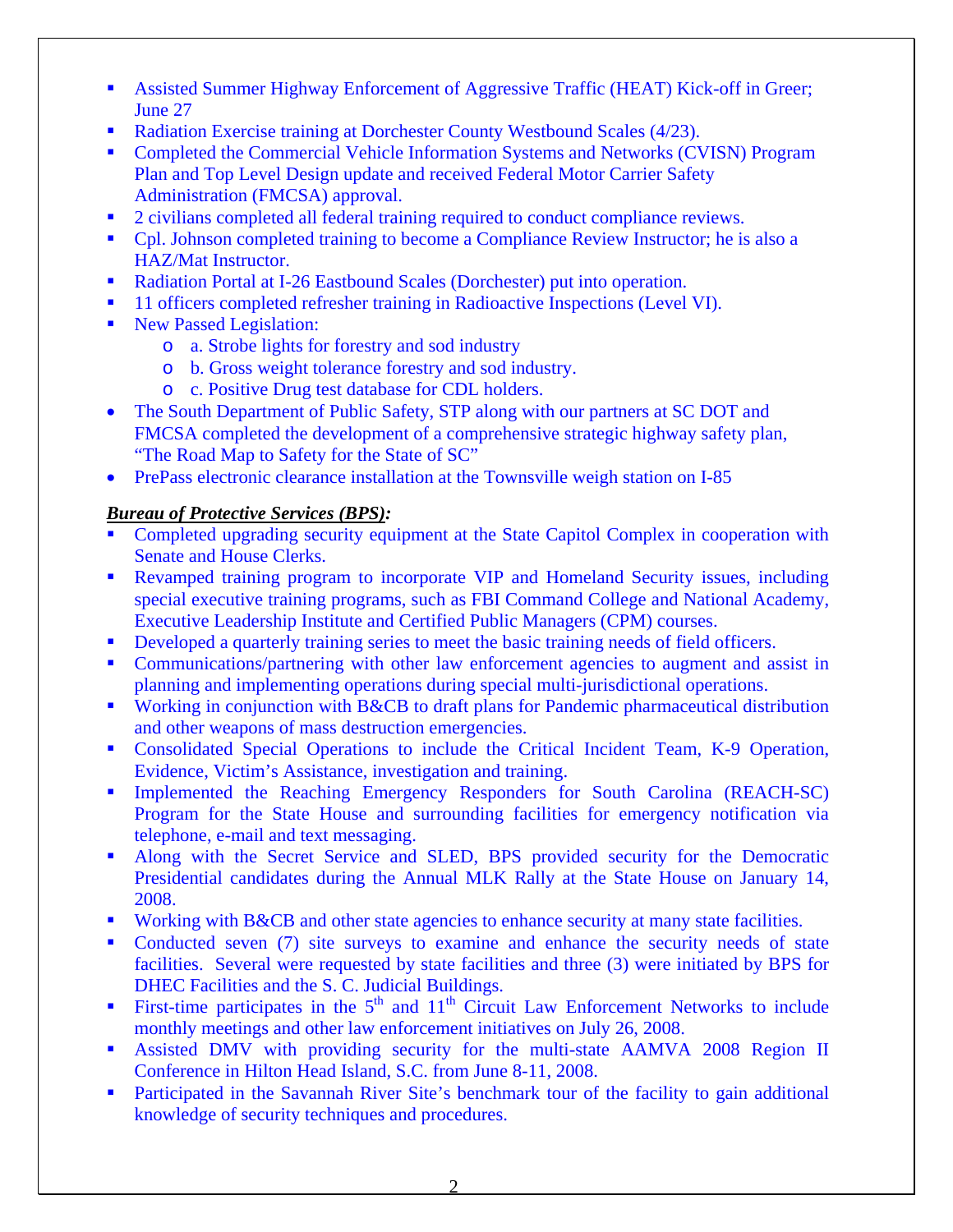## *Office of Highway Safety (OHS):*

- Completed the transfer of the data entry program for SCDMV back to OHS.
- Coordinated the statewide 2007 SC Highway Safety Conference to discuss strategies and solutions to highway safety issues.
- *Continued work of S.C. Impaired Driving Prevention Council to address DUI issues*  resulting in the passage of a new and stronger DUI bill for the State of South Carolina
- *Contributed, through the multiple campaign, enforcement and grant project efforts to*  achieving the highest recorded safety belt usage rate ever reached in the State at 79%, according to an observational study conducted by the University of South Carolina
- **Continued the work of the Statewide Motorcycle Safety Task Force** including the development of a series of recommendations to improve motorcycle safety in the State based on a Motorcycle Safety Assessment conducted by a NHTSA team in May 2007
- *Campaigned statewide to promote safety in and around school zones*
- *Ongoing high-visibility campaigns*, such as *"Buckle up, South Carolina. It's the Law and It's Enforced,"* complementing national *"Click It or Ticket"* to increase seatbelt use; and *"Sober or Slammer!"* targeting impaired drivers and complementing the national *"Drunk Driving. Over the Limit. Under Arrest."* campaign effort
- **Conducted a Statewide Highway Safety Conference in Charleston, SC** which brought together a variety of highway safety stakeholders to discuss key initiatives and to develop solutions to improve highway safety in the State
- *Continued the development and maintenance of the SC Law Enforcement Network system* comprised of more than 165 law enforcement agencies in the 16 Judicial Circuits in the State gathering together in their respective Judicial Circuits to address highway safety problems and combine enforcement efforts
- *Continued ongoing initiatives to inform citizens about the new primary safety belt law*  (effective 12/9/2005) *and its life-saving potential*, including diversity outreach emphasizing DPS's stance against differential enforcement
- *Revived the "Highways or Dieways" commercial series* by utilizing a previously produced television spot as part of the May 2008 *"Buckle up, South Carolina. It's the Law and It's Enforced"* occupant protection mobilization campaign
- *Continued motorcycle safety campaigns* during major bike rallies
- *Negotiated for millions of dollars in federal funding* for highway safety programs

# *Office of Justice Programs (OJP)*

- Continual improvement of the Grants Management Information System(GMIS), an internet based grant application system that has replaced paper submissions. The GMIS has resulted in reductions in time and paperwork for county, city, non-profit and state applicants.
- Co-sponsored the SC Statewide Drugs of Abuse Conference. Attended by 400 practitioners, this conference remains the most important venue in the state to address solutions to drug abuse. The conference brought together law enforcement, the medical community and social service workers to work on these common problems.
- The office successfully managed approximately 300 separate grant projects. Several criminal justice and juvenile justice subgrants were selected as national models by the Department of Justice and one was cited in a Report to Congress.

## *Administrative Offices*

 *OIT implemented several initiatives to improve efficiency and cost effectiveness*. These initiatives included integrating the Agency's personnel system with both the Agency's network authentication system and the Agency's e-mail system; introducing an application-independent platform for creating reports; reinvigorating the Agency's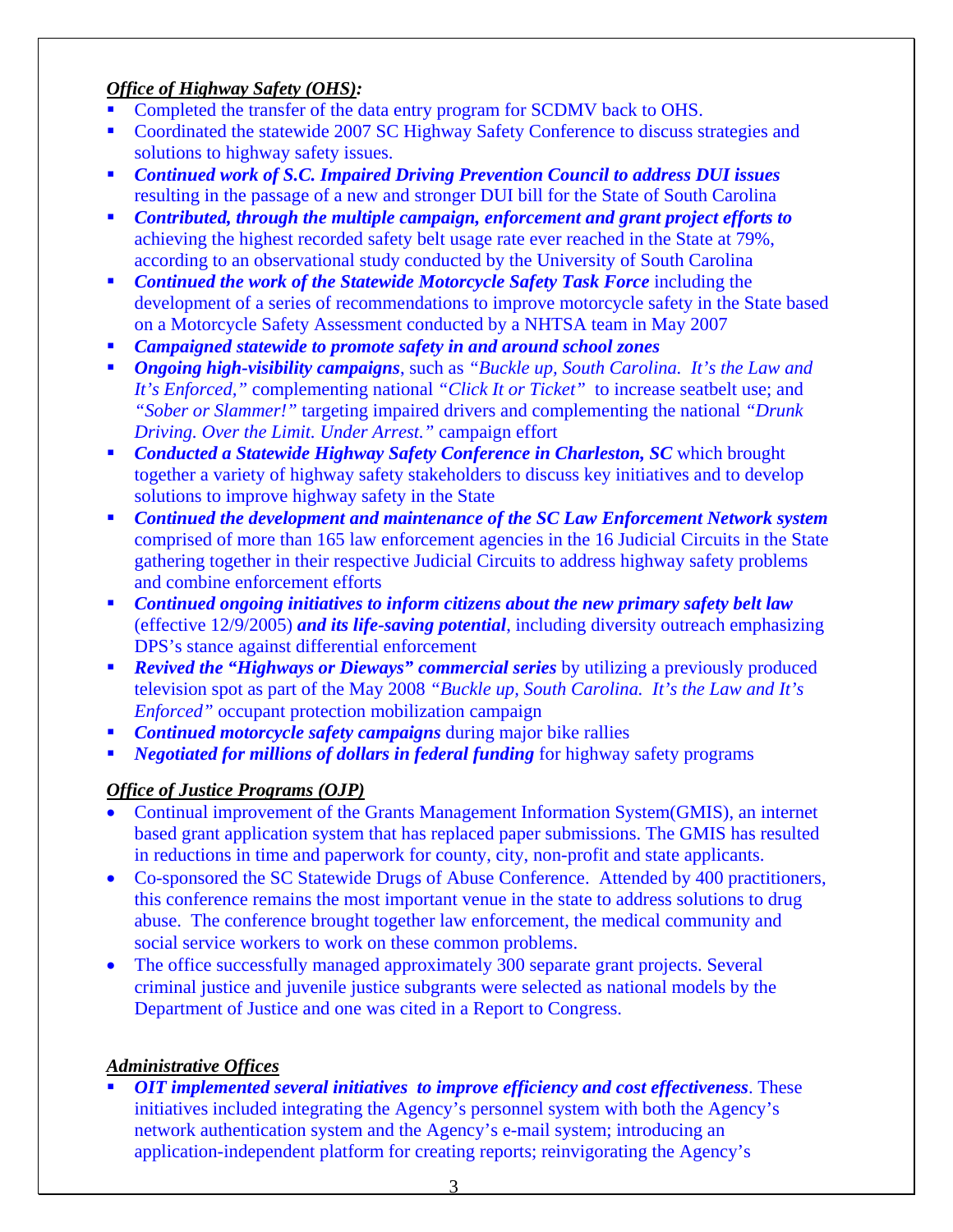Geographical Information Systems (GIS) efforts; automating the update of client operating systems and office productivity software (eliminating manual intervention); completing the upgrade of the Agency's data connections to a more cost-effective solution; "virtualizing" the Agency's servers which allows multiple server instances to reside on a single hardware device (thus, reducing overall hardware cost while maintaining functional independence between the server instances); and successfully procuring a software solution to support electronic collision reports and electronic citations (this procurement was a joint effort between SCDPS and SCDOT).

*HR* **continues** *EEO "Balance AAP" reporting system* **and computerized monitoring of full-time positions resulting in** *balanced FTEs***; positive results from** *new Grievance Procedure Policy* **using an employee panel to review grievances from disciplinary actions;** *enhanced training and workforce planning initiatives aligned with the new DPS Strategic Plan; developed and distributed an Individualized Employee Development Plan (IEDP) which is an employee driven tool for career planning and development; created and issued to each Division a Workbook providing tools for workforce assessment, implementation of knowledge transfer strategies, development of a workforce plan as well as tools for communication and evaluation; trained Division Heads and key workforce planning staff from each Division in the use of the Workbook. HR has worked to reduce % of EPMS documents with "Meets by Default" rating***. (See Chart 7.2N)**

 *OFS has continued to emphasize enhanced response time resulting in an increase in revenue funding;* continued emphasizing *training courses required for GFOA certification* in accounting*; continued early planning and design work for construction of new weigh station on I-95,and a new PrePass facility on I-85, finished the new radiation detection facility in Dorchester County. OFS also started the process of taking over the maintenance responsibilities for its statewide field offices formally covered by the Budget & Control Board.* 

#### **3. Key Strategic Goals:**

- 1. *Ensure the Professional Development of Employees*: foster a learning environment; ensure employee development to enhance performance of current job duties and acquire new skills
- 2. *Make the Best Use of Technology*: ensure technology is sufficient to support the DPS mission; train employees (including IT staff) to effectively use available technology; improve effectiveness and use of technology throughout the Agency
- 3. *Establish a Coherent Identity ("brand") for DPS*: establish baseline of citizens who can identify DPS and its mission and components, as well as what makes it distinct from other agencies
- *4. Develop Workforce Planning*: enhance ability to attract and keep the most qualified people; improve forecasting and better prepare a pool of new leadership; ensure workforce represents the population it serves
- **4.** *Opportunities*: alternative revenue sources; increased education and awareness of highway and public safety; increased support for law enforcement through media, the public and legislature; enhanced employee recognition; better use of technology; expanded partnerships; workforce planning; increased employee training and development; better methods to assess needs and evaluate effectiveness

*Barriers*: funding; recruitment/retention; lack of public understanding regarding DPS functions;

4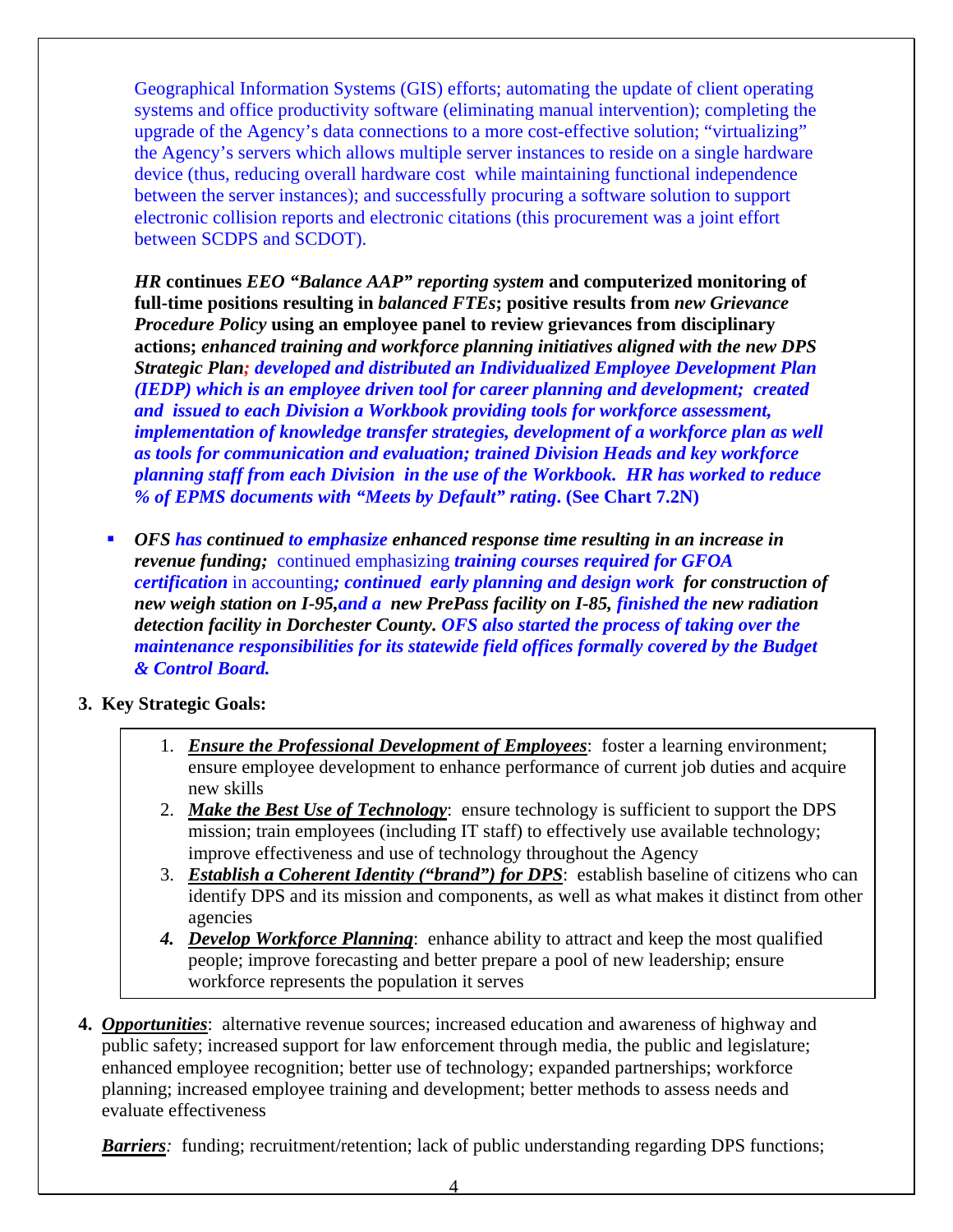keeping up with technology; allocation of limited resources; inadequate training and employee development; lack of system to effectively assess/monitor customer and employee satisfaction

**5.** The Accountability Report continues to be a valuable resource in providing current data about DPS, including its mission, operations, services, achievements and performance results. The uniform format makes it easy to reference data thereby making the Report useful for management, as well as legislators and citizens. The Report is a good way to document annual accomplishments and challenges in striving for continuous improvement.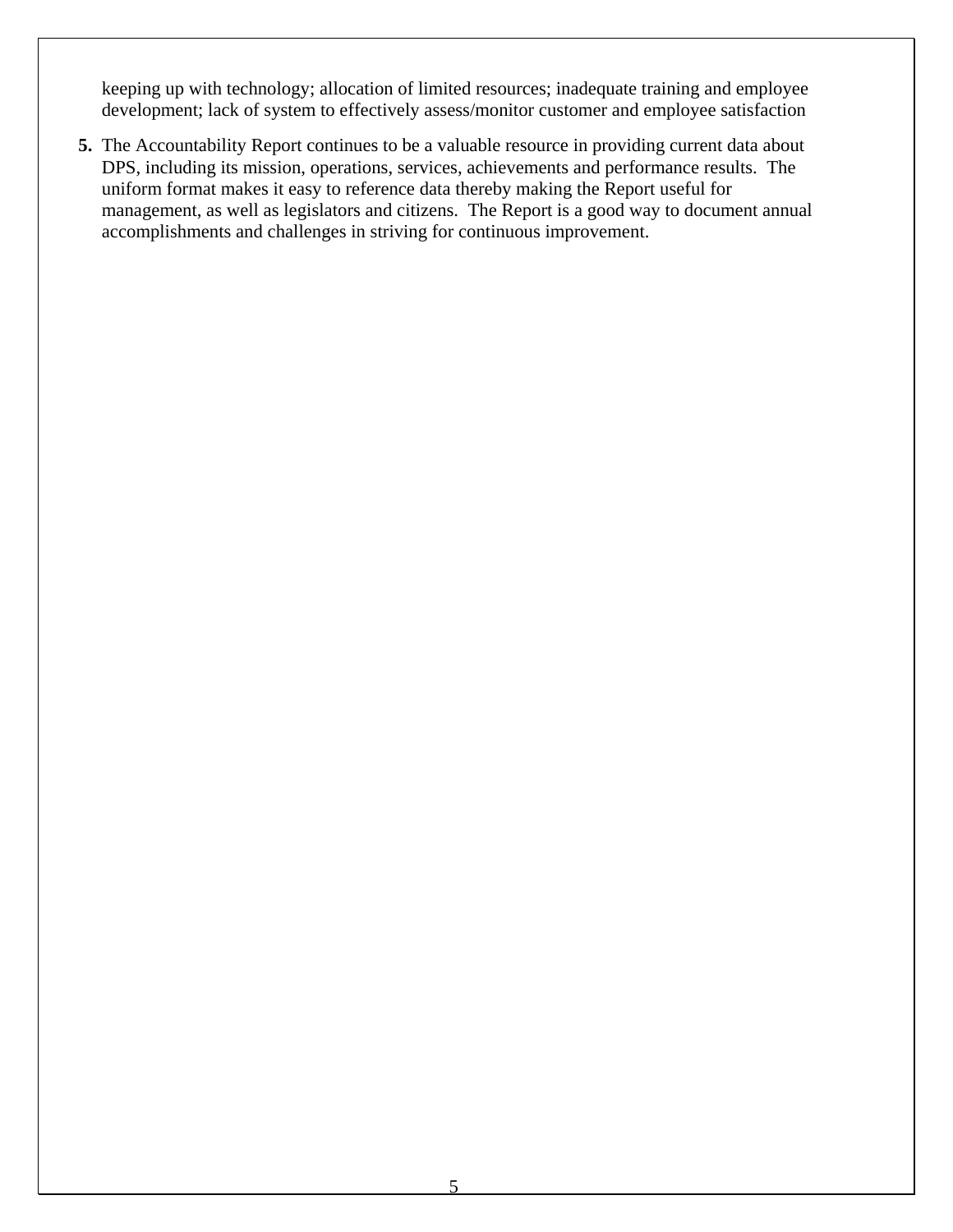# **Section II – Organizational Profile**

- **1. DPS** enforces speeding/trafficking laws on S. C. roadways, inspects commercial motor vehicles; protects Governor's residence and State Capitol complex; promotes highway and public safety education; conducts safety campaigns across the state, and administers grants.
- *2.* **Key Customers and their key requirements/expectations:** *Besides the "citizens" of South Carolina, key customers are listed by division or key services (See Below).*
- **Highway Patrol**: S. C. motorists; violators; traveling citizens/visitors requiring assistance; public schools; victims & others involved in motor vehicle crashes; other law enforcement
- **State Transport Police:** S.C. motoring public; owners and drivers of commercial vehicles; federal, state and local enforcement agencies; vehicle trade and safety organizations
- **Bureau of Protective Services:** Governor, his family and staff; legislature; visitors to state buildings; contracted agencies; court personnel
- *Office of Highway Safety*:  $-\text{law enforcement}$ ; K-12 public schools; highway safety advocates; Safe Communities participants; Federal partners (National Highway Traffic Safety Administration [NHTSA], Federal Highway Administration [FHWA], Federal Motor Carrier Safety Administration [FMCSA])
- *Office of Justice Programs*: sub-grantees (300 projects totaling \$15 million); local government (police, sheriff's offices, solicitor's offices); criminal justice agencies; nonprofit organizations in juvenile delinquency prevention; victims of crime service providers
- **Administrative Offices:** DPS employees; bidders; suppliers; contractors; applicants; other state, local and federal government agencies/organizations
- Some requirements are mandated by relevant laws. The Commission on Accreditation for Law Enforcement Agencies (CALEA) standards are required to maintain national accreditation. Like any state agency, making the best use of resources is expected. Enforcement efforts target specific audiences and locations to improve safety. As a first responder, expectations include a quick response, professionalism, competency and compassion. DPS continues contributing to victims' services and community groups.

#### **3. DPS key stakeholders (and other customers):**

the media; insurance companies and financial institutions; the medical community; public and private educational institutions; driving schools; sheriffs, chiefs of police and law enforcement community; commercial vehicle industry; Ports Authority; Governor's Office and General Assembly; federal, state and local government; judicial and correctional systems; suppliers, contractors and vendors.

- **4. Key suppliers/partners** include other state agencies; city, county and federal agencies; the judicial system; local, regional and national associations; vendors/contractors; the legislature; local state and federal law enforcement; volunteers; profit/non-profit business and industry; Research & Development organizations and trade organizations.
- **5. Operational locations:** DPS operates in some capacity in 70 locations across the state.
- **6. Number of employees:** Classified: 1,516; Unclassified: 4(2 filled,2 vacant) Temporary: 107; Grant 2.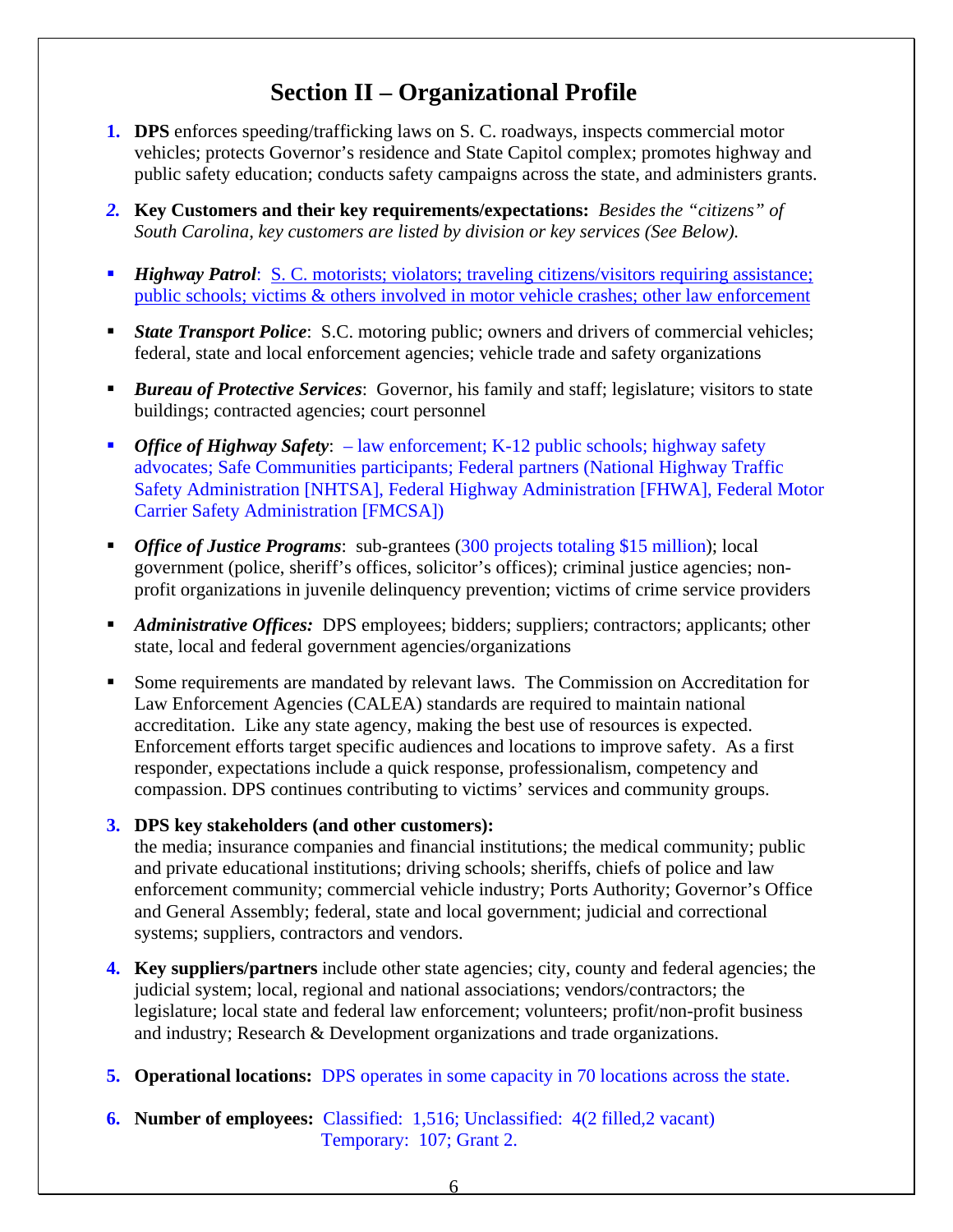**7. The regulatory environment:** Along with the S. C. Budget & Control Board, DPS is guided and regulated by the Comptroller General, State Treasurer, State CIO and General Services. In addition, DPS is a cabinet agency and under the jurisdiction of the Governor. DPS is nationally accredited and must follow CALEA standards and requirements. With its distinct law enforcement functions, DPS complies with appropriate sections in the S. C. Code of Laws and S. C. Regulations, CFR of the Federal Motor Carrier Safety Regulations (governing the commercial motor vehicle industry and transportation), NCIC/SLED for NIBRS/SCIBRS incident reporting, Law Enforcement Training Advisory Council, and federal grant guidelines.

#### **8. Key strategic challenges (operational, HR, financial, and community-related):**

- funding for campaigns/programs to benefit citizens, as well as IT global services/operating costs
- agency-wide project (including IT) coordination
- making use of available technology and maintaining equipment and replacement cycles
- increasing training opportunities for all DPS employees, including executive training for Unit Commanders and mid-level leadership training for commissioned supervisors
- aligning employee classification and compensation
- enhancing recruitment and retention
- branding to enhance public awareness of DPS's distinct functions
- increasing command/control manpower for improved effectiveness and continued community activities (such as C.O.P.S.) and the Compstat Multi-Jurisdictional Program enhancing law enforcement operations in the Greater Columbia area
- demands to provide education on a broader level regarding highway safety, particularly regarding operating on highways around Commercial Motor Vehicles (CMVs)

#### **9. Performance improvement system(s):**

The Director emphasizes continuous improvement. Developed after an Agency-wide SWOT analysis, strategic goals continue to guide activities and progress is monitored. Agency-wide coordination of projects, especially IT operations, is a key focus, resulting in enhanced efficiency and effectiveness. Managers use the EPMS, along with regular feedback, to evaluate job performance and identify need for improvement. In addition, the Individualized Employee Development Plan is available to address career planning and development. Tools from the Workforce Planning Workbook can be utilized to identify skill gaps and training needs(See Chart 7.2N). HP uses the Crash Reduction Enforcement Plan (CREP) requiring regular reporting to analyze enforcement activities and campaigns to determine performance. . CREP reports are used to analyze individual Troops' effectiveness. Computer-Aided Dispatch is also used to track patrol activity and ensure efficient use of time. HP also uses its Business Plan portion of the Agency strategic plan to ensure continued performance improvement in HP-specific areas such as Fatality Reduction and Victim Services.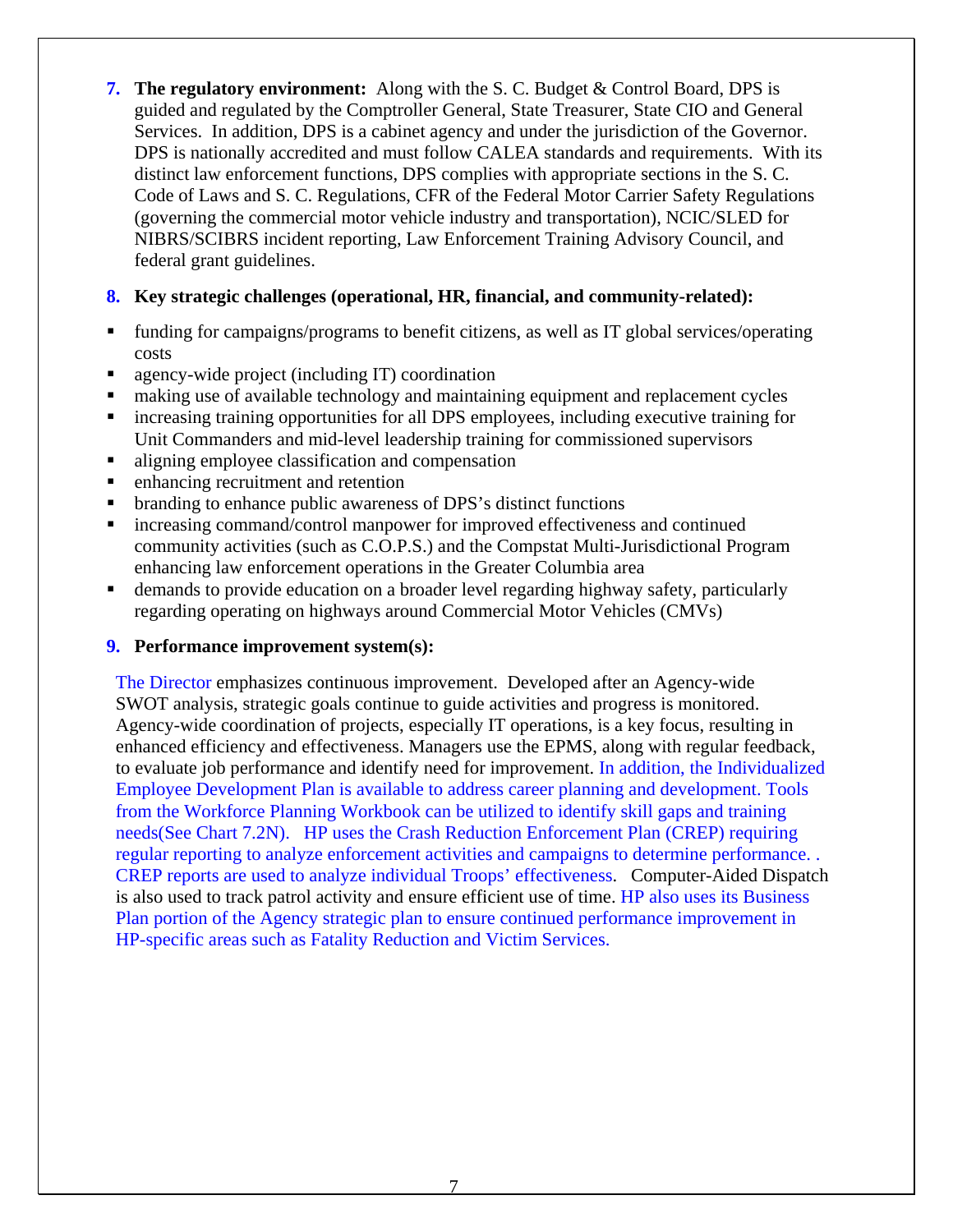

**\*Note:** *S.C. Hall of Fame (not shown) remains part of DPS (located on Broad River Road).*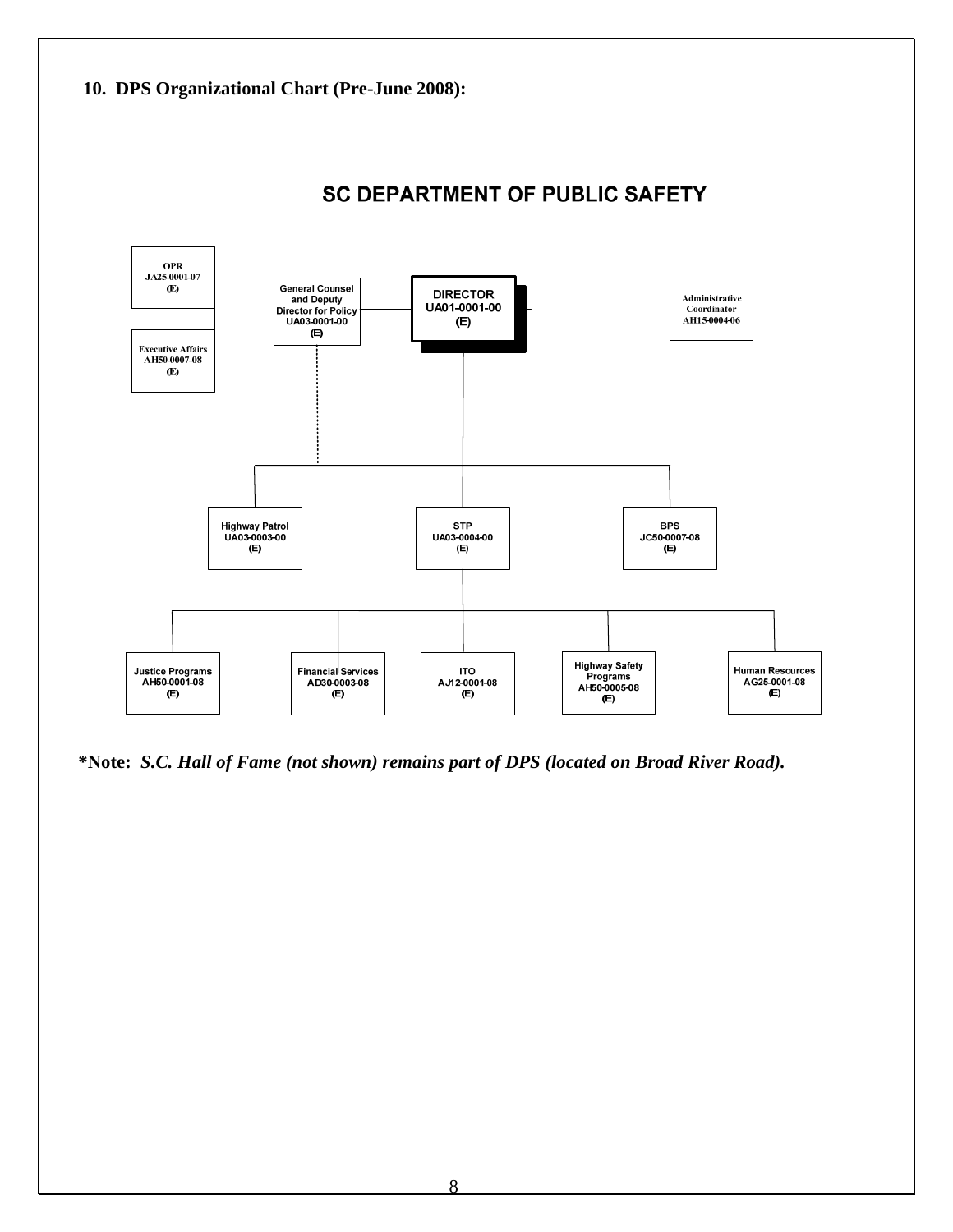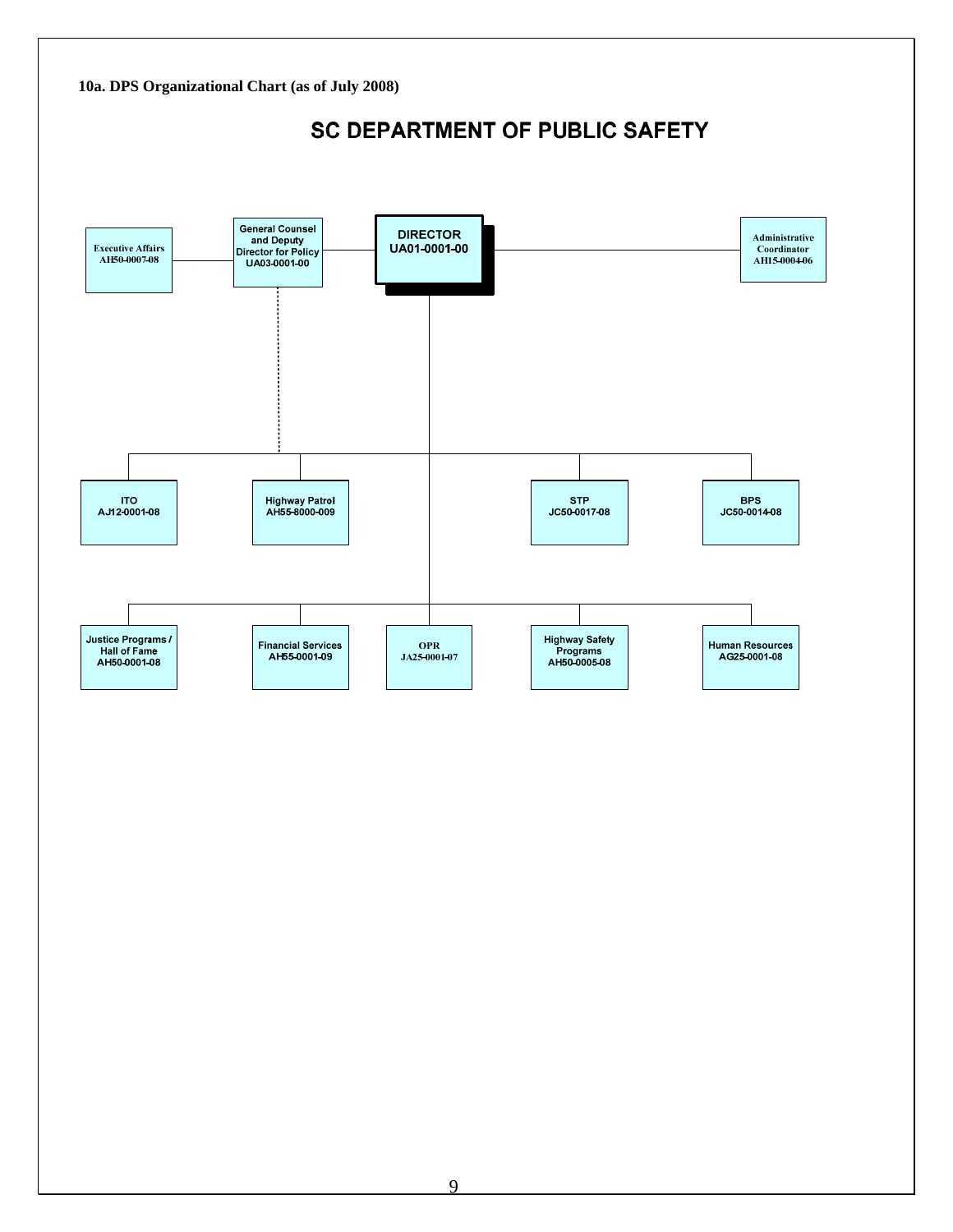### **11. Expenditures/Appropriations Chart:**

#### **Accountability Report Appropriations/Expenditures Chart**

#### **Base Budget Expenditures and Appropriations**

|                                          | FY 06-07 Actual Expenditures |    |                          |    | FY 07-08 Actual Expenditures |    |                         |    | FY 08-09 Appropriations Act |                         |            |
|------------------------------------------|------------------------------|----|--------------------------|----|------------------------------|----|-------------------------|----|-----------------------------|-------------------------|------------|
| <b>Major Budget</b><br><b>Categories</b> | <b>Total Funds</b>           |    | General<br><b>Funds</b>  |    | <b>Total Funds</b>           |    | General<br><b>Funds</b> |    | <b>Total Funds</b>          | General<br><b>Funds</b> |            |
| <b>Personal Service</b>                  | \$<br>63,738,249             | \$ | 49,768,645               | -S | 63,634,090                   | \$ | 56,544,111              | \$ | 67,638,314                  | l \$                    | 56,965,196 |
| <b>Other Operating</b>                   | \$<br>44,317,784             | \$ | 11,879,668               | \$ | 44,201,148                   | \$ | 10,587,814              | \$ | 44,212,621                  | -\$                     | 7,543,809  |
| Special Items                            | \$<br>2,278,700              | \$ |                          | \$ | 2,303,125                    | \$ | 176,754                 | \$ | 2,514,717                   | -\$                     | 257,317    |
| Permanent<br>Improvements                | \$<br>$2,492,913$ \$         |    |                          | \$ | 257,894                      | \$ |                         | \$ |                             | \$                      |            |
| <b>Case Services</b>                     | \$                           | \$ | $\overline{\phantom{a}}$ | \$ | ۰                            | \$ | ۰                       | \$ | ٠                           | S                       |            |
| Distributions to<br>Subdivisions         | \$<br>14,895,058             | \$ | $\overline{\phantom{a}}$ | \$ | 15,551,970                   | \$ |                         | \$ | 18,850,945                  | l \$                    |            |
| <b>Fringe Benefits</b>                   | \$<br>22,697,365             | \$ | 18,243,528               | \$ | 23,906,591                   | \$ | 21,425,528              | \$ | 25,313,442                  | \$                      | 20,857,593 |
| Non-recurring                            | \$                           | \$ |                          |    |                              | S  | 12,123,595              | \$ |                             | S                       |            |
| Total                                    | \$<br>150,420,069            | \$ | 79,891,841               | \$ | 149,854,818                  | \$ | 100,857,802             | \$ | 158,530,039                 | -\$                     | 85,623,915 |

#### **Other Expenditures**

| Sources of<br><b>Funds</b>      | FY 06-07 Actual<br><b>Expenditures</b> |           |    | FY 07-08 Actual<br><b>Expenditures</b> |  |  |
|---------------------------------|----------------------------------------|-----------|----|----------------------------------------|--|--|
| Supplemental Bills              | S                                      | 5,300,059 | \$ |                                        |  |  |
| <b>Capital Reserve</b><br>Funds | S                                      | 4,421,226 | S  | 1,637,260                              |  |  |
| <b>Bonds</b>                    | S                                      |           |    |                                        |  |  |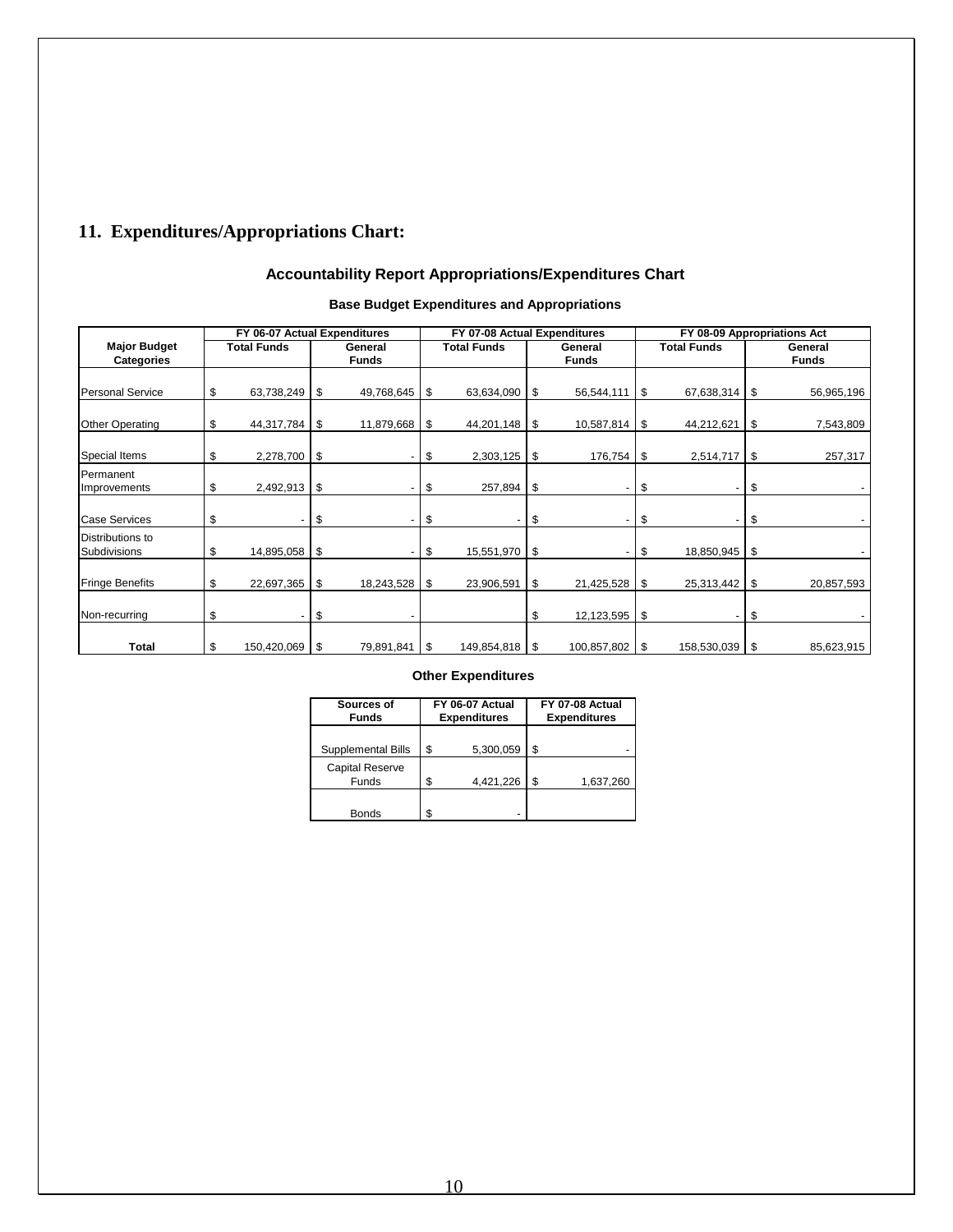# **12. Major Program Areas**

**Major Program Areas** 

| Program       | <b>Major Program</b><br>Area        | FY 06-07                   |       | FY 07-08                   |       |
|---------------|-------------------------------------|----------------------------|-------|----------------------------|-------|
| <b>Number</b> | <b>Purpose</b>                      | <b>Budget Expenditures</b> |       | <b>Budget Expenditures</b> |       |
| and Title     | (Brief)                             |                            |       |                            |       |
|               |                                     | State:<br>6,699,719        |       | 6,381,098<br>State:        |       |
|               |                                     | Federal:<br>17,671,298     |       | Federal:<br>19,125,232     |       |
| 01000000      | Administrative<br><b>Operations</b> | Other:<br>3,302,392        |       | Other:<br>3,226,440        |       |
|               |                                     | 27,673,409<br>Total:       |       | 28,732,770<br>Total:       |       |
|               |                                     | % of Total Budget:         | 18.4% | % of Total Budget:         | 19.2% |
|               |                                     | 47,024,577<br>State:       |       | State:<br>55,441,074       |       |
|               |                                     | 299,264<br>Federal:        |       | Federal:<br>275,629        |       |
| 10100000      | S.C. Highway<br>Patrol              | Other:<br>19,262,182       |       | Other:<br>15,539,899       |       |
|               |                                     | Total:<br>66,586,023       |       | Total:<br>71,256,602       |       |
|               |                                     | % of Total Budget:         | 44.3% | % of Total Budget:         | 47.6% |
|               |                                     | State:<br>2,911,579        |       | State:<br>3,234,630        |       |
|               | S.C. State                          | Federal:<br>2,279,521      |       | Federal:<br>2,413,508      |       |
| 10300000      | <b>Transport Police</b>             | Other:<br>2,682,771        |       | Other:<br>2,982,287        |       |
|               |                                     | Total:<br>7,873,871        |       | Total:<br>8,630,425        |       |
|               |                                     | % of Total Budget:         | 5.2%  | % of Total Budget:         | 5.8%  |
|               | <b>Criminal Justice</b><br>Academy  | 149,144<br>State:          |       | State:                     |       |
|               |                                     | Federal:<br>872,802        |       | Federal:<br>$\sim$         |       |
| 10400000      |                                     | Other:<br>7,118,084        |       | Other:                     |       |
|               |                                     | Total:<br>8,140,030        |       | Total:                     |       |
|               |                                     | % of Total Budget:         | 5.4%  | % of Total Budget:         | 0.0%  |
|               |                                     | State:<br>1,836,772        |       | State:<br>2,075,123        |       |
|               | S.C. Bureau of                      | Federal:<br>63,737         |       | Federal:<br>5,611          |       |
| 10500000      | Protective<br><b>Services</b>       | 1,781,975<br>Other:        |       | Other:<br>1,797,666        |       |
|               |                                     | 3,682,484<br>Total:        |       | Total:<br>3,878,400        |       |
|               |                                     | % of Total Budget:         | 2.4%  | % of Total Budget:         | 2.6%  |
|               |                                     | 98,685<br>State:           |       | 176,754<br>State:          |       |
|               |                                     | Federal:<br>$\blacksquare$ |       | Federal:<br>$\Box$         |       |
| 10500500      | <b>The Hunley Project</b>           | Other:                     |       | Other:                     |       |
|               |                                     | 98,685<br>Total:           |       | 176,754<br>Total:          |       |
|               |                                     | % of Total Budget:         | 0.1%  | % of Total Budget:         | 0.1%  |
| 10700000      | S.C. Hall of Fame                   | State:                     |       | State:                     |       |
|               |                                     | Federal:<br>$\blacksquare$ |       | Federal:<br>$\blacksquare$ |       |
|               |                                     | 184,813<br>Other:          |       | Other:<br>203,336          |       |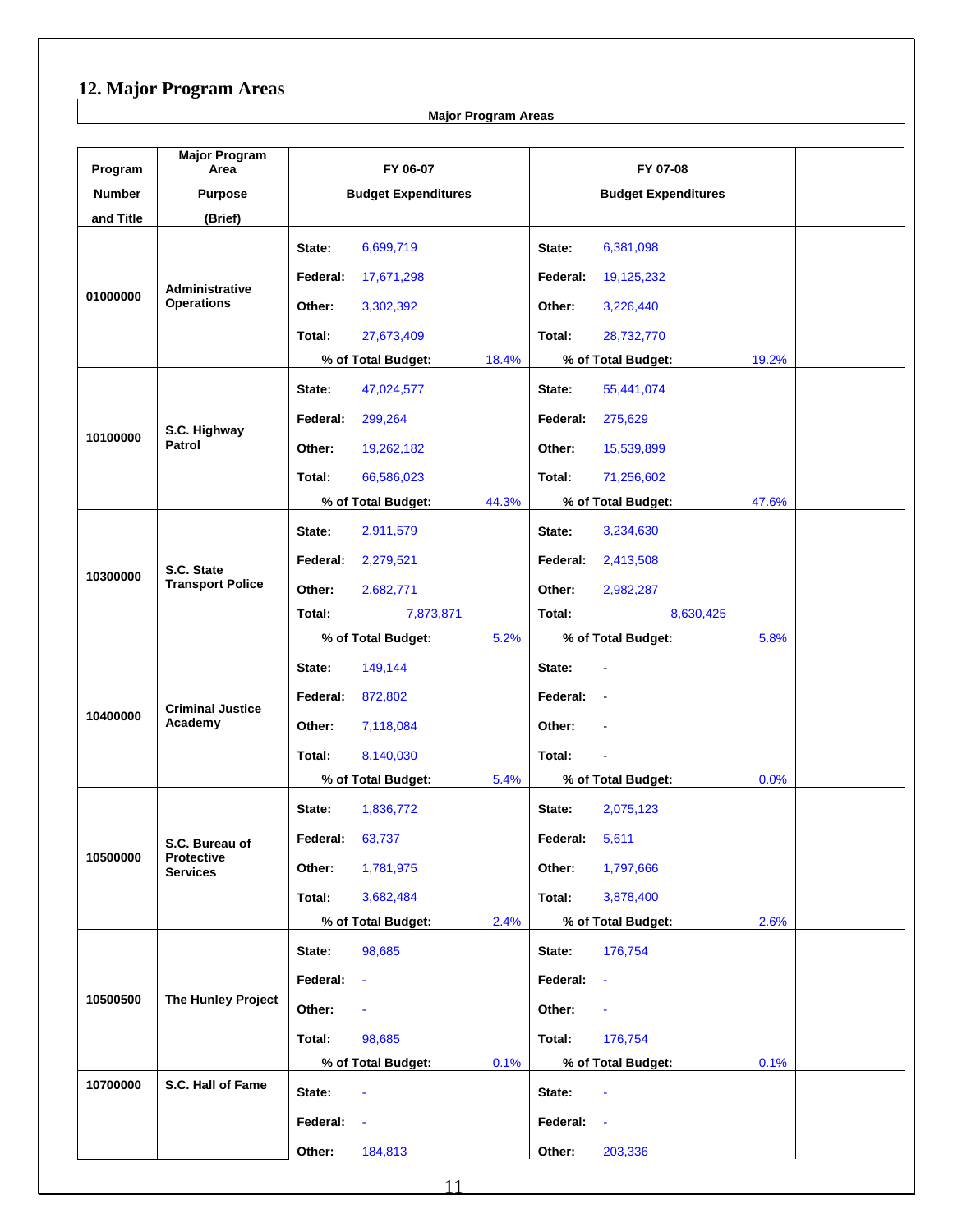|          |                                                                      | Total:<br>184,813                    |       | Total:<br>203,336                              |       |  |
|----------|----------------------------------------------------------------------|--------------------------------------|-------|------------------------------------------------|-------|--|
|          |                                                                      | % of Total Budget:                   | 0.1%  | % of Total Budget:                             | 0.1%  |  |
|          |                                                                      | State:<br>18,243,527                 |       | State:<br>21,425,528                           |       |  |
|          |                                                                      | Federal:<br>861,346                  |       | Federal:<br>$\sim$                             |       |  |
| 95050000 | S.C. Employer<br><b>Contributions</b>                                | Other:<br>3,592,492                  |       | Other:<br>1,532,251                            |       |  |
|          |                                                                      | Total:<br>22,697,365                 |       | Total:<br>22,957,779                           |       |  |
|          |                                                                      | % of Total Budget:                   | 15.1% | % of Total Budget:                             | 15.3% |  |
|          |                                                                      | State:<br>ä,                         |       | State:<br>$\sim$                               |       |  |
|          | <b>Increased</b>                                                     | Federal:<br>$\sim$                   |       | Federal:                                       |       |  |
| 98010000 | <b>Enforcement</b><br><b>Collections PV73.9</b>                      | Other:                               |       | Other:                                         |       |  |
|          |                                                                      | Total:<br>$\mathbb{Z}$               |       | Total:<br>$\blacksquare$                       |       |  |
|          |                                                                      | % of Total Budget:                   | 0.0%  | % of Total Budget:                             | 0.0%  |  |
|          |                                                                      | State:                               |       | State:                                         |       |  |
|          |                                                                      | Federal:                             |       | Federal:                                       |       |  |
| 98070000 | <b>Vehicles for New</b><br><b>Officers</b>                           | Other:<br>107,326                    |       | Other:                                         |       |  |
|          |                                                                      | Total:<br>107,326                    |       | Total:<br>$\blacksquare$                       |       |  |
|          |                                                                      | % of Total Budget:                   | 0.1%  | % of Total Budget:                             | 0.0%  |  |
|          |                                                                      | State:                               |       | State:                                         |       |  |
|          | <b>Vehicles to</b><br><b>Replace High</b><br><b>Mileage Vehicles</b> | Federal:                             |       | Federal:                                       |       |  |
| 98080000 |                                                                      | Other:<br>389,528                    |       | Other:                                         |       |  |
|          |                                                                      | Total:<br>389,528                    |       | Total:<br>ä,                                   |       |  |
|          |                                                                      | % of Total Budget:                   | 0.3%  | % of Total Budget:                             | 0.0%  |  |
|          |                                                                      | State:<br>ł,                         |       | State:                                         |       |  |
|          |                                                                      | Federal:<br>$\overline{\phantom{a}}$ |       | Federal:<br>$\sim$                             |       |  |
| 98090000 | <b>Consolidate</b><br><b>Dispatch Offices</b>                        | Other:<br>$\blacksquare$             |       | Other:<br>$\blacksquare$                       |       |  |
|          |                                                                      | Total:<br>$\Box$                     |       | Total:                                         |       |  |
|          |                                                                      | % of Total Budget:                   | 0.0%  |                                                | 0.0%  |  |
|          |                                                                      | State:<br>$\Box$                     |       | State:                                         |       |  |
|          | <b>High Mileage</b>                                                  | Federal:                             |       | Federal:                                       |       |  |
| 98110000 | Vehicle<br>Replacement -                                             | Other:<br>1,269,191                  |       | Other:<br>÷.                                   |       |  |
|          | Increased<br>Enforcement                                             | Total:<br>1,269,191                  |       | Total:                                         |       |  |
|          |                                                                      | % of Total Budget:                   | 0.8%  | % of Total Budget:                             | 0.0%  |  |
|          |                                                                      | State:<br>ä,                         |       | State:<br>$\blacksquare$                       |       |  |
|          | <b>Bureau of</b>                                                     | Federal:<br>$\mathbb{Z}$             |       | Federal:<br>$\sim$                             |       |  |
| 98120000 | Protective<br>Services -                                             | Other:<br>÷,                         |       | Other:<br>÷.                                   |       |  |
|          | <b>Operating Expense</b><br>PV 73.18                                 |                                      |       |                                                |       |  |
|          |                                                                      | Total:<br>ä,<br>% of Total Budget:   | 0.0%  | Total:<br>$\blacksquare$<br>% of Total Budget: | 0.0%  |  |
| 98130000 | <b>Hunley Secuity</b>                                                |                                      |       |                                                |       |  |
|          | <b>FY07</b>                                                          | 22,376<br>State:<br>Federal:         |       | 623<br>State:<br>Federal:                      |       |  |
|          |                                                                      | Other:                               |       | Other:                                         |       |  |
|          |                                                                      | 12.                                  |       |                                                |       |  |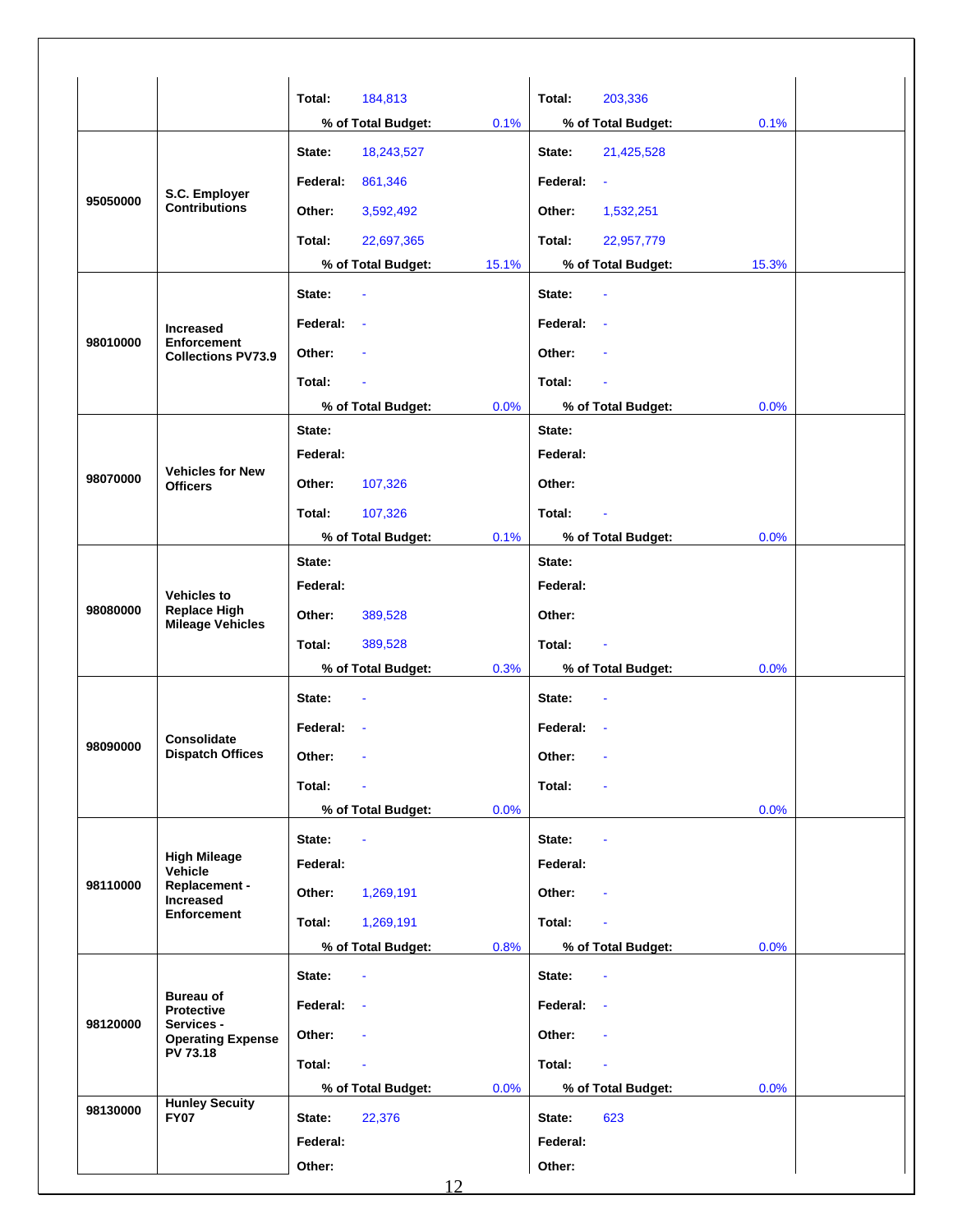|          |                                                            | Total:<br>22,376         |             | Total:<br>623          |      |
|----------|------------------------------------------------------------|--------------------------|-------------|------------------------|------|
|          |                                                            | % of Total Budget:       | 0.0%        | % of Total Budget:     | 0.0% |
|          |                                                            | State:<br>2,852,890      |             | State:<br>1,296,353    |      |
|          | <b>Replace High</b>                                        | Federal:                 |             | Federal:               |      |
| 98140000 | <b>Mileage Patrol</b><br><b>Vehicles FY07</b>              | Other:                   |             | Other:                 |      |
|          |                                                            | Total:<br>2,852,890      |             | Total:<br>1,296,353    |      |
|          |                                                            | % of Total Budget:       | 1.9%        | % of Total Budget:     | 0.9% |
|          |                                                            | 52,572<br>State:         |             | State:                 |      |
|          | <b>Sumter County</b>                                       | Federal:                 |             | Federal:               |      |
| 98150000 | <b>Justice Assist</b><br>Grant FY 07                       | Other:                   |             | Other:                 |      |
|          |                                                            | Total:<br>52,572         |             | Total:                 |      |
|          |                                                            | % of Total Budget:       | 0.0%        | % of Total Budget:     | 0.0% |
|          |                                                            | State:                   |             | State:                 |      |
|          | <b>New Trooper</b>                                         | Federal:                 |             | Federal:               |      |
| 98160000 | <b>Vehicles &amp;</b><br><b>Equipment FY 07</b>            | Other:<br>3,805,981      |             | Other:<br>22,104       |      |
|          |                                                            | Total:<br>3,805,981      |             | Total:<br>22,104       |      |
|          |                                                            | % of Total Budget:       | 2.5%        | % of Total Budget:     | 0.0% |
|          |                                                            | State:                   |             | State:                 |      |
|          |                                                            | Federal:                 |             | Federal:               |      |
| 98170000 | <b>CJA Certification &amp;</b><br><b>Registration FY07</b> | Other:                   |             | Other:                 |      |
|          |                                                            | Total:                   |             | Total:                 |      |
|          |                                                            | % of Total Budget:       | 0.0%        | % of Total Budget:     | 0.0% |
|          |                                                            | State:                   |             | State:                 |      |
|          |                                                            | Federal:                 |             | Federal:               |      |
| 98180000 | <b>Vehicles FY 07</b>                                      | Other:<br>118,391        |             | Other:<br>11,097       |      |
|          |                                                            | Total:<br>118,391        |             | Total:<br>11,097       |      |
|          |                                                            | % of Total Budget:       | 0.1%        | % of Total Budget:     | 0.0% |
|          |                                                            | State:                   |             | State:                 |      |
|          | <b>High Mileage Parol</b>                                  | Federal:                 |             | Federal:               |      |
| 98190000 | <b>Car Replacement</b><br>PV72.105 FY 07                   | Other:<br>2,372,221.00   |             | 1,604,059.00<br>Other: |      |
|          |                                                            | Total:<br>2,372,221.00   |             | Total:<br>1,604,059.00 |      |
|          |                                                            | % of Total Budget:       | 1.6%        | % of Total Budget:     | 1.1% |
|          |                                                            | State:                   |             | State:<br>3,853,846.00 |      |
|          |                                                            | Federal:                 |             | Federal:               |      |
| 98200000 |                                                            | Other:                   |             | Other:                 |      |
|          |                                                            | Total:<br>$\blacksquare$ |             | Total:<br>3,853,846.00 |      |
|          |                                                            | % of Total Budget:       | $\mathbf 0$ | % of Total Budget:     | 2.6% |
| 98210000 |                                                            | State:                   |             | 51,520.00<br>State:    |      |
|          |                                                            | Federal:                 |             | Federal:               |      |
|          |                                                            | Other:                   |             | Other:                 |      |
|          |                                                            | Total:<br>$\blacksquare$ |             | Total:<br>51,520.00    |      |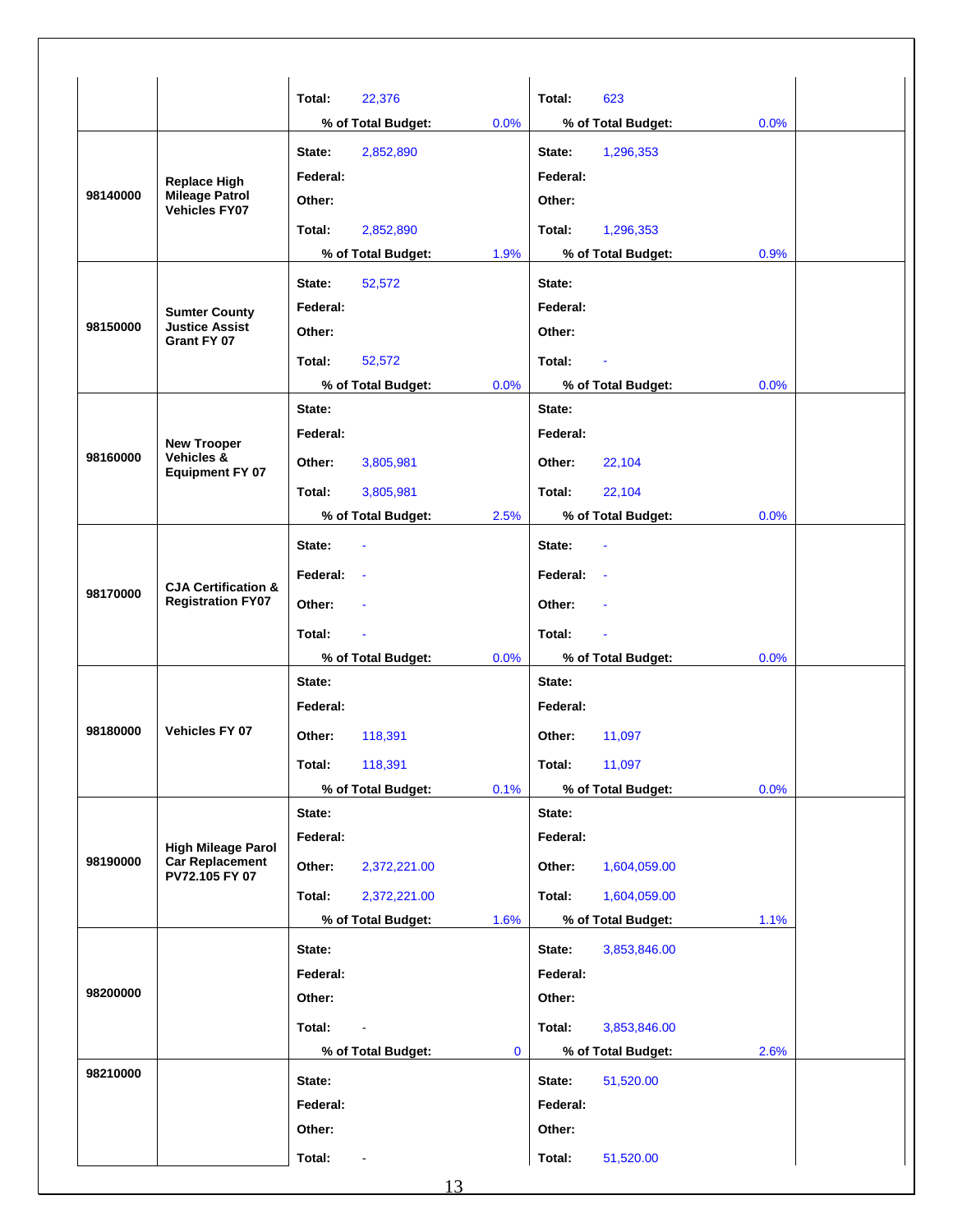|          |                         | % of Total Budget:            | 0.0%   | % of Total Budget:        | 0.0%   |  |
|----------|-------------------------|-------------------------------|--------|---------------------------|--------|--|
|          |                         | State:                        |        | 6,206,658.00<br>State:    |        |  |
|          |                         | Federal:                      |        | Federal:                  |        |  |
| 98220000 |                         | Other:                        |        | Other:                    |        |  |
|          |                         | Total:                        |        | 6,206,658.00<br>Total:    |        |  |
|          |                         | % of Total Budget:            | 0.0%   | % of Total Budget:        | 4.1%   |  |
|          |                         | State:                        |        | State:<br>714,597.05      |        |  |
|          |                         | Federal:                      |        | Federal:                  |        |  |
| 98230000 |                         | Other:                        |        | Other:                    |        |  |
|          |                         | Total:                        |        | Total:<br>714,597.05      |        |  |
|          |                         | % of Total Budget:            | 0.0%   | % of Total Budget:        | 0.5%   |  |
|          |                         | State:                        |        | State:                    |        |  |
|          |                         | 400,000<br>Federal:           |        | Federal:                  |        |  |
| 99000000 | <b>Capital Projects</b> | Other:<br>2,092,913           |        | Other:<br>257,894         |        |  |
|          |                         | Total:<br>2,492,913           |        | Total:<br>257,894         |        |  |
|          |                         | % of Total Budget:            | 1.7%   | % of Total Budget:        | 0.2%   |  |
|          |                         | State:<br>79,891,841.00       |        | State:<br>100,857,804.71  |        |  |
|          |                         | <b>Federal: 22,447,968.00</b> |        | 21,819,980.38<br>Federal: |        |  |
|          | <b>Summary</b>          | Other:<br>48,080,260.00       |        | Other:<br>27,177,033.00   |        |  |
|          |                         | Total:<br>150,420,069.00      |        | Total:<br>149,854,818.09  |        |  |
|          |                         | % of Total Budget:            | 100.0% | % of Total Budget:        | 100.0% |  |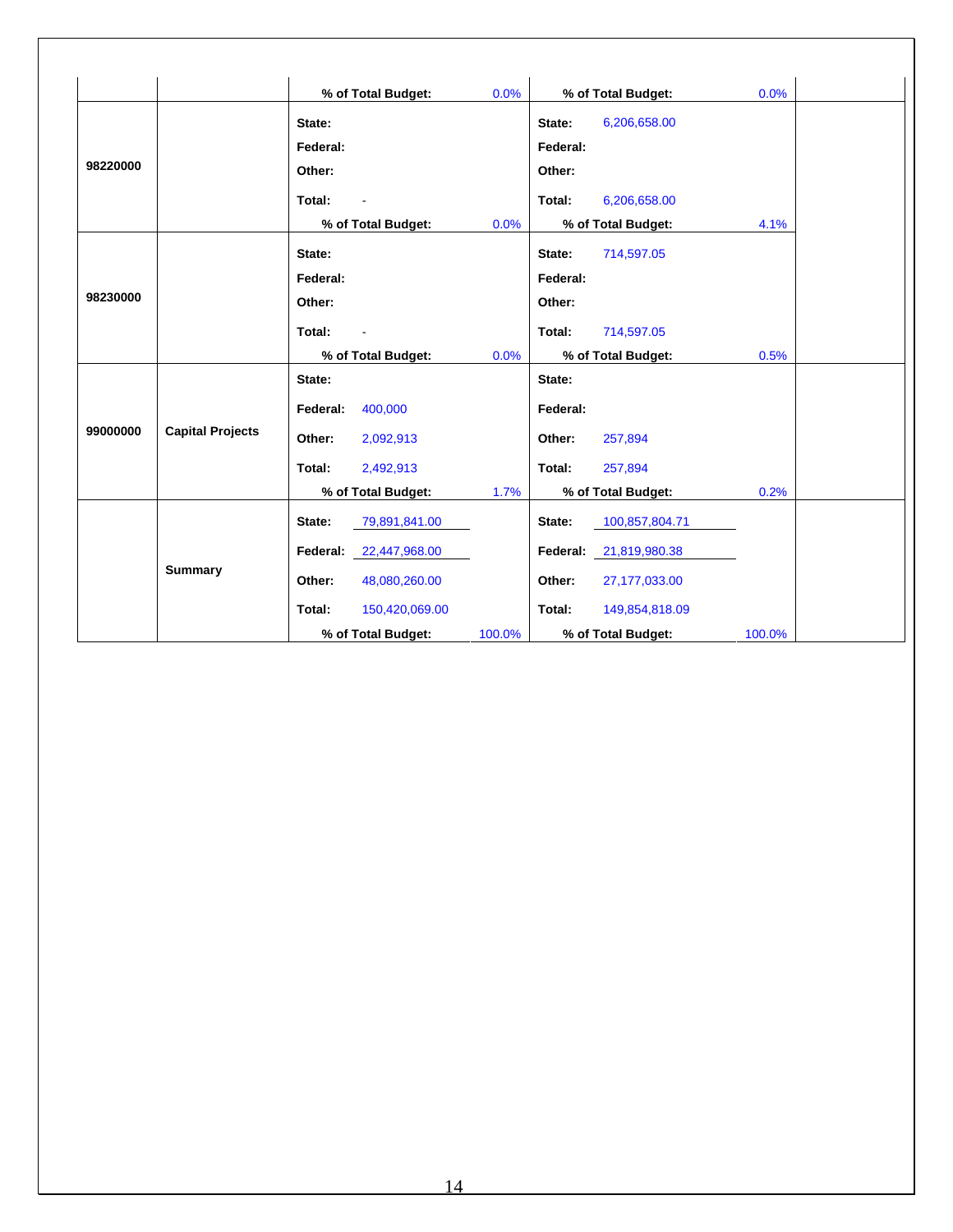# **Section III – Elements of Malcolm Baldrige Award Criteria**

#### **Category 1 – Senior Leadership, Governance and Social Responsibility**

 **Leadership.** The Director heads DPS with a team of Deputy Directors and Administrators. He leads by example and his leadership style continues to promote employee development and empowerment. He regularly recognizes employees and demonstrates a high regard for employees and their contributions.

#### 1.1 How do senior leaders set, deploy and communicate:

- *(a) direction/ organizational priorities?* The *strategic plan sets priorities and direction*; however, *it is flexible with the goal of remaining relevant and realistic*. The Director announced the strategic plan to all employees; he and his team share information through meetings, e-mail and the Intranet. Along with the strategic plan, legislative actions, feedback, and other highway/public safety data provide direction. **Law Enforcement Divisions are directed by the HP Colonel and his Command Staff, the STP Colonel and the Chief of BPS.** Homeland Security/Emergency Preparedness also affect priorities; complexity and urgency determine how goals are set, deployed and communicated. A centralized Project Management Office has helped in coordinating Agency initiatives.
- *(b) performance expectations?* Informal communication and completion of *planning stage and EPMS documents* involve joint efforts between managers and employees. Completing annual reviews, now part of supervisors' success criteria, ensures managers are providing feedback. HR uses *PEWS (Personnel Early Warning System)* to identify employees needing intervention due to performance issues and determine remedial action to help employees perform at optimal levels. HP uses the *Crash Reduction Enforcement Plan* (CREP) reports to analyze data in assessing performance.
- *(c) organizational values?* Organizational values remain at the core of DPS philosophy. Employee development and recognition, safety programs, enforcement/prevention techniques and continuous improvement are aligned with organizational values and play a key part in strategic planning. Divisions also establish core values unique to their functions (e.g., HP Core Values: *Selfless Service, Integrity and Responsibility*). Leaders instill these values through strategic planning, including employee involvement at all levels; printed displays/signage; staff meetings; marketing efforts and other communication tools.
- *(d) empowerment/innovation?* The Director continues empowering employees and welcomes new ideas. Avenues for feedback are provided. Strategic goals include establishing teams and initiatives to create new and better processes/strategies at all levels to accomplish goals.
- *(e) organizational/employee learning?* Strategic goals focus on training, including the use of available technology, as well as workforce planning. Internal training has been limited; therefore, initiatives are being created to enhance employee development in all locations. Cutting-edge training resources, including web-based training, are being tested to identify how DPS can better meet its training needs and reduce time away from the office and travel expenses incurred with training. The State Agency Training Consortium (SATC) continues to be a valuable resource for special requests. The Office of Information Technology (OIT) is working to re-establish technical training, including law enforcement applications to increase productivity, efficiency and accuracy. In FY 2008, HP sent 31 corporals to first line supervisory training, 17 sergeants to mid-level management training, and 2 lieutenants to executive managers training at the SCCJA. HP also sent 5 supervisors to professional courses of study; one sergeant and one lieutenant attended North Carolina State University's Certified Administrative Officer Management Program; two captains graduated the SC Budget and Control Board's Public Managers Program, and one captain attended the FBI Academy's course of study for law enforcement leaders.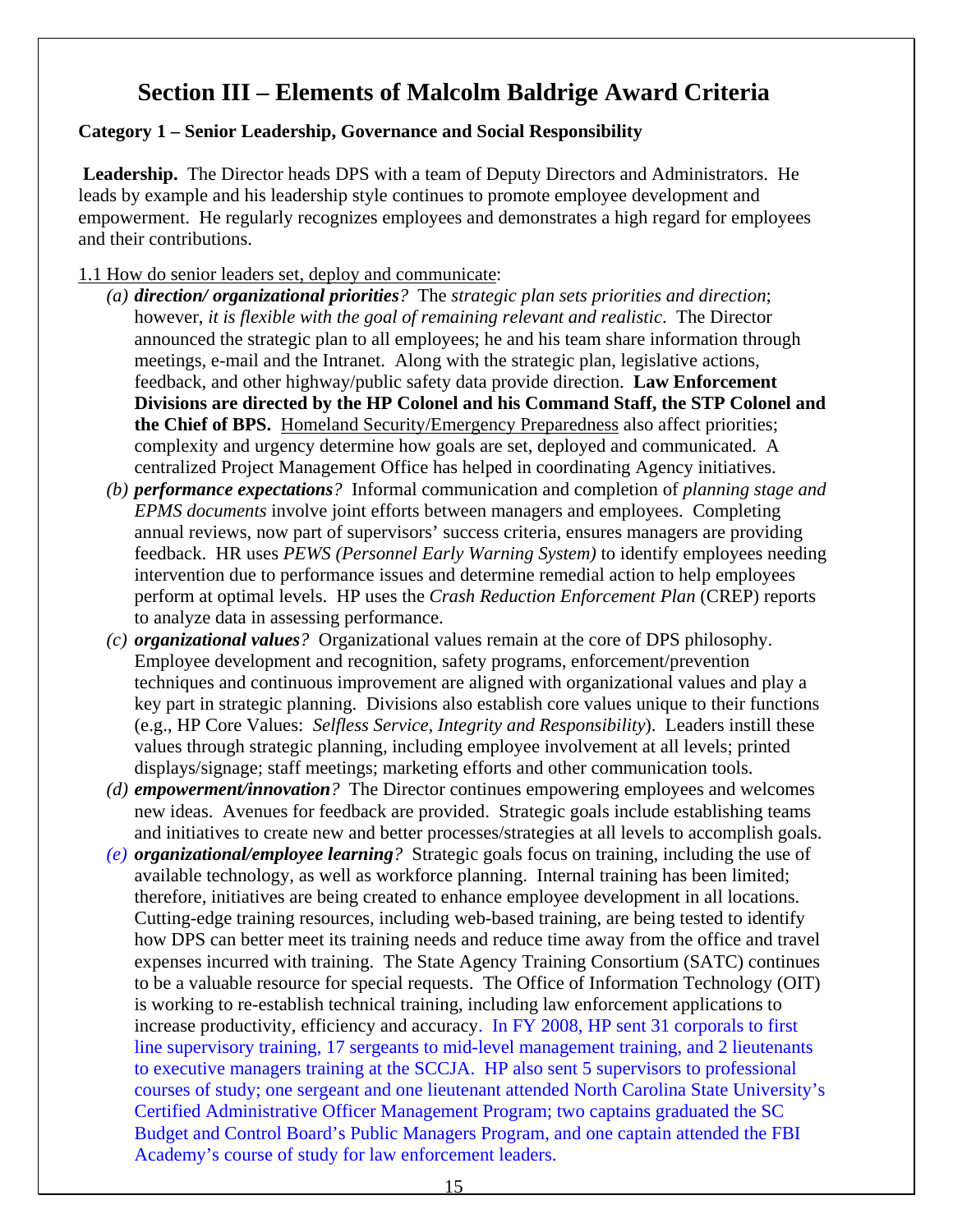- *(f) ethical behavior?* Employees receive the Ethics Policy, which is displayed in all offices. The Office of Professional Responsibility's hotline allows anonymous reporting of any unethical conduct by employees, vendors or others. The EEO/Affirmative Action direct line allows employees to report violations and questionable behavior. Managers create a climate where integrity and honesty are valued and expected. During FY 08, all troopers attended a mandatory Ethics course during in-service. HP Core Values of Selfless Service, Integrity, and Responsibility are posted prominently throughout HP locations. They are emphasized throughout the hiring and training process to instill their importance.
- 1.2 How do senior leaders establish and promote a focus on customers and other stakeholders?
	- *Partnering with local, state and national groups* serves to address issues and educate citizens. HP uses troopers in its Office of Community Relations to promote a focus on public education and community involvement. Community Resource Officers serve as media spokespersons for the division as well as safety educators in schools, churches, and other community organizations. They hold public forums and educational events to address relevant safety issues throughout the state. The HP Command Staff holds press conferences during peak travel holidays to ensure that the public is educated about unique hazards and enforcement plans. The HP Victim Services Office is another avenue used to communicate and meet customer needs. The HP Command Staff's involvement in this and other programs, such as DPS *Families of Highway Fatalities*, reinforce the goal of improving highway safety. *DPS provides hands-on assistance to industry, drivers, sub-grantees and others. A State House Security Committee* works to improve security at the State House complex, and communication with legislators and other agencies facilitate feedback concerning security improvements. *Education/safety campaigns* ensure stakeholders are well informed. Various forums, such as major conferences, enable DPS to keep current and benchmark best practices. Both CALEA (Commission on Accreditation for Law Enforcement Agencies) and Malcolm Baldrige criteria, followed by DPS, are customer driven. OIT's technical support center fields technical requests and monitors work to ensure internal customer service is improving. *Technical advancements and integration of processes are enhancing communication and service to external and internal customers*.
- 1.3 How does DPS address impact on public of programs/services/facilities/operations/risks?
	- *OHS Statistical Analysis Center* generates data to assess if campaigns and countermeasures positively impact highway safety. *HP conducts safety initiatives and HP's web site fosters participation*. *Computer Aided Dispatch* (CAD) allows accurate, detailed data collection and retention so troopers are aware of driver/vehicle history during traffic stops. Results from grant-funded initiatives are monitored. Effect on workload, impact on customers, personnel levels, capital improvement and equipment needs are documented to comply with CALEA. **STP** compiles data to identify needs and analyzes *the Annual Commercial Vehicle Safety Plan* (performance-based incorporating risk management) and *CMV Collision Fact Book* comprising CMV crash statistics. **BPS** compiles data through site surveys to identify security needs. **OJP** is subject to review and audit at state and federal levels. Social, demographic and economic trends are compared to incident and arrest data to determine correlation of grant programs to areas of greatest need. **Human Resources (HR)** uses PEWS (Personnel Early Warning System) to identify employees involved in multiple incidents for corrective active. HR also mandates that employees and supervisors receive training in ethics and harassment/discrimination prevention in the work environment. The Department also offers a "How are we doing?" survey on its Internet website to allow the public to comment in order to assess the impact of services provided to the public. In addition, the Department regularly publishes statistical indicators available to the public and other stakeholders to assist in identifying public safety trends. **Office of Financial Services**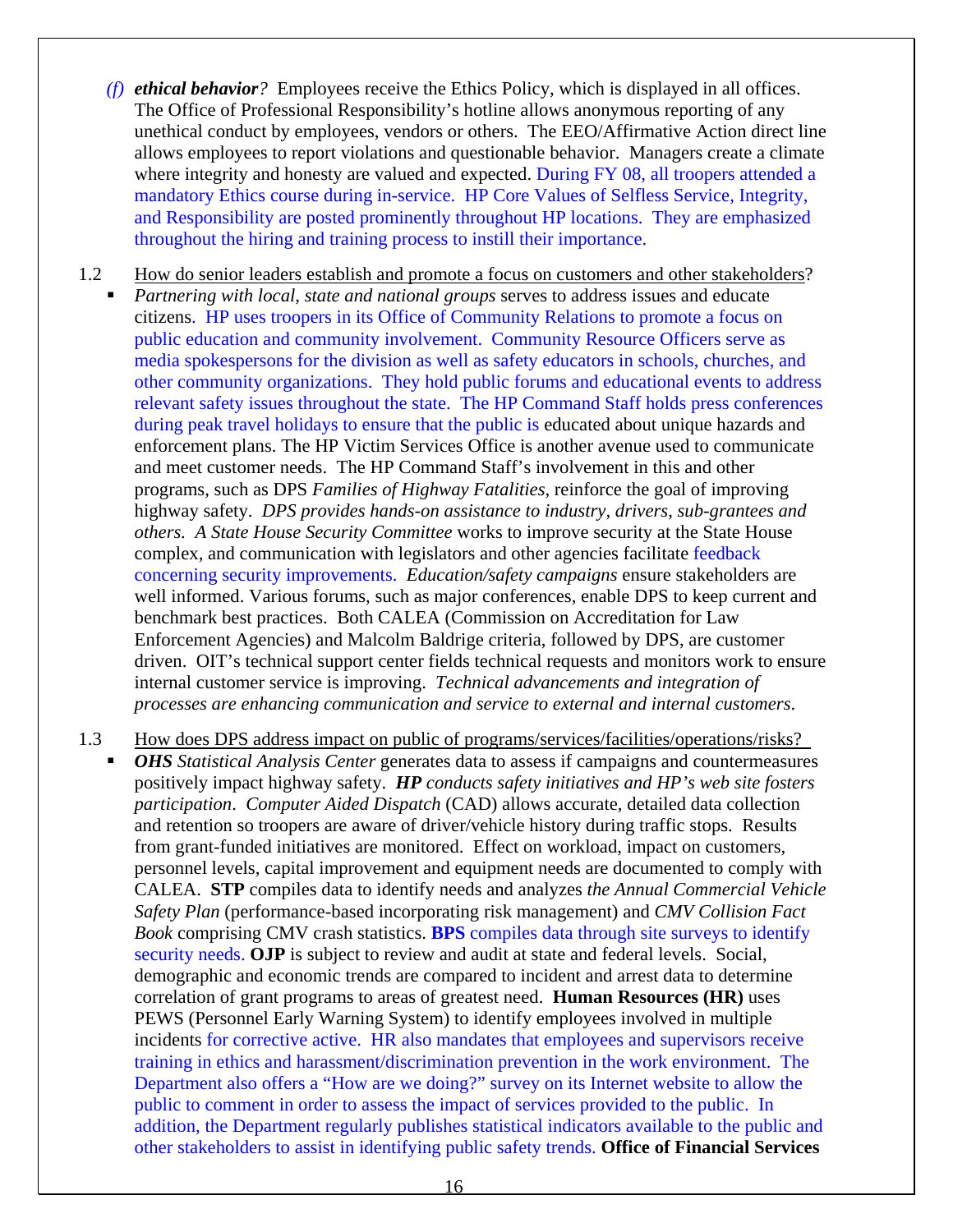**(OFS)** units participate in trade shows and vendor training to ensure operational changes do not negatively impact potential vendors or contractors.

1.4 How do senior leaders maintain fiscal, legal and regulatory accountability?

 Along with following B&CB guidelines, legislative mandates, DPS policies and CALEA requirements (monitored by General Counsel), reporting structure promotes accountability. CAD records/stores HP activity, ensuring efficient use of time by troopers. HP tracks legal issues assisted by General Counsel, the HP Training Unit, and the Strategic Planning Unit legislative liaison. DPS maintains a solid fiscal reputation and goes through an annual independent financial audit. Grant operations are subject to audits by federal and state regulatory agencies. OIT reviews and approves technical purchases to ensure compliance and IT Plans are submitted for purchases over \$50,000. OIT processes the transfer and surplus of technical equipment to include the secure removal of all data prior to disposal. OIT instituted a consultation form to accompany every IT purchase request.

## 1.5 What key performance measures are regularly reviewed by your senior leaders?

- Highway safety stats; enforcement activity; customer satisfaction data; strategic planning progress reports; financial reports; data tracked by Office of Professional Responsibility; compensation studies; quarterly EEO manual (to analyze workforce components and identify underutilized groups); national law enforcement benchmarks; Crash Reduction and Enforcement Planning; Computer Aided Dispatch; Personnel Early Warning System; exit interviews; performance measures tracked for the Commercial Vehicle Safety Plan
- 1.6 How do leaders use org. performance reviews/feedback to improve leadership effectiveness? How do personal actions reflect a commitment to the organizational values? Tools, such as the Intranet, have improved communication and feedback. Core values are promoted from the top and involvement is encouraged at all levels—resulting in a more unified Agency. The new exit interview form helps identify problem trends, especially among supervisory staff. Strength, Weaknesses, Opportunities and Threats (S.W.O.T.) analyses are used in planning. Crash Reduction Enforcement Plan (CREP) reports help analyze a trooper's effectiveness in crash reduction and provide feedback. Activities, such as Families of Highway Fatalities, the Traffic Victims Memorial Service, Service of Remembrance, and Office of Community Relations initiatives demonstrate the HP Command Staff's commitment to organizational values. The STP Advisory Council encourages officer feedback and shares information. BPS employee surveys identify concerns and recognize commendations. Leadership training for all managers has become a major focus throughout DPS. The Director regularly recognizes employee contributions and service.
- 1.7 Promotion of succession planning and development of future organizational leaders? A key strategic goal is workforce planning, including forecasting staffing needs, establishing methods for the transfer of knowledge and preparing future leaders. Tools provided in Workforce Planning Workbook assist in identifying and developing the skills of candidates for leadership positions and the Individualized Employee Development Plan provides a means for every employee to develop a detailed training and development plan for career development. Training initiatives will include opportunities to acquire new skills. Mentoring and cross-training have begun in some divisions, including OIT, allowing managers to better assess training needs and develop employees for leadership roles. BPS uses employee surveys to identify concerns and suggested recommendations. Specialized training, such as the F.B.I. Command College and other leadership programs, are available to highly motivated officers. (See Chart 7.2L )
- 1.8 Environment for performance improvement/achievement of strategic objectives/innovation?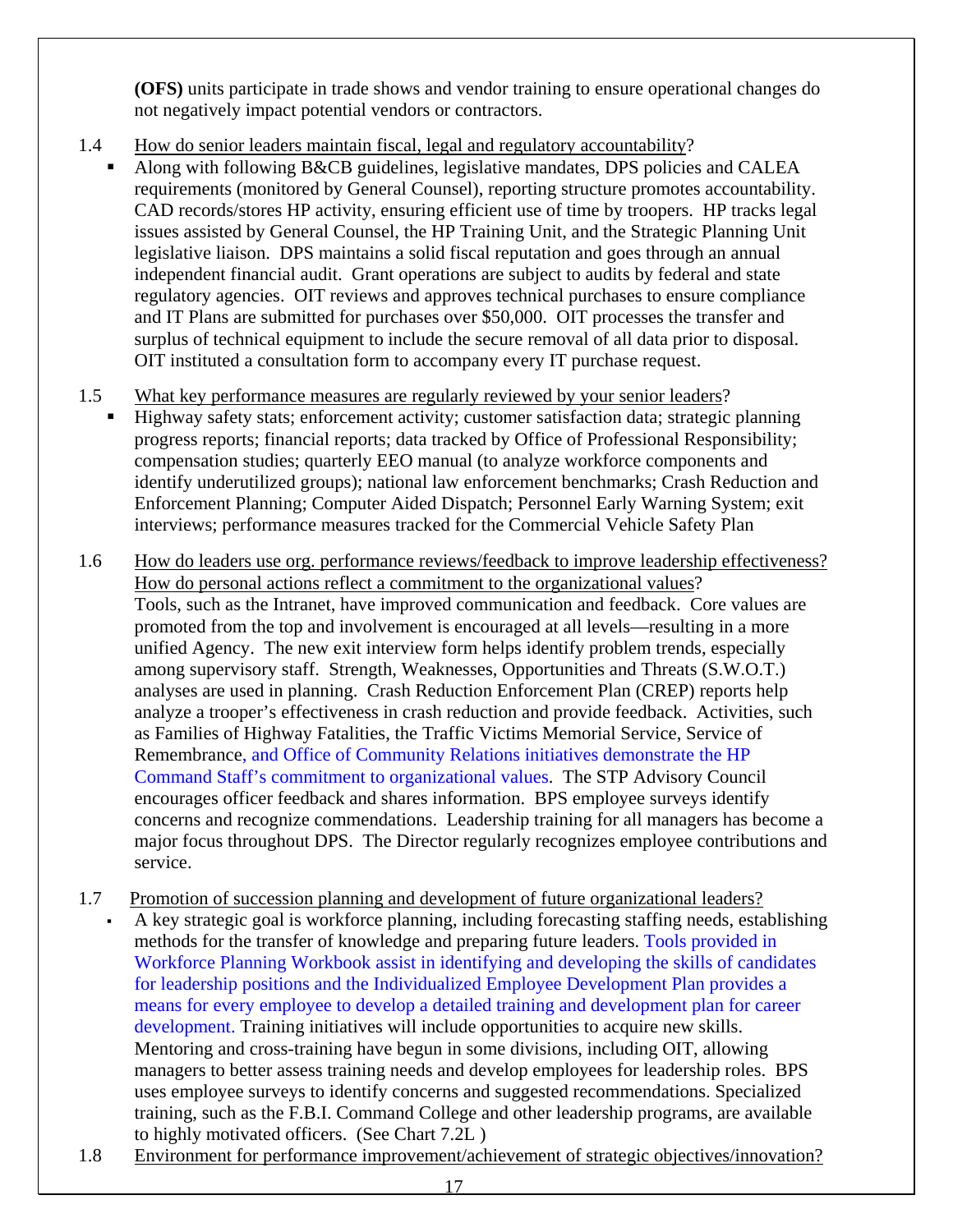- Senior leaders strive to involve employees at all levels in planning and problem solving. Emphasis is placed on informing employees about policies/changes and better equipping them to do their jobs, as well as making them more accountable. Quarterly recognition ceremonies, training opportunities, and law enforcement competitions provide avenues for additional recognition. Individual encouragement and support are part of the management philosophy. Every attempt is made to acknowledge initiative and innovation. Individuals and units are more involved than ever in meeting agency goals, and employees are rewarded for recommendations resulting in cost savings and/or increased efficiency.
- 1.9 How do senior leaders support/strengthen and contribute to communities: Highly visible, DPS is involved across the state. Senior leaders support and actively participate in activities.
	- --United Way Campaign (agency-wide) --First Ladies Walk for Life
	- --Free child safety seat inspections ---America Supports You (for oversees military)
	- --Harvest Hope Food Bank --Special Olympics
	-
	- --Public Information Phone System --Muscular Dystrophy Campaign
	-
	- --School Bus Safety Initiative --Adopt-a-School
	- --Education Program for Civic Groups ---CRO/PIO
	-
	-
	-
	- --Families of Fallen Officers Seminars --Make-a-Wish Foundation
	-
	- --School-to-Work Internship Program --Mentoring Programs
	-
	-
- 
- 
- 
- --Habitat for Humanity **Figure 1** --Community Health Charities
	-
- --March of Dimes Walk America ---American Cancer Society Relay for Life
	-
	-
- --Victims Rights Week --Joint volunteer blood bank with CSC
- --100 Days of Summer Heat ---Final Exam High School Initiative
- --Family Christmas Baskets --Supplies for Active Military Employees
	-
- --PEER Team --Fatality Victims Memorial
	-
- --Summer Transportation Institute --Annual Santa Claus Event (military children)
- --Public outreach programs --Community and neighboring sporting events
- --Annual Trooper Toy Trot ---Families of Highway Fatalities Blood Drive

--Assisted with local services for fallen law enforcement officers

--Provided and staffed Motorcycle Safety displays and booths for Harley Davidson Week in Myrtle Beach and Urban Bike Fest in Atlantic Beach.

--Continued participation in a Motorcycle Safety Taskforce made up of various motorcycle associations.

--Nathan Wolfe Cadet Academy at SCCJA

--Black Expo in Columbia

--Minority Affairs Conference

- --Hispanic Conference
- --Presentations of "Stewardship of the Car" program for churches and youth groups.
- --Trooper Treats: visits with children in hospitals and youth homes during October.
- --Children's Health and Safety Fair
- --Joint Harvest Hope Food Bank food drive with DMV and CSC
- --Summer Transportation Institute
- --Traffic Victims Memorial Service
- --Minority Outreach programs

--Safety Literature and Information Distribution at Welcome Center and Rest Area Events during holiday travel times

### **Category 2 - Strategic Planning**

2.1 What is your strategic planning process, including key participants: The initial step was a two-day retreat for the Director and his management team. Training and comprehensive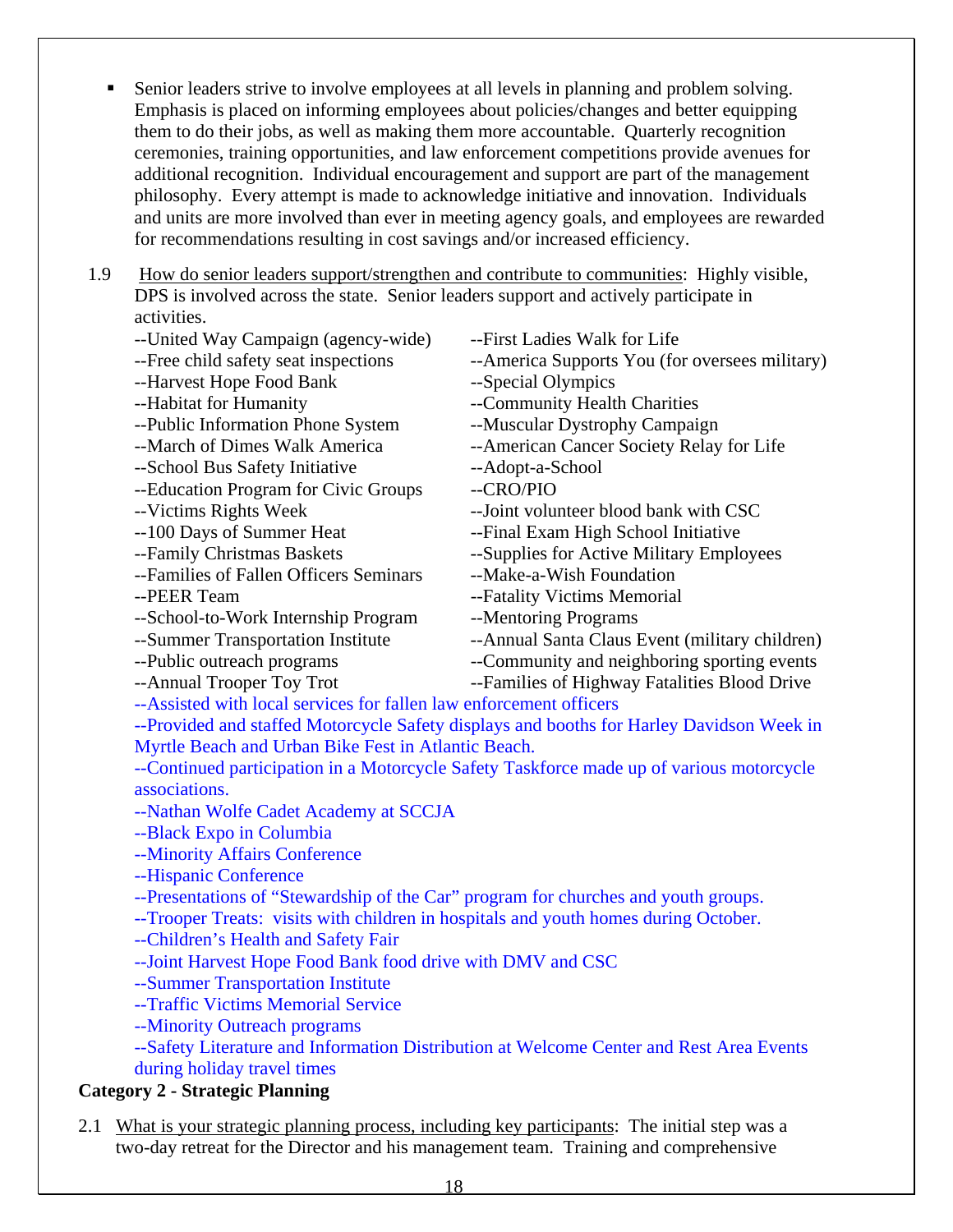internal and external S.W.O.T. analyses were facilitated by USC consultants for the Director, the management team and key staff. Two DPS employees were assigned the role of Strategic Planning coordinators (reporting to the Director). A division liaison represented each division.

- (a) *Your organizational strengths, weaknesses, opportunities, threats:* From S.W.O.T. results, four Agency-wide strategic goals were established. Under each strategic goal, objectives and measures were created. The four strategic issues (Strategic Planning Chart) comprise the areas of focus for DPS for the next three to five years. Division liaisons facilitated completion of divisional plans to address broad goals by creating strategies and action plans and establishing appropriate division-specific goals. For example, HP's division goals relate to (1) Victims Services and (2) the Collision Reduction Enforcement Plan (CREP).
- (b) *Financial, regulatory, societal and other potential risks*: Ongoing challenges affect the Agency's capacity to meet critical needs and expectations. Keen awareness of public safety risks drives DPS to work aggressively to improve education, prevention and enforcement. Collision statistics, DUI and age-specific data, as well as seat belt usage, are among factors analyzed. Exploring funding options is essential to meet mounting demands resulting from increasing population, roadways, travel, numbers of drivers and vehicles. Homeland Security and Emergency Preparedness involve critical risk factors. Therefore, supporting appropriate legislation and ensuring accurate, timely data is communicated to legislators and key decision makers remains key in impacting what DPS can accomplish.
- (c) *Shifts in technology or the regulatory environment*: DPS continually assesses changing technology and the regulatory environment affecting funding and programs. The Agency is still actively involved in the design and implementation of the State's new financial management system. OIT is continuing its efforts in upgrading its existing applications to the newest software development platform in an effort to reduce support and maintenance costs. OIT is continuing its efforts to introduce a content management solution for the Agency's internal and external websites that will facilitate the various program areas with publishing their own information without the necessary intervention of OIT staff. OIT, in conjunction with DPS' law enforcement divisions, has researched the requirements for ruggedized and semi-ruggedized laptops in anticipation of electronic reporting from the vehicles.
- (d) *Human resource capabilities and needs*: A core value of the Agency is that employees and their contributions are valued. Challenges remain to recruit/retain qualified personnel, enhance training and acquire methods to transfer knowledge. Strategic goals are focused on developing initiatives and programs to address these issues, as well as the unique and changing needs of today's workforce. The Workforce Planning Initiative, along with the Individualized Employee Development Plan (both described in section I, number 1, as Achievements), are expected to provide great benefit in recruiting, developing and retaining qualified employees through employee career development, identification of skills gaps, offering training, application of knowledge transfer skills and succession planning. HP Support Services has partnered with OIT to provide a web-based training service for HP providing local access to training, ultimately decreasing the time troopers are away from their Post and reducing travel expenses.
- (e) *Opportunities/barriers described in the Executive Summary*: DPS explores alternative funding and new ways to heighten public awareness (including the legislature and other stakeholders) in public/highway safety. Establishing a successful method of "branding" to increase the public's understanding of DPS and its distinct functions is now a strategic goal.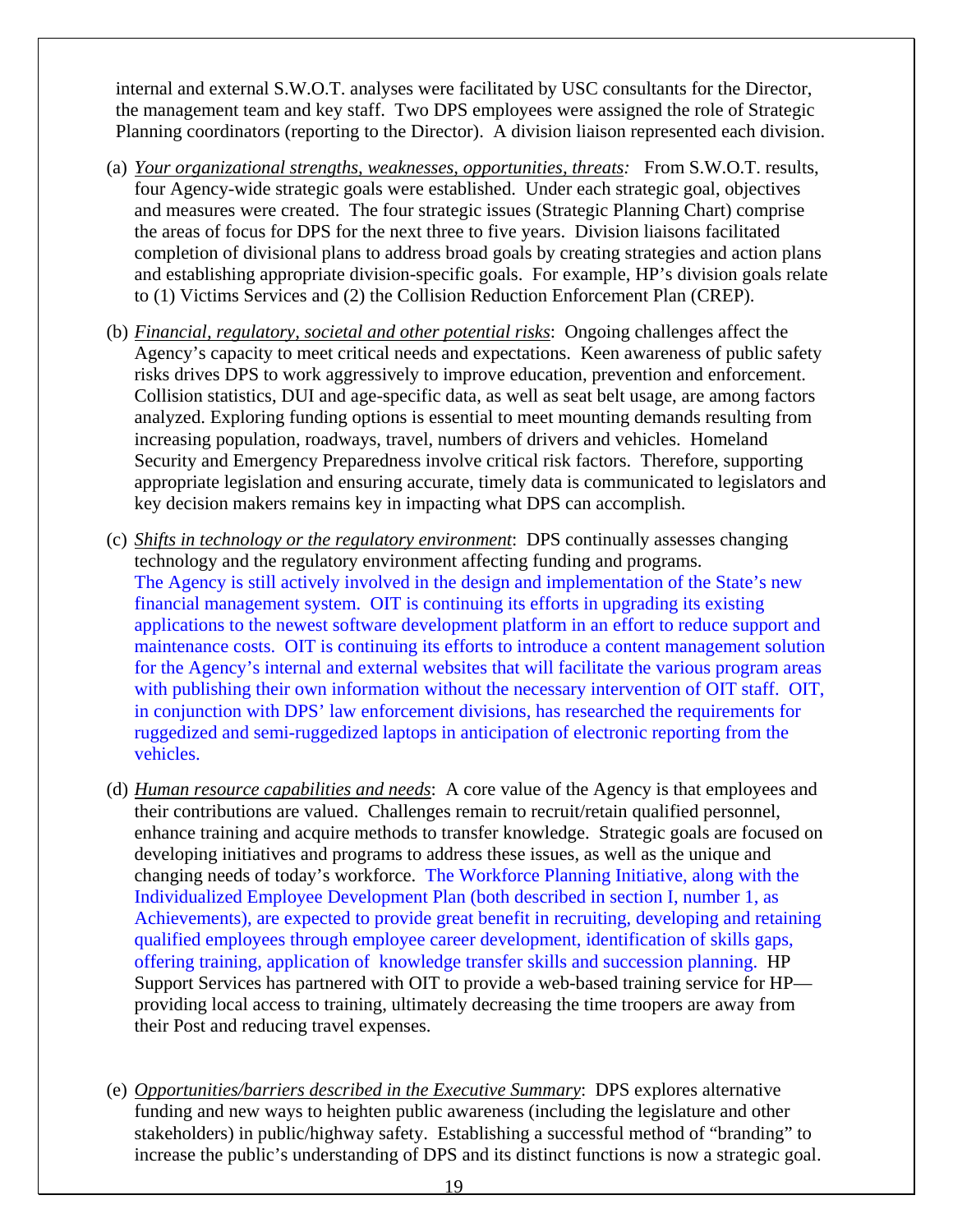Efforts continue in reorganization of the IT area to increase communication, efficiency and effectiveness. Training & Development and Workforce Planning (including recruitment and retention) are key strategic issues for the Agency as it moves forward. The development of leadership programs for law enforcement and the continued success of the State Agency Training Consortium provide valuable resources.

- (f) *Business continuity in emergencies*: As a first responder, key employees now have cell phones and laptops to manage duties while away from the office in case of an emergency. STP has a Community of Operations Plan with federal partners in place (S. C. Division Office of the FMCSA) that allows them to continue business from our Blythewood facility.
- (g) *Your ability to execute the strategic plan*: The Strategic Planning Committee (two cofacilitators) oversees the strategic planning process, trains and informs management and liaisons, and develops reports for the Director. Division Liaisons assist in facilitating strategic planning at the Division level and are responsible for ensuring staff members are informed of their roles regarding strategic planning.

#### 2.2 and 2.3 What are your key strategic objectives?

| <b>Strategic Planning</b><br>Agency-wide<br><b>Critical Issues and</b><br>Objectives related to each<br><b>Strategic Goal</b><br><b>Overarching Goals</b>                                                                                                                                                                                                                |                                                                                                                                                                                                                                                                                                                                 | <b>Key Agency</b><br><b>Action Plan/Initiative(s)</b><br>related to Strategic Goals and Objectives                                                                                                                                                                                                                                                                                                                                                                                                                           | <b>Key Cross</b><br>Ref. For<br><b>Performance</b><br>Measures* |
|--------------------------------------------------------------------------------------------------------------------------------------------------------------------------------------------------------------------------------------------------------------------------------------------------------------------------------------------------------------------------|---------------------------------------------------------------------------------------------------------------------------------------------------------------------------------------------------------------------------------------------------------------------------------------------------------------------------------|------------------------------------------------------------------------------------------------------------------------------------------------------------------------------------------------------------------------------------------------------------------------------------------------------------------------------------------------------------------------------------------------------------------------------------------------------------------------------------------------------------------------------|-----------------------------------------------------------------|
| <b>Critical Issue #1:</b><br><b>The Professional</b><br><b>Development of DPS</b><br><b>Employees</b><br>Goals:<br>1. Every employee is<br>afforded continued<br>professional development/<br>training opportunities<br>2. Training is provided to<br>enhance skills to perform<br>current duties<br>3. Training is provided to<br>develop new skills for<br>enhancement | <b>Objectives</b><br>Goal 1:<br>1. 100% compliance for<br>EPMS planning stage<br>documents to include career<br>goals and training objectives<br>2. Implement Agency-wide<br>training plan<br>Goal 2:<br>1. All employees receive<br>job-related training<br>2. Reduction in job<br>performance problems<br>related to training | <b>Strategies/Activities</b><br>Goal 1.1<br>--Communicate compliance requirements to<br>managers/supervisors<br>Goal 1.2<br>--Collaboration of key staff to determine required<br>competencies and training needs<br>--Establish training plan for career or job tracks<br>Goal 2.1<br>--Conduct appropriate training needs surveys<br>--Solicit input from managers in identifying needs<br>Goal 2.2<br>--Analyze disciplinary actions related to training<br>--Address/remedy training needs related to job<br>performance |                                                                 |
|                                                                                                                                                                                                                                                                                                                                                                          | Goal 3:<br>1. Non-law enforcement<br>job vacancies filled by<br>internal applicants increase<br>by 5 percentage points                                                                                                                                                                                                          | <b>Goal 3.1</b><br>--Expand career progression opportunities and<br>training to acquire new job skills/knowledge                                                                                                                                                                                                                                                                                                                                                                                                             |                                                                 |

## **Strategic Planning**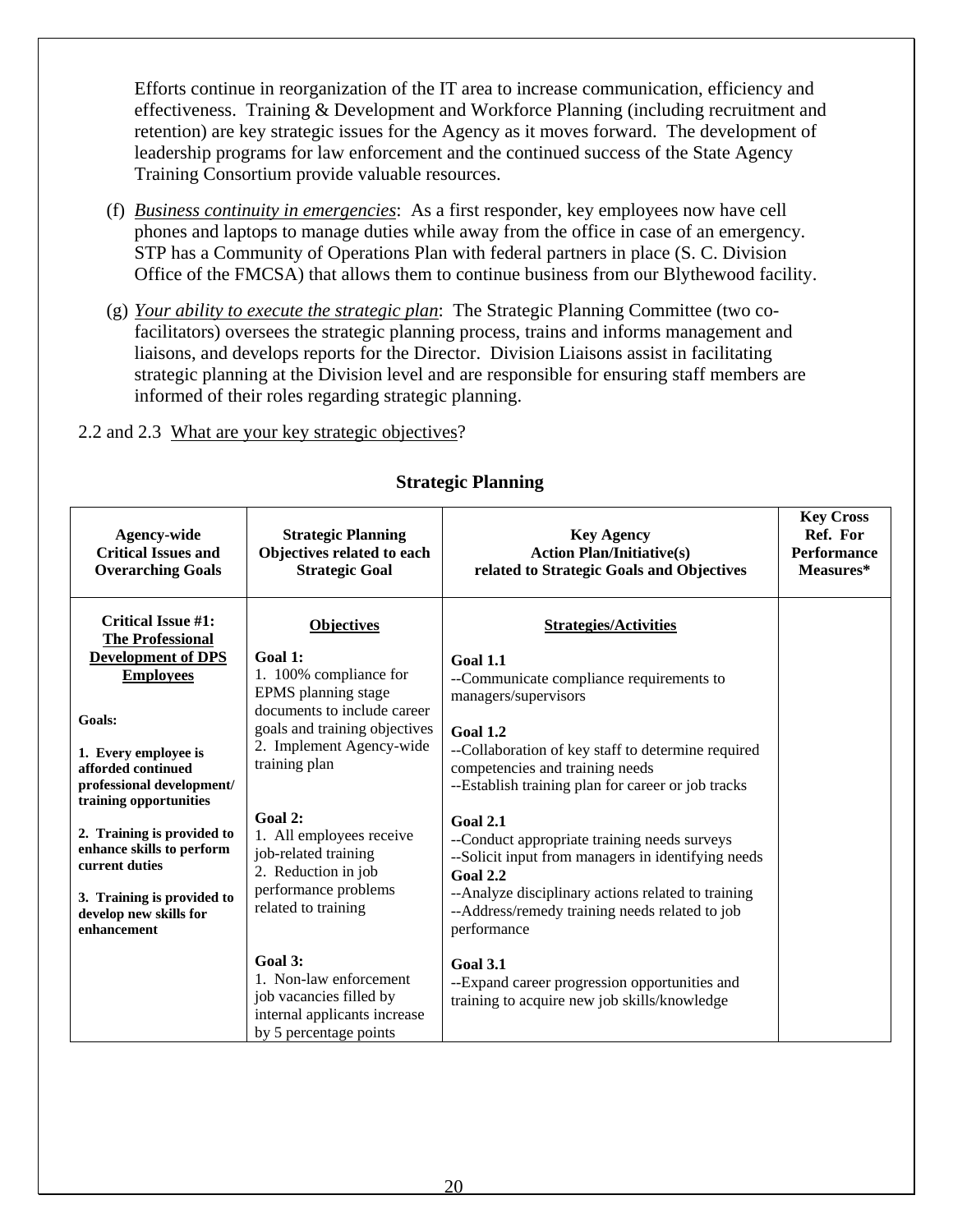| <b>Critical Issue #2:</b>                         | <b>Objectives</b>                                         | <b>Strategies/Activities</b>                                                                       |  |
|---------------------------------------------------|-----------------------------------------------------------|----------------------------------------------------------------------------------------------------|--|
| The Appropriate Use of                            |                                                           |                                                                                                    |  |
| <b>Technology</b>                                 | Goal 1:                                                   | <b>Goal 1.1</b>                                                                                    |  |
| Goals:                                            | 1. Negative feedback<br>regarding IT will not exceed      | --Analyze feedback gathered using committees,<br>surveys, and other means targeted to the internal |  |
|                                                   | 3% of feedback received.                                  | and external user and customer communities                                                         |  |
| 1. Technology is                                  |                                                           |                                                                                                    |  |
| appropriate and                                   | Goal 2:                                                   | <b>Goal 2.1</b>                                                                                    |  |
| sufficient to support the                         | 1. The Agency-wide                                        | --Identify competencies and establish IT skills and                                                |  |
| DPS mission.                                      | training plan will include a                              | training required for all positions and job                                                        |  |
| 2. OIT and DPS                                    | technical skills component<br>for all job tracks.         | classifications                                                                                    |  |
| employees are                                     | 2. The technical skills                                   | <b>Goal 2.2</b>                                                                                    |  |
| appropriately trained                             | component of the training                                 | --Establish Agency-wide collaboration to                                                           |  |
| to use this technology to                         | plan will be scheduled for                                | coordinate training initiatives                                                                    |  |
| support the mission.                              | implementation by January                                 |                                                                                                    |  |
| 3. Technology is                                  | 2008.                                                     |                                                                                                    |  |
| continually renewed                               | Goal 3:                                                   | <b>Goal 3.1</b>                                                                                    |  |
| and training is                                   | 1. IT equipment $&$ systems                               | --Establish and adhere to schedules for technology                                                 |  |
| sustained.                                        | will not be used beyond 3%                                | lifecycle management                                                                               |  |
|                                                   | of scheduled lifecycle by                                 |                                                                                                    |  |
|                                                   | December 2009.                                            |                                                                                                    |  |
|                                                   |                                                           |                                                                                                    |  |
|                                                   |                                                           |                                                                                                    |  |
|                                                   | 2. Technical training does                                | <b>Goal 3.2</b>                                                                                    |  |
|                                                   | not fall behind schedule by                               | --Establish and adhere to personnel training                                                       |  |
|                                                   | more than 6 months by                                     | schedules                                                                                          |  |
|                                                   | December 2010.<br>3. Decrease percentage of               | <b>Goal 3.3</b>                                                                                    |  |
|                                                   | Help Desk calls associated                                | --Adhere to established technical training in                                                      |  |
|                                                   | with user incompetence by                                 | the Agency-wide training plan                                                                      |  |
|                                                   | December 2010.                                            | --Identify and develop techniques to decrease                                                      |  |
|                                                   |                                                           | problems associated with user competency and/or                                                    |  |
|                                                   |                                                           | compliance with IT protocol                                                                        |  |
|                                                   |                                                           |                                                                                                    |  |
| Critical Issue #3:<br><b>Establish a Coherent</b> | <b>Objectives</b>                                         | <b>Strategies/Activities</b>                                                                       |  |
| <b>Identity for DPS</b>                           | Goal 1:                                                   | <b>Goal 1.1</b>                                                                                    |  |
|                                                   |                                                           |                                                                                                    |  |
| Goals:                                            | 1. Establish a baseline of                                | --Conduct citizen surveys                                                                          |  |
|                                                   | citizens who accurately                                   | --Establish methods to make the SCDPS logo                                                         |  |
| 1. A brand that<br>immediately calls DPS          | identify DPS.                                             | more visible                                                                                       |  |
| to mind.                                          |                                                           |                                                                                                    |  |
|                                                   | Goal 2:                                                   | <b>Goal 2.1</b>                                                                                    |  |
| 2. A brand where the                              | 1. Establish a baseline of                                | --Analyze citizen surveys                                                                          |  |
| public understands the                            | citizens' understanding of                                | --Ensure DPS Mission is visible on all official                                                    |  |
| mission and                                       | DPS with a 70% affirmative<br>understanding by June 2008. | correspondence and documents                                                                       |  |
| components of DPS.                                |                                                           | --Add/modify signage in all locations to<br>adequately establish DPS identity                      |  |
| 3. A brand that                                   |                                                           |                                                                                                    |  |
| educates the public in                            | Goal 3:                                                   | <b>Goal 3.3</b>                                                                                    |  |
| understanding that                                | 1. Establish a baseline of                                | --Analyze citizen surveys and other tools to assess                                                |  |
| <b>DPS</b> is different from                      | citizens' understanding of                                | citizen understanding                                                                              |  |
| other agencies.                                   | how DPS differs from other<br>agencies.                   | --Market a DPS motto or slogan through a broad<br>advertising campaign                             |  |
|                                                   |                                                           |                                                                                                    |  |
|                                                   |                                                           |                                                                                                    |  |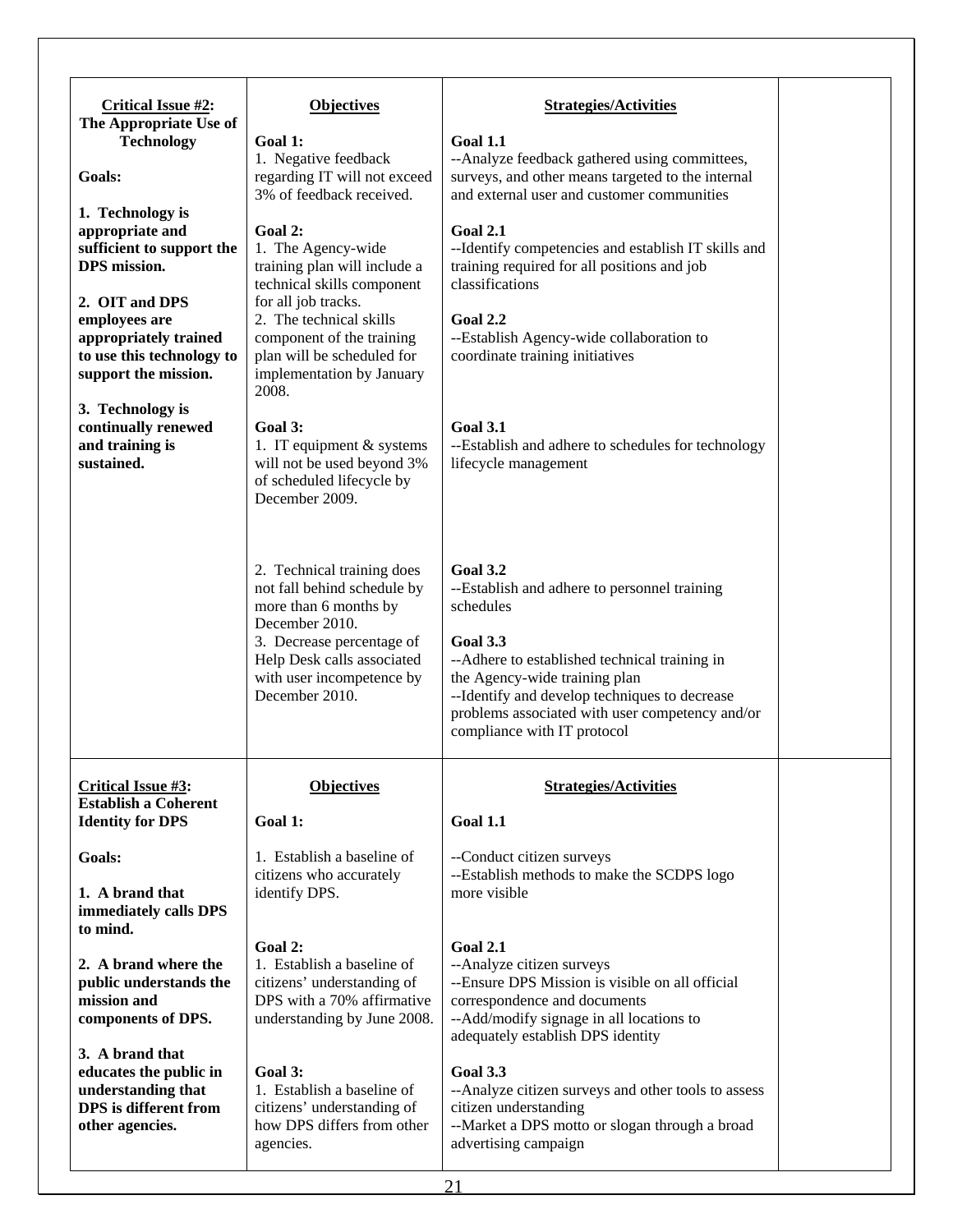| <b>Critical Issue #4:</b><br><b>Workforce Planning</b><br><b>Goals:</b><br>1. The ability to attract<br>and keep the most<br>qualified people. | <b>Objectives</b><br>Goal 1:<br>1. Decrease turnover rate<br>by 10 percentage points by<br>July 2008.                                                                                                                                                                                                                                                                                            | <b>Activities</b><br>Goal 1.1<br>--Examine and increase retention incentives<br>--Increase visibility in the job market to attract<br>more and better qualified applicants                                                                                                                                                               |  |
|------------------------------------------------------------------------------------------------------------------------------------------------|--------------------------------------------------------------------------------------------------------------------------------------------------------------------------------------------------------------------------------------------------------------------------------------------------------------------------------------------------------------------------------------------------|------------------------------------------------------------------------------------------------------------------------------------------------------------------------------------------------------------------------------------------------------------------------------------------------------------------------------------------|--|
| 2. A better prepared<br>pool of new leadership.                                                                                                | Goal 2:<br>1. By December 2009, all<br>supervisory staff will<br>complete the leadership<br>training outlined in the<br>Agency training plan, as<br>well as annual follow-up<br>training.<br>2. Provide new supervisory<br>training for employees<br>aspiring to become<br>supervisors by 2009.<br>3. Established methods are<br>used by all divisions to<br>successfully transfer<br>knowledge. | Goal 2.1<br>--Facilitate training of supervisory staff in<br>leadership training outlined in DPS training plan<br>--Establish annual follow-up training<br>Goal 2.2<br>--Facilitate new supervisor training program<br><b>Goal 2.3</b><br>--Create SOPs, desk manuals, and other methods<br>to transfer employee knowledge and expertise |  |
| 3. The ability to<br>forecast staffing needs.                                                                                                  | Goal 3:<br>1. Establish an effective<br>method(s) to forecast<br>staffing needs by December<br>2008.                                                                                                                                                                                                                                                                                             | <b>Goal 3.1</b><br>--Develop reliable data and systems to forecast<br>DPS staffing needs                                                                                                                                                                                                                                                 |  |
| 4. To have a diverse<br>workforce.                                                                                                             | Goal 4:<br>1. Increase level of goal<br>attainment for Agency's<br><b>Affirmative Action Plan</b><br>from 81.3% to 82% by<br>December 2008.                                                                                                                                                                                                                                                      | <b>Goal 4.4</b><br>--Expand action-oriented Affirmative Action Plan<br>strategies<br>--Further involve law enforcement recruitment<br>officers in implementation                                                                                                                                                                         |  |

\*Key Cross References refer to Category 7 – Business Results. These References provide a chart number that is included in Section 7 of this document.

#### 2.4 How do you develop/track action plans for strategic objectives (include resource allocation).

- Action plans developed by divisions to accomplish DPS strategic goals are documented and progress is reported to the Director. A Goal Tender with relevant expertise, assigned to each of the four strategic issues, reviews progress reports to ensure they are on target. The Strategic Plan is posted on the Intranet. The Accountability Report also reports accomplishments and other related data provided by the DPS Strategic Plan.
- Law enforcement uses task assignments, communication from Command Staff, a research database and tracking system to monitor strategic activities; evaluation and after-action reviews are also used to ensure performance. To help manage efforts of field personnel, two Majors (reporting to the Lt. Col.) serve as liaisons between headquarters and field staff to enhance efficiency, accountability and communication. A class taught by a command staff member educates subordinates in developing and executing Operation Plans. STP uses the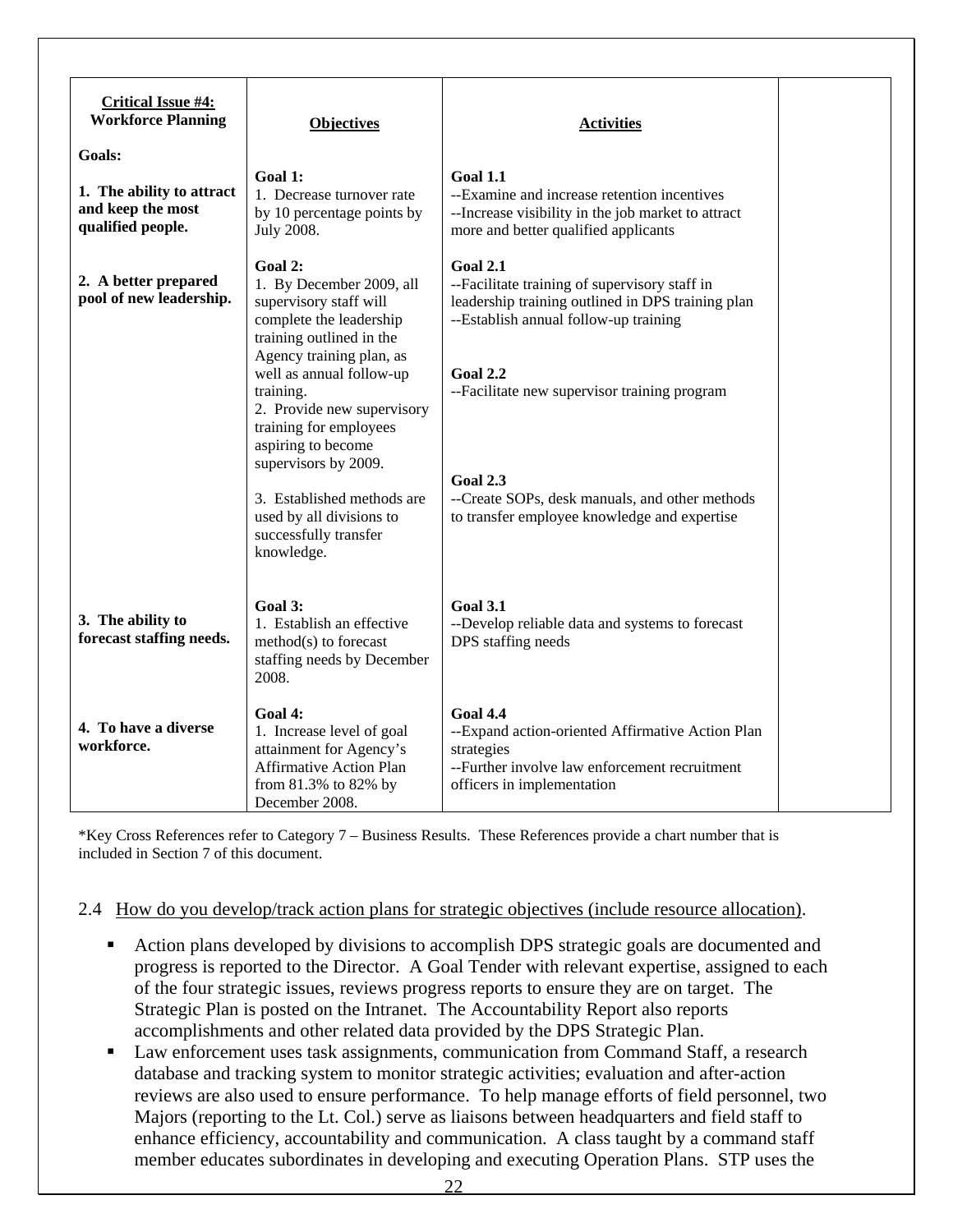SafetyNet Data System, Enforcement Plans, CVSP, Size & Weight Enforcement Plans, including how resources are allocated to ensure accomplishment of action plans. CREP analysis data identifies problems and the Impact Analysis Report provides a means to measure program success. A myriad of public/highway safety statistics and related data supports proposals for staffing and additional funding.

#### 2.5 How do you communicate/deploy strategic objectives, action plans, performance measures?

- As previously discussed, strategic planning involves a Strategic Planning Committee and Division Liaisons who communicate and deploy strategic objectives, actions plans and performance measures. Along with written directives, e-mails and meetings, the Intranet is used as a communication tool. Division Plans are used to create progress reports. The budget process requires a breakdown by priority of operating and personal services needs. The Budget Office, along with the Director and his staff, allocate resources based on relevance to strategic goals, availability of state and alternative funding sources.
- 2.6 How do you measure progress on your action plans?
	- Division Plans include detailed action plans tracked by the responsible individual(s) and facilitated by Liaisons and the Strategic Planning Committee. Plans remain flexible and are assessed regularly to ensure they remain aligned with the Agency's strategic goals.

## 2.7 How do strategic objectives address strategic challenges identified in your Org. Profile?

- An ongoing strategic objective is to provide all employees opportunities for *professional development*. *Workforce planning*, already being addressed to some degree, will become a major focus. Because DPS is a distinct law enforcement agency, separated from DMV and now CJA, a key strategic goal is developing a *brand* to increase the percentage of citizens who can accurately identify DPS and its major components. Another daunting challenge for DPS is to keep up with technology and *use technology more effectively and efficiently*, necessitating technical training for employees, as well as technical staff. Challenges for these strategic goals include limited staff and funding for R&D, training, marketing initiatives, as well as technical equipment and software.
- 2.8 The Strategic Plan is available on the DPS web site: www.scdps.org\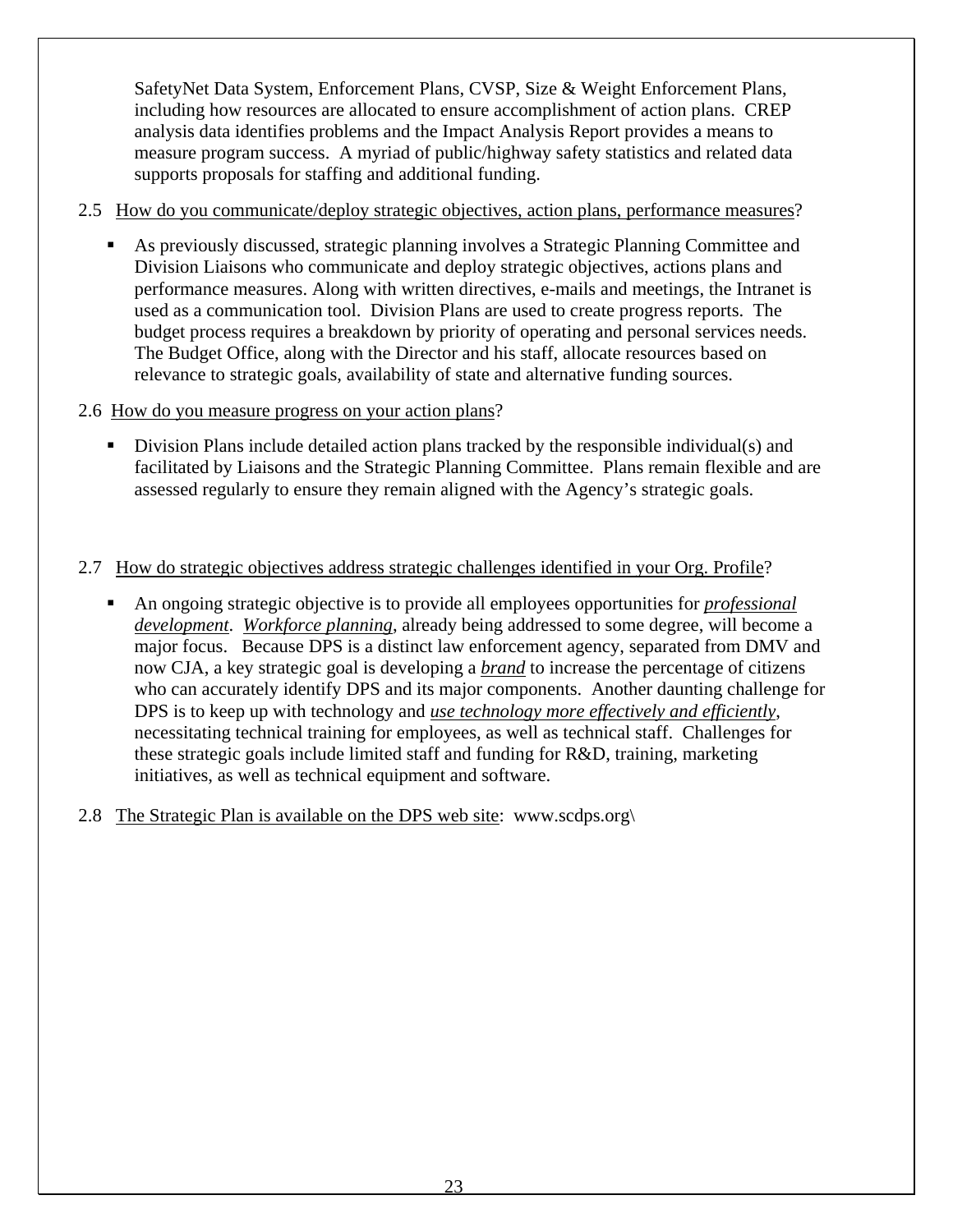#### **Category 3 - Customer Focus**

3.1 How do you determine who your customers are, as well as their key requirements?

**DPS** has more contact with citizens than many other agencies. Key customers/stakeholders are listed in Section II – 4 and 5. Along with efforts and initiatives discussed throughout this report, relevant legislative mandates affect key requirements related to DPS's mission serving citizens and other customers through protection, education and enforcement.

#### 3.2 How do you keep listening/learning methods current with changing needs and expectations?

- A comprehensive S.W.O.T. analysis conducted as part of the strategic planning process was significant in determining challenges and expectations. Evaluating inquiries and feedback, including Exit Interview forms, helps identify internal problems, as well as what is done well. Monitoring e-mails, faxes, phone calls and comments on the web site helps maintain rapport with customers. Collaborative partnerships with local, regional and national groups, enables DPS to keep abreast of changing needs and expectations. A HP Law Enforcement Network Coordinator is assigned to OHS to partner with law enforcement agencies to identify and combat problems in judicial circuits; and a HP officer serves as liaison between HP, OHS and local law enforcement agencies. The Department actively participates in The International Associations of Chiefs of Police, State, Provincial Police Planning Officers Section and the State and Provincial Police Academy Directors Section. These sections provide valuable opportunities for information sharing between the states.
- 3.3 What are your key customer access mechanisms, and how do these access mechanisms enable customers to seek information, conduct business, and make complaints?
	- Contact numbers for HP Headquarters, regional troop headquarters and post offices are listed in phone books and easily located on the division's website. The HP website offers customers a variety of information and contact options. Email and telephone contact information for each region's Community Relations Officer is also featured on the division's website. The HP website enables customers to conduct business by posting the following information: DMV Accident Report Information, SCHP Wrecker Regulations, Driving Tips, the SC Seatbelt Law, a Frequently Asked Questions page, and other relevant information.

3.4 How do you measure customer satisfaction/dissatisfaction and use it to improve?

 Customer/stakeholder (including the legislature) feedback continues to be a primary source of measuring satisfaction; e.g., reduction or increase in complaints. Audits provide guidance in improving processes affecting customer service. Highway safety data is used to plan proactive measures, thereby, boosting public confidence. Collaborations continue promoting interaction and educational programs provide increased awareness, as well as dialogue. Troopers are involved in their communities, and Community Relations Officers are excellent sources of customer feedback. STP uses CMV safety inspection/incident data to track and evaluate activity related to satisfaction. Public relations activities and citizen surveys provide additional avenues for feedback. BPS measures customer satisfaction by contract renewals, and citizen's complaints. Commendations and letters of appreciation reinforce professionalism and exemplary service. OHS also uses workshop evaluations and survey results to determine customer satisfaction. Highway safety data is also used to plan proactive measures, thereby boosting public confidence. Along with assessing inquiries, OJP's in-person monitoring of all 350 projects in the field, workshop evaluations and quarterly reports helps quantify customer satisfaction.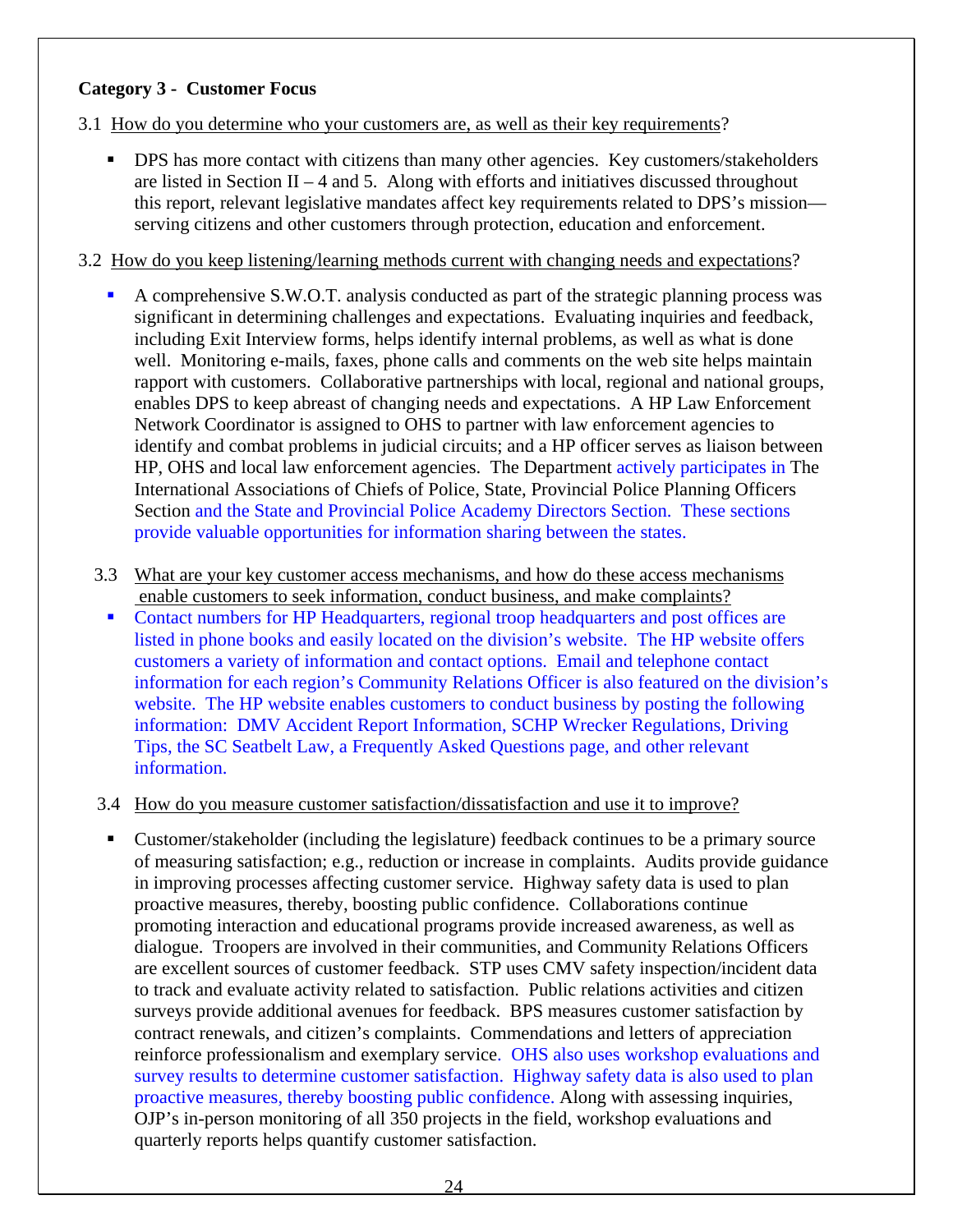Administrative Offices use audits and process reviews to enhance satisfaction (e.g., reducing response time). OFS identified processes that, if automated, would improve performance and expedite service delivery. Training evaluations, exit interviews, grievances/complaints and turnover/retention issues provide HR data in deciding how to best use resources to improve services. Managers and Supervisors also have access to workforce planning tools and strategies through the Workforce Planning and Performance Management Workbook as well as consultations with Workforce Planning staff in HR. OIT's contact with employees encourages a proactive approach in identifying problems. B&CB presented web-based applications allowing enhanced user capabilities, including better monitoring of work requests, inventory and billing activity.

#### 3.5 How do you build positive relationships with customers/stakeholders and make distinctions?

A key distinction is whether interaction is voluntary or involuntary:

- **HP** has daily involuntary contact with motorists who violate traffic laws or are affected by a collision. Professionalism shown by officers and actions of the CRO and Victim's Advocate go far to build public confidence. HP has voluntary contact with other law enforcement organizations during hurricane evacuation exercises, safety campaigns and other collaborative activities—improving communication and relationships. Ongoing contact with emergency management officials ensures effective solutions to natural disaster scenarios. Rapport is also established with other law enforcement agencies through classes taught by troopers regarded as subject-matter experts. In addition, HP is involved in numerous victim services activities. HP hosts an annual Children's Health and Safety Fair, multiple child safety seat checks per year, and public forums to address relevant driver safety issues in various regions throughout the state. HP is directly involved in the annual DPS Traffic Victims Memorial Service as well as DPS Families of Highway Fatalities (FHF). Law Enforcement Networks are comprised within the 16 Judicial Circuits. Creating partnerships among law enforcement agencies is supportive of Highway Safety initiatives. DPS Families of Highway Fatalities (FHF) provides resources for families who lost a love one(s) in motor vehicle-related collisions. Its goal is to provide peer support for grieving families, facilitate forums and opportunities for grieving families to provide support for one another, prevent further highway fatalities through education and information to diligently work alongside law enforcement, first responders and government officials to mold public policy regarding highway safety and surviving family members' rights. The HP Victim Advocate's provides crisis intervention and support services to the victims of crime. The Victim Advocate also provides educational material to law enforcement staff and the community in response to criminal victimization.
- Partnering with local, state and federal agencies, **STP** is part of the Motor Carrier Advisory Committee promoting communication among STP, the trucking industry and business community to keep current and proactive.
- David Findlay is a member of: The International Registration Plan (IRP), Inc. Board of Directors, AAMVA Driver Standing Committee, AAMVA Credentials Data and Enforcement Access (CDEA) Task Force, National Conference of State Transportation Specialists Executive Committee, and the SC Traffic Records Coordinating Committee (TRCC) Working Group.
- **Major Nick Moore, Captain Rick Shell, Sgt. Don Rhodes and David Findlay are members of** the SC Trucking Industry Task Force.
- L/Cpl. E. Parnell represents STP on the FMCSA Motor coach Technical Assistance Group (TAG).
- Lt. BL Bailey represents STP on the CVSA Training Committee and is a Part A and PVI Instructor.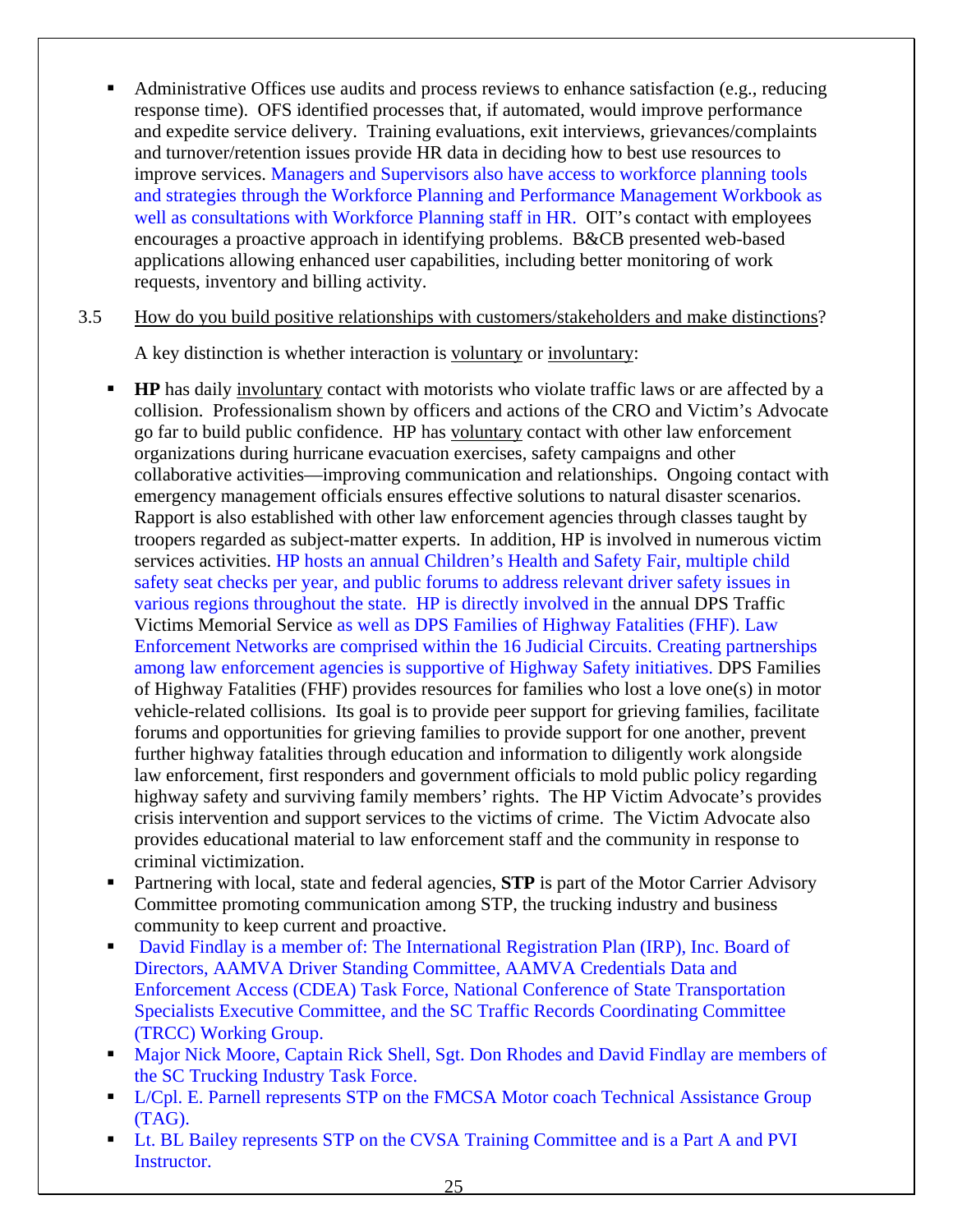- Cpl. TB Jacobs represents STP on the CVSA RAM sub-committee and is a Level VI Instructor.
- STP is active in the American Assoc. of Motor Vehicle Safety Alliance. These organizations foster networking across the country, as well as Canada and Mexico. STP also designs and teaches classes in CMV Enforcement to other state/local agencies.
- By ensuring professional security and law enforcement at the Capitol Complex and other state properties, **BPS** builds positive relationships with the Governor, Lt. Governor, state legislature, employees and visitors. Additionally, BPS uses C.O.P.S., a community-oriented policing program, to meet with customers and assess how their security might be improved, thus strengthening relations and taking a proactive approach to providing a vital service.
- Along with conducting safety campaigns, **OHS** partners with law enforcement, government, business and medical community to promote education and awareness in striving to reduce traffic-related deaths and injuries. The DPS web site proves useful in informing target audiences about highway safety, including statistics on seat belt and child safety seat use.
- OJP builds positive relationships with local governments, law enforcement agencies and victims of crime agencies through our administration of grant funds. The office provides technical assistance on a regular basis, much of which is in the field, regarding program improvements, paperwork reduction and grant writing. Staff are viewed as subject experts and have up to 1,000 face to face contacts per year with customers and stakeholders. Input on funding priorities and state strategies are solicited via website, by letter and at workshops.
- Administrative Offices: Progress has been made in unifying DPS and improving internal customer service. DPS partners with other agencies, vendors, public/private organizations to enhance services and programs statewide.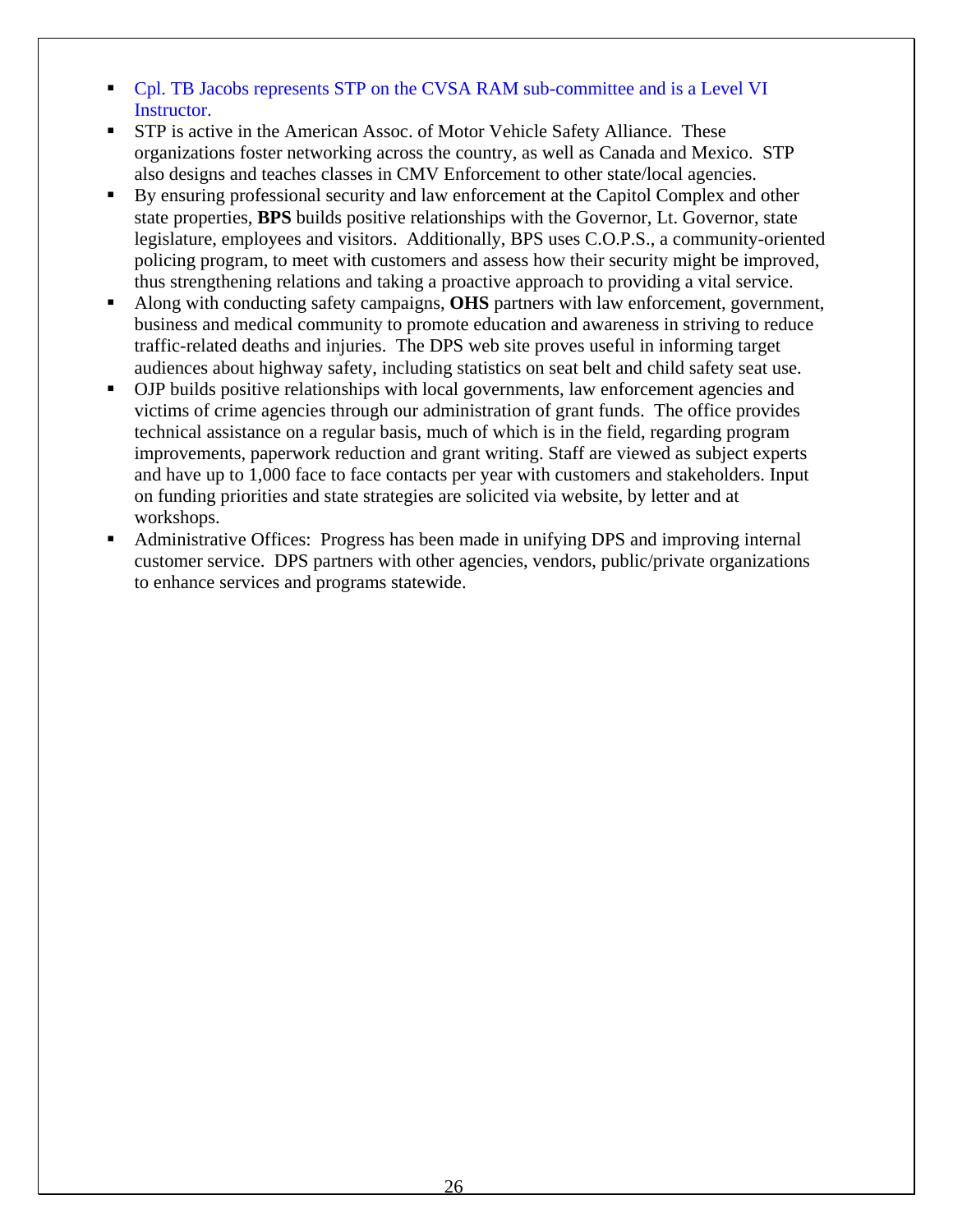#### **4. Measurement, Analysis and Knowledge Management**

- 4.1 How do you decide which operations, processes, systems to measure for tracking financial & operational performance, inc. progress relative to strategic objectives and action plans?
	- Key measures/activities related to the DPS mission and strategic goals are tracked to assess performance. National benchmarks, such as the National Highway Traffic Safety Administration, provide data regarding critical indicators (e.g., Mileage Death Rate - Chart 7.2A), to assess law enforcement performance. Analyses continue through tracking data to ensure high crash areas are recognized. STP uses a Size & Weight Enforcement Plan and the CVSP (Commercial Vehicle Safety Plan) to track operational performance. Other vital statistics related to collisions, fatality/injury rates, geographic comparisons, etc., are studied to analyze trends and identify problems (See Charts 7.2A to 7.2E). HP's R&D Unit test and monitor equipment to ensure optimal financial performance.

#### 4.2 How do you use data/information analysis to provide effective support for decision making?

 Data collection and analysis are continuous processes and results are consistently reviewed by management staff and impact decision making. Statistics from incident reports, crash reports, after-action reports, manpower studies and budget analyses help gauge pending operations and projects. CREP Impact Analysis determines effectiveness in crash reduction and helps measure program success—providing valuable data to make decisions. It also provides an effective way to manage crash enforcement data. Each division tracks and monitors relevant information which is ultimately used in making various decisions, as well as supplying current data for reporting, such as the Accountability Report.

#### 4.3 What are your key measures, how do you review & keep them current with business needs?

- Along with education, prevention and enforcement activities, cost analyses are done before initiatives are enacted or equipment is purchased. Research provides measurable data to adequately allocate resources. Comparisons show the impact of enforcement efforts compiled in the Impact Analysis Report from troop regions statewide. STP uses CMV size, weight and inspection activity to determine fiscal impact of operations and performance vs. revenues and budget allocations. Crash data is also used to determine how to most effectively use STP's manpower. BPS tracks criminal/non-criminal incidents on State property to determine trends and risk patterns (Chart 7.2I). Daily tracking has resulted in no notable damages to state property and monuments. Positive feedback from citizens is a key to confirm progress. OHS programs are funded by the National Highway Traffic Safety Administration (NHTSA), Federal Highway Administration (FHWA) and Federal Motor Carrier Safety Administration (FMCSA); success is measured by examining statistical data regarding traffic collisions, enforcement reports and results of surveys. Law enforcement divisions submit monthly and quarterly progress reports. HP conducts various cost analyses before programs/initiatives are enacted or equipment is purchased. Thorough research and testing are conducted to provide measurable data to adequately allocate resources to the operating budget. Comparison data are measured to determine the impact of enforcement efforts. This is compiled in the Impact Analysis Report from all troop regions.
- Admin Offices: HR uses law enforcement termination analysis to identify why an officer leaves. Tools for measurement, recruitment and retention can also be found in the Workforce Planning and Performance Management Workbook that has been widely distributed throughout the Agency. A tracking system monitors the applicant status by job code and vacancy thereby reducing administrative/processing time. EEO reports monitor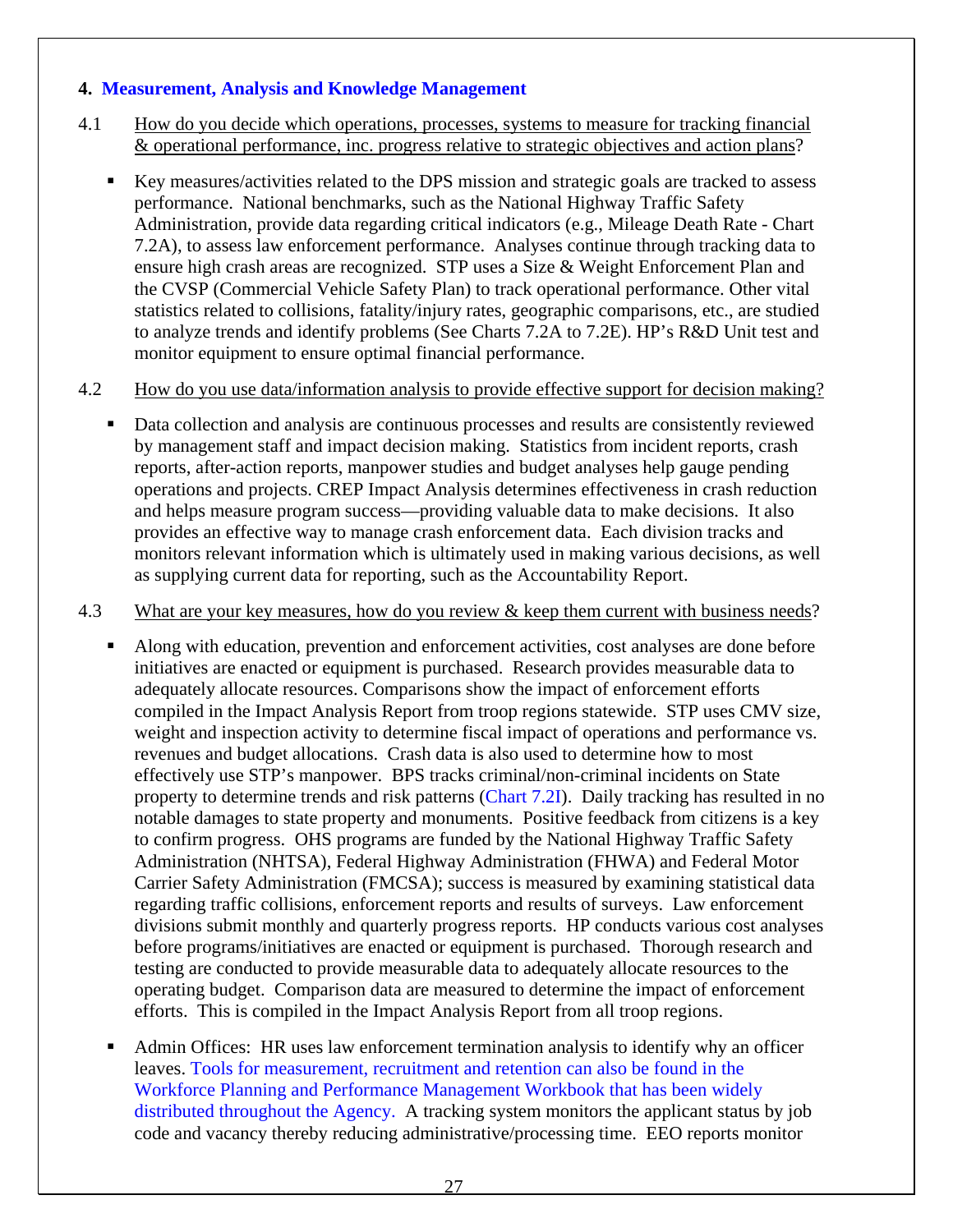underutilized groups, and compensation studies compare salaries of minorities vs. nonminorities, males vs. females.

#### 4.4 How do you select/use key comparative data to support operational/strategic decision?

 The Director and management use the sources and tools discussed above regarding customer service, traffic safety data, public safety/security statistics, internal and external assessments, best practices, and technology to support decision making. This data is proactively sought and used in a timely manner by staff responsible for research and implementation of legislative mandates and other process changes and reports. Data collected by HP's R&D and Strategic Planning Units assist in decision making and planning. Data collected by Computer Aided Dispatch is used to balance workload among troopers. CROs use crash data to determine communities where education campaigns may help decrease collision and fatality rates. STP uses its SafetyNet database and crash reporting system to identify trends, problem areas and resource allocation. OHS places emphasis on statistical traffic collision data, which is key to justifying program attention and related financial support.

#### 4.5 How do you ensure data integrity, timeliness, security, and availability for decision making?

- The Statistical Analysis Center (SAC) in OHS is the core of data collection/validation. SAC prepares the annual S.C. Traffic Collision Fact Book with over 130 pages of data on traffic crashes, deaths/injuries. Professional statisticians prepare this valuable tool—widely used by law enforcement, legislators, and traffic safety advocates striving to improve highway safety. This data is used to develop safety campaigns, such as those aimed at seatbelt usage and driving under the influence (Chart 7.2C - example of this data collection.) Having the data entry process housed within OHS allows for closer monitoring of data quality, integrity and timeliness. Since receiving this function back from SCDMV there have been no backlogs. Business rules that assess and identify data errors and inconsistencies are continually formulated. Proper changes or fixes are identified and implemented in a timely manner.
- Troopers enter data daily through the HP Console. It is reviewed regularly and ensures integrity and availability for decision making. CREP enables supervisors to target specific violations on certain roads at specified times, itemize resources, and evaluate Troop/Post performance qualitatively. Initiatives and grant funding are based on research ensuring the most cost effective use of funds and personnel. A system of checks and balances, required entries and monitoring tools enables STP to ensure data quality, reliability, completeness and availability. Along with expertise and leadership of the Agency Director and senior management, OFS assures accurate financial/operational data by using internal controls and reports, as well as audit reviews, to verify data is accurate and managed effectively.

#### 4.6 How do you use org. performance review findings to prioritize for continuous improvement?

- National law enforcement, motor vehicle and police training statistics are cornerstone resources for comparative data. HP compares salaries and studies retention and crash data. Additionally, HP, STP and BPS assess workloads and address supervisors' feedback to identify training needs. BPS is using a Training Assessment Committee to evaluate additional training needs and demands. HP has conducted manpower assessments and developed a personnel allocation model to ensure proper supervisor-to-subordinate ratios. Data from state and national sources are maintained and the personnel allocation model is adjusted regularly to account for changes in manpower levels.
- B&CB's OHR and other Offices perform salary studies, assess EEO and other indicators. This data provides state, regional and national comparisons. HR has established policies and practices based on nondiscriminatory factors. An Affirmative Action Plan is in place to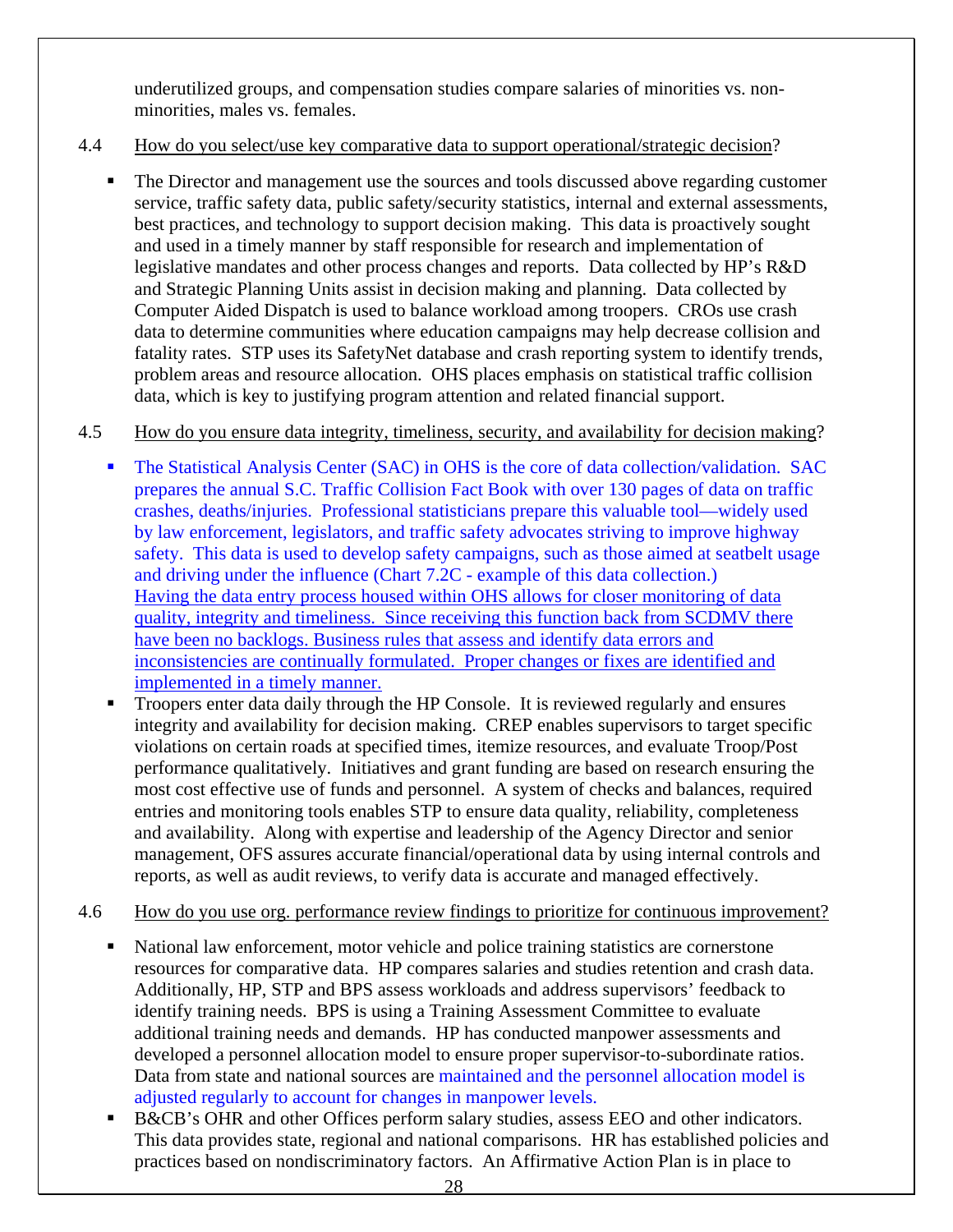promote equal opportunity and guide managers. Based on these guidelines, DPS strives to recruit, hire, train and promote in all job classifications without discrimination; ensure employees are not subjected to harassment, intimidation or coercion for filing a complaint or assisting in an investigation. Promotion decisions are based on equal employment principles by imposing valid criteria. Personnel actions, such as compensation, transfers, benefits, layoffs and training, are administered without discrimination.

#### 4.7 How do you collect/maintain org/employee knowledge & identify/share best practices?

 A key strategic goal is Workforce Planning, and the Agency is involved with initiatives to train and better prepare employees in the development of effective methods to transfer and maintain knowledge, as well as identify best practices. HP compares salaries and studies retention and crash data. HP, STP and BPS assess workloads and address supervisors' feedback to identify training needs. HP conducts manpower assessments and has developed a personnel allocation model to ensure proper supervisor-to-subordinate ratios, and periodically analyzes the workforce to forecast possible retirements and terminations as well as future staffing needs. Data from state and national sources are maintained. HP identifies and shares best practices through regular communication with and participation in the International Association of Chiefs of Police, State and Provincial Police Planning and Academy Directors Sections. These sections allow Planning and Academy personnel to collaborate and share best practices nation-wide. OHS posts data on a shared drive and maintains a public calendar of events and information pertinent to the entire staff, as well as stakeholders. OIT continues IT documentation, informal knowledge transfer, and establishment of a knowledge database from work orders and problem solving. Cross training, desk manuals, mentoring, training and in-service programs are among methods used to collect, maintain and transfer knowledge, enhance emergency response and build a foundational network of experienced, cooperative-minded employees. As part of a network of state and national organizations that search for best practices, DPS shares knowledge and reviews programs on an ongoing basis.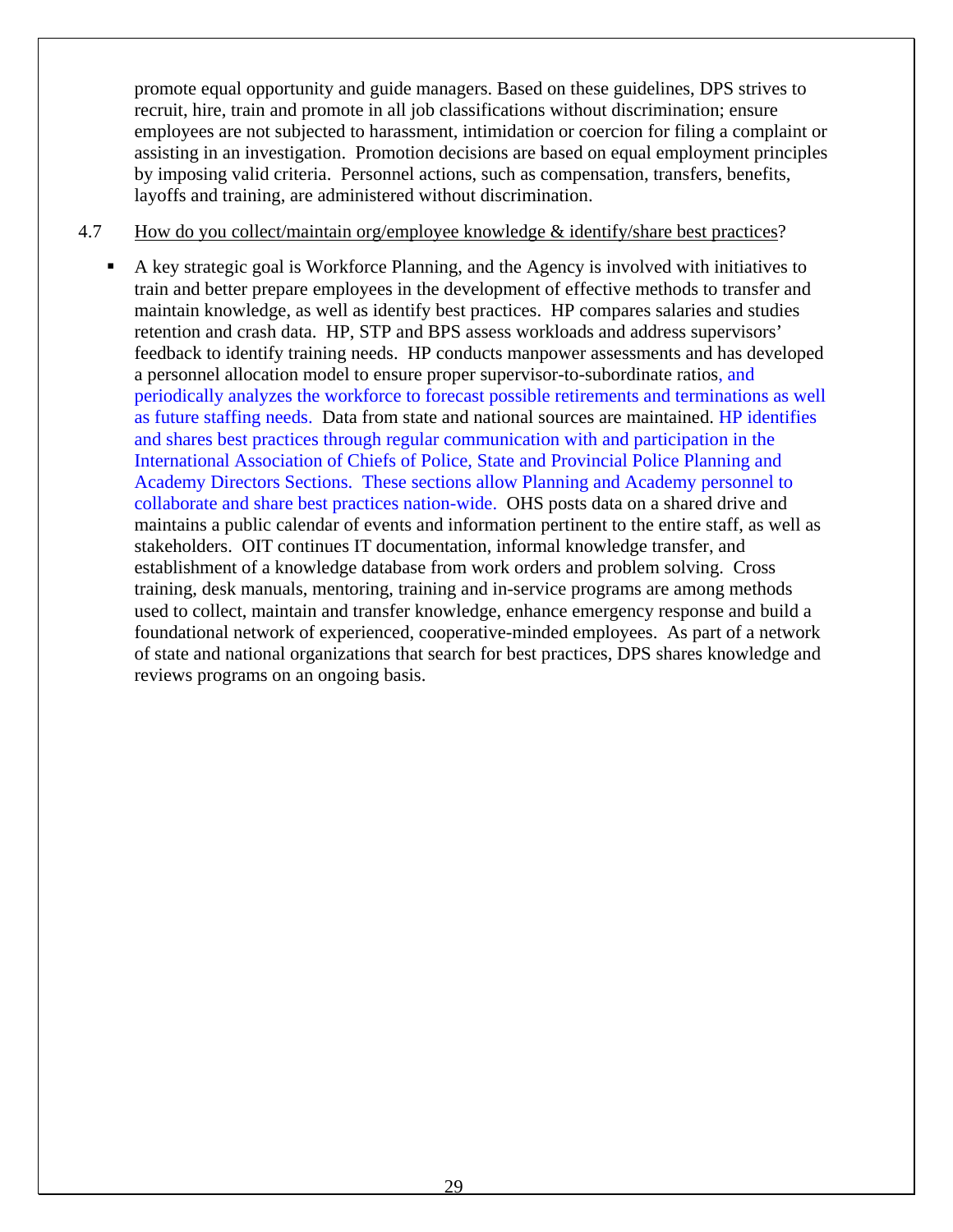#### **5. Workforce Focus**

organizational culture.

- 5.1 How does management organize and measure work to enable your workforce to: a) develop their full potential, aligned with agency's objectives, strategies, and action plans. b)promote cooperation, initiative, empowerment, teamwork, innovation, and
	- The Director has continued to emphasize the need for training, particularly in law enforcement leadership and supervisory skills. Career paths are established for law enforcement and telecommunications officers. Grant opportunities are explored to support training needs and partnerships are promoted. One way innovation is created is through the "Ask the Colonel" link on the SCHP Intranet allowing the exchange of questions/ideas from troopers to the Colonel. Distribution of the DPS Strategic Plan pamphlet to all employees enhanced involvement in and commitment to agency and division goals.
	- **Employees are encouraged to explore their knowledge, skills and abilities by utilizing** provided career assessment tools and by completing an Employee Development Plan (EDP) annually. The EDP is completed by the employee with input from Supervisors, Coaches and/or Mentors who assist is assuring that the employees' develop goals are in line with Agency's Strategic Plan, the goals, objectives and action plans. It is evaluated annually along with the Employee Performance Management System (EPMS).
	- Enhanced internal communication has made it easier for employees to be involved and has improved teamwork. Along with informal recognition, Director Schweitzer's Quarterly Recognition Ceremony gives senior leaders the opportunity to acknowledge the efforts and service of their employees—fostering an environment where employees feel appreciated and valued.
- 5.2 How do you achieve effective communication and knowledge/skill/best practice sharing across departments, jobs, and locations? Give examples**.** 
	- Employees participate in C*ommunity of Practice* meetings such as the SC Workforce Champions or the Troopers Association in order to learn and share with co-workers the best practice models being used in agencies across the State(s).
	- **Multi-disciplinary task forces and committees, such as the Training Advisory Committee,** are formed with a staff representative from all interested Divisions. The cooperative effort of staff members from different Divisions working toward a common goal increases the knowledge base of the participants and their skill as a member of a team. Information can then be shared by way of the Division representative thus enhancing communication.
	- HP Training ensures that all troopers are able to perform their duties at the highest standards by providing uniform, standardized training to all troopers. All troopers attend annual inservice where they are educated on best practices for new trends facing law enforcement. Online training is used to decrease travel time for troopers while still distributing vital training updates**.**
	- Incident Command System is used during emergency responses to ensure proper chain of command, inter-agency communication, and an integrated and effective response effort. The HP Command Staff holds regular meetings to share information and the results of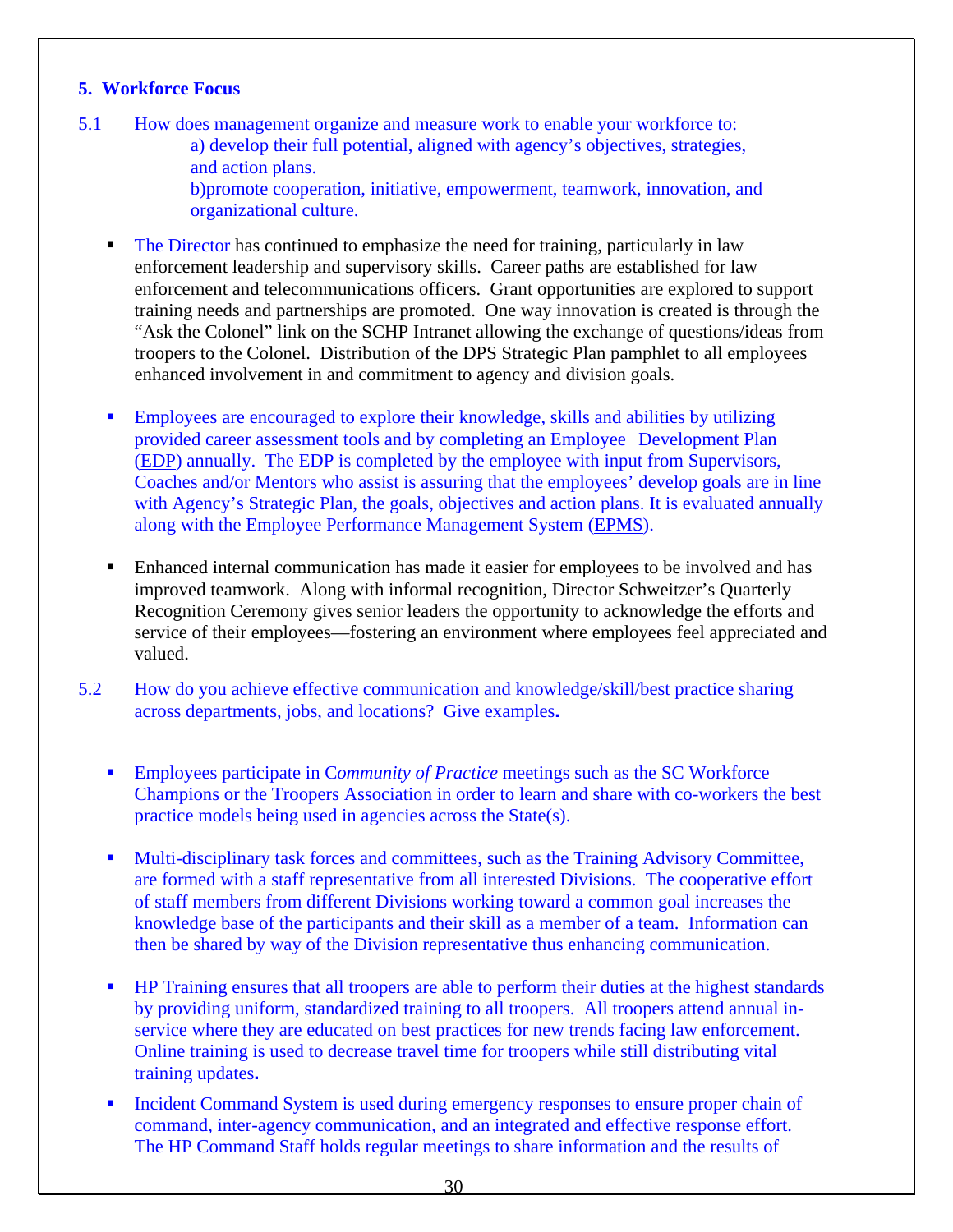various enforcement initiatives being implemented in different areas of the state. An executive summary of the division's strategic plan progress report is submitted to the HP Colonel and Lt. Colonel following each reporting period to communicate the progress being made toward strategic goals and obstacles to achieving their success**.** 

- 5.3 How does management recruit, hire, place and retain new employees? Describe any barriers encountered.
	- **Management recruits, hires, places, and retains new employees by providing flexible hours** and scheduling; offering challenging positions; offering tuition reimbursement and other personal growth opportunities; implementing employee recognition programs; and developing career paths for career progression. However, the agency also faces many barriers. One of our biggest challenges lies in the public's general misunderstanding about the image of law enforcement officers. It is an arduous task to overcome a negative reputation when recruiting new officers and support personnel.
	- Competition from other criminal justice agencies is also problematic since DPS law enforcement salary and benefits are not competitive and there is limited opportunity for career advancement. Our studies indicate that two of the primary reasons employees leave the agency are for a salary increase and for career advancement. As a result, DPS often loses new employees quickly to other law enforcement agencies once the employee has obtained experience and training.
	- Finding qualified candidates is quite a challenge as well. Few college students want to enter a career in law enforcement after college. Agency budget restrictions make attracting college graduates even more challenging. Many of the candidates who do apply present with poor credit histories and even criminal histories.
	- Most young adults beginning a career today are extremely technologically savvy and expect an employer to provide up to date technological tools to assist them in their jobs. Unfortunately, budget restrictions make that a difficult task. New employees are often disappointed and report feeling that they have not been provided adequate tools to perform their jobs.
	- HP's Workforce Planning Unit, which includes polygraph personnel, one full-time recruiter, and employment processing personnel, is dedicated to recruiting and hiring the highest quality candidates for employment.
	- HP began the development of a Regional Recruiting Team in January 2008. The Regional Recruiting Team was established to increase the recruiting presence throughout the state and provide support for the state recruiter. The team is composed of ten troopers who remain in their assigned region and patrol as usual. However, they are trained in effective recruiting tactics and strategies, equipped with recruiting and application literature, and devote two days per month exclusively to recruiting.In addition to their regular patrol duties, Regional Recruiters' responsibilities include:
		- Identifying and actively recruiting quality individuals to join the ranks of the Highway Patrol;
		- Contacting prospective applicants from the online Trooper Referral page;
		- Serving as a local point of contact for applicants; and
		- Serving as a mentor throughout the hiring process.
	- Among the keys to employee retention within the division are providing a thorough explanation of the duties and expectations of HP troopers, continuous professional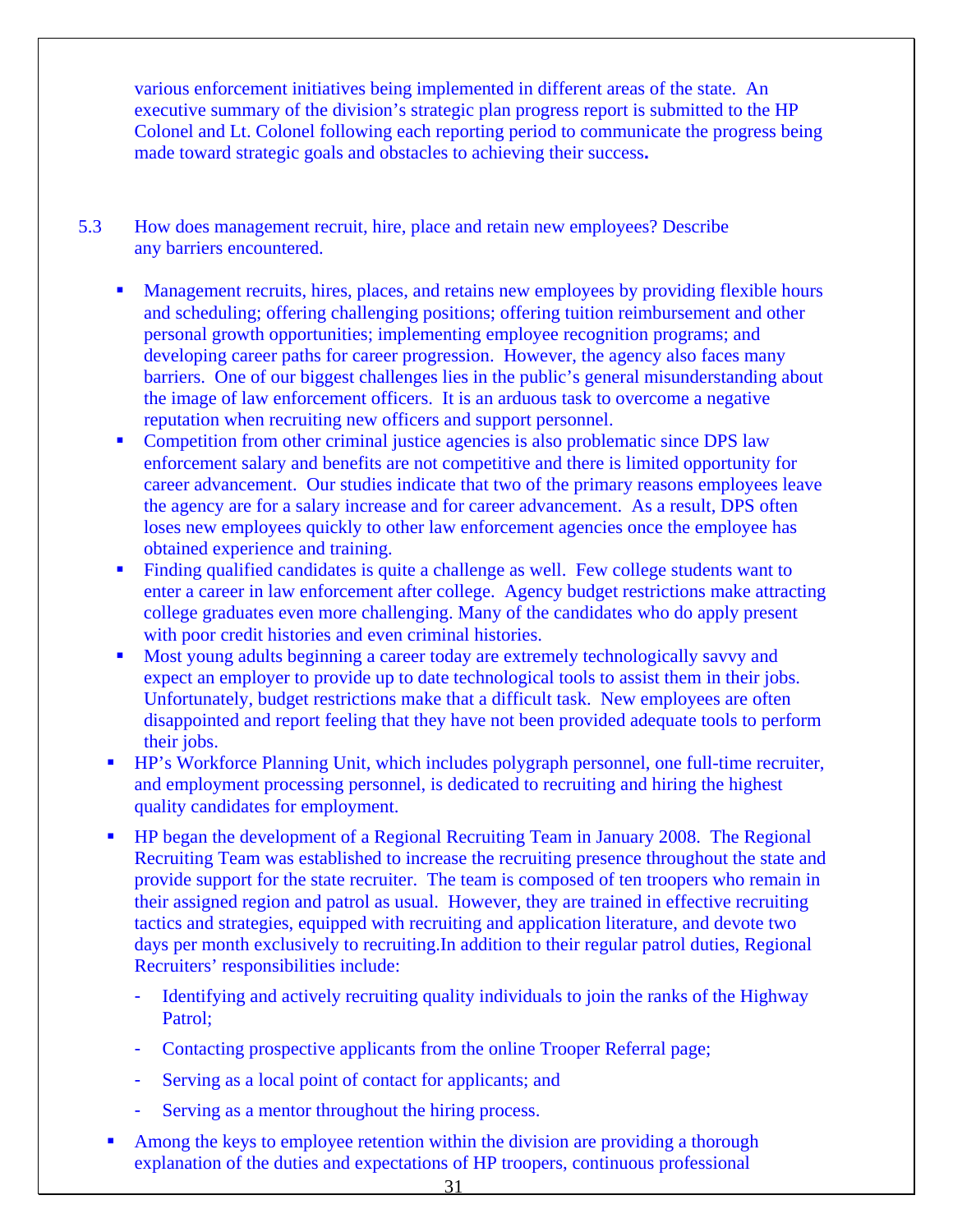development opportunities, various specialized units, and a career path for non-supervisory ranks.

- HP Command Staff is dedicated to the professional development of all employees, encouraging continuous training and education. Professional development is overseen by the HP Training Unit. HP Training develops, coordinates and schedules all training for troopers including Basic, In-service, Tactical, Supervisory, Managerial, and other Specialized Training. The unit also consistently researches new trends in law enforcement and updates their training curricula accordingly to meet the changing needs and demands of the law enforcement environment. HP Training identifies, recommends and facilitates appropriate outside training and educational opportunities to employees as well.
- 5.4 How do you assess your workforce capability and capacity needs, including skills, competencies and staffing levels?
	- Workforce capability and capacity needs are addressed through ongoing reports and queries from the Human Resources Information System and Balance AAP System. These two systems generate information on each employee, such as location, age, gender, ethnicity, length of service, title, grade, education, job class, etc. Ongoing reports ensure that any deficiencies are addressed as soon as possible and that staffing levels are adequate to address all work processes needed to provide routine services to S.C citizens as well as meet any emergent demands.
	- Skills and competencies are assessed by utilization of the *DPS Workforce Planning and Performance Management Workbook*. A wide variety of assessment tools can be found in this workbook to evaluate the skills and competencies of the DPS workforce. Tools include self-assessment instruments, instruments for receiving feedback from peers and supervisors, skill assessment instruments and online tools for assessment. Any skill gaps noted are then addressed by using the Individualized Employee Development Plan (IEDP). Law enforcement officers are also required to participate in a psychological assessment, a polygraph exam, a basic reading skills assessment and a physical fitness exam.
- 5.5. How does your workforce performance management system, including feedback to and from individual members of the workforce, support high performance work and contribute to the achievement of your action plans?
	- The Probationary Quarterly Evaluation Form is used to evaluate new employees, ensure regular communication and establish clear performance standards. Employees are involved in the annual planning/performance review and provided an opportunity to include their own comments on the document. Supervisors are encouraged to communicate expectations through discussion and informal reviews, as well as through the EPMS. As the primary tool used to measure performance, the EPMS notes achievements, evaluates performance against success criteria, and points out areas for improvement. To further acknowledge the significance of the EPMS process, supervisors are rated on the completion of performance reviews to ensure they are completed in a fair, impartial, and timely manner. EPMS training is offered to educate supervisors in using the EPMS as a management, coaching and communication tool. In addition, the department has added a new component called the "Individual Employee Development Plan (IEDP)" which is a career development tool used to identify employee training and development goals in conjunction with performance standards.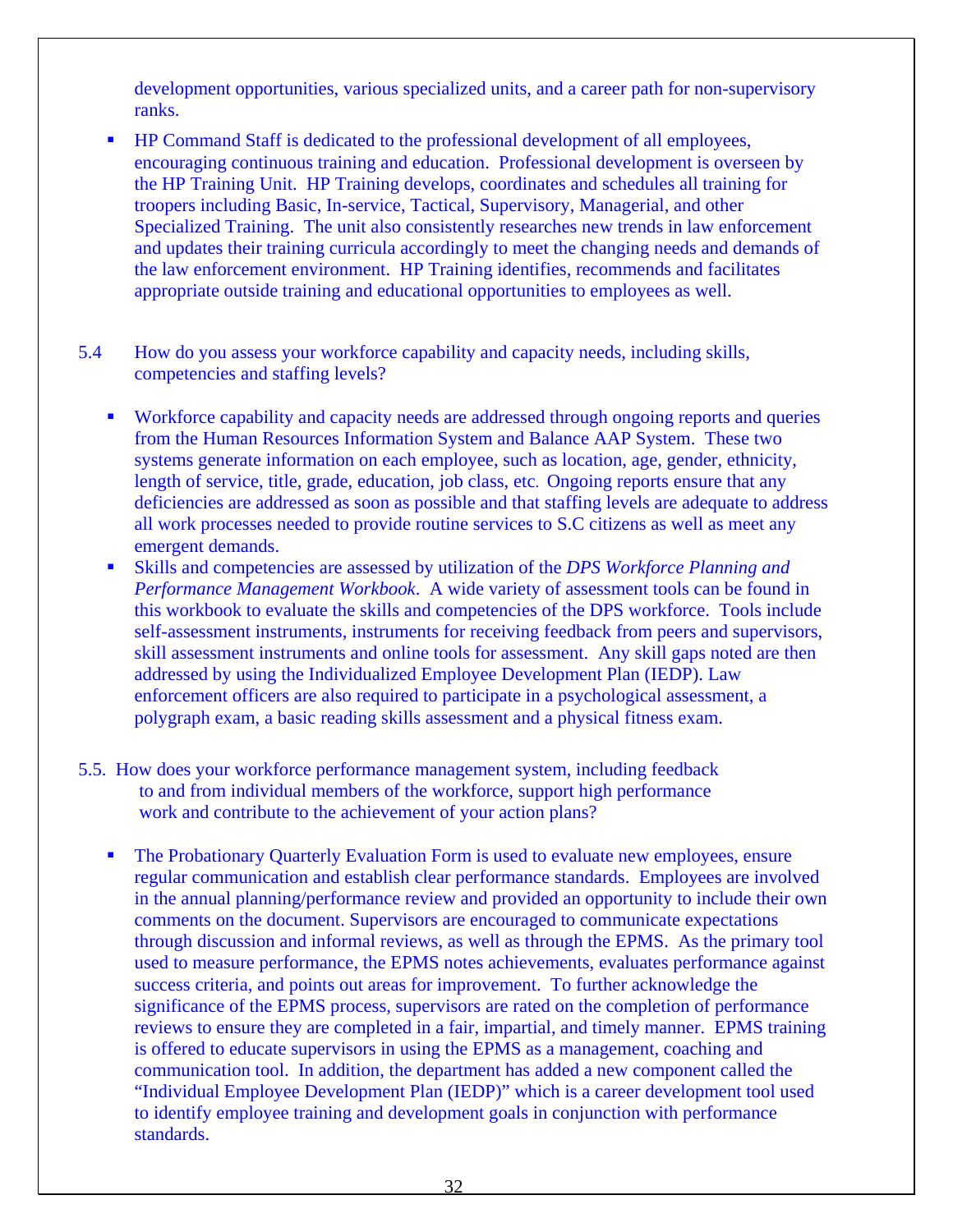- 5.6. How does your development and learning system for leaders address the following:
	- a) development of personal leadership attributes
	- b) development of organizational knowledge
	- c) ethical practices
	- d) core competencies, strategic challenges, and accomplishment of action plans
	- The Law Enforcement divisions collaborated to provide in-service training designed for not only line officers and mid-level management but also executive staff. Several upper level supervisors have participated in leadership classes offered by the Criminal Justice Academy. These classes focus on leadership attributes in law enforcement. Currently, law enforcement and non-law enforcement leaders are collaborating on a joint leadership training program that will begin with a pre-supervisory program focusing on supervisory skills, communication skills, and team building. This program will be tailored for employees seeking to advance to leadership positions. It will also include a leadership assessment to help employees understand the way they process and communicate information and how to develop or enhance those skills. Additionally, the Agency encourages leaders to participate in professional associations that promote the development of leadership attributes.
	- Organizational knowledge for leaders is developed through regular meetings with the Agency head who encourages discussion and facilitates interaction among division leaders and mid-level leaders. Division leaders are encouraged to establish partnerships with other organizations offering new perspectives and information. Division leaders, in turn, serve as coaches to managers and supervisors sharing organizational knowledge to broaden perspectives. The strategic plan provides a solid foundation for organizational development through workforce planning initiatives.
	- The Agency has a Code of Ethics policy that applies to all employees stressing the importance of integrity, truthfulness, honesty, courtesy and fortitude. The policy is addressed in new hire orientation. All employees are required to receive classroom training in Ethics at least every two years. On-line training in Ethics is also available as a supplementary tool. Additionally, law enforcement officers receive Ethics training as a component of their annual in-service training requirement.
	- The department's strategic plan was developed from all levels of the Agency with input from employees, supervisors and upper management. The plan identified four core competencies necessary to accomplish the mission and values set forth. These four areas are professional development, technology, branding and workforce planning. Professional development and workforce planning specifically address the enhancement and development of skills and the development of a better prepared pool of leadership. Each division reports on strategies, activities or accomplishments, and follow-up action (including barriers or challenges) towards meeting these goals. A Goal Tender (deputy director or administrator) is assigned to oversee the areas of professional development and workforce planning. The Goal Tender, who is viewed as the subject matter expert, provides leadership and guidance to each division ensuring that strategic initiatives are effectively implemented. Communication and updates are posted regularly on the Agency Intranet site to keep all employees informed of accomplishments.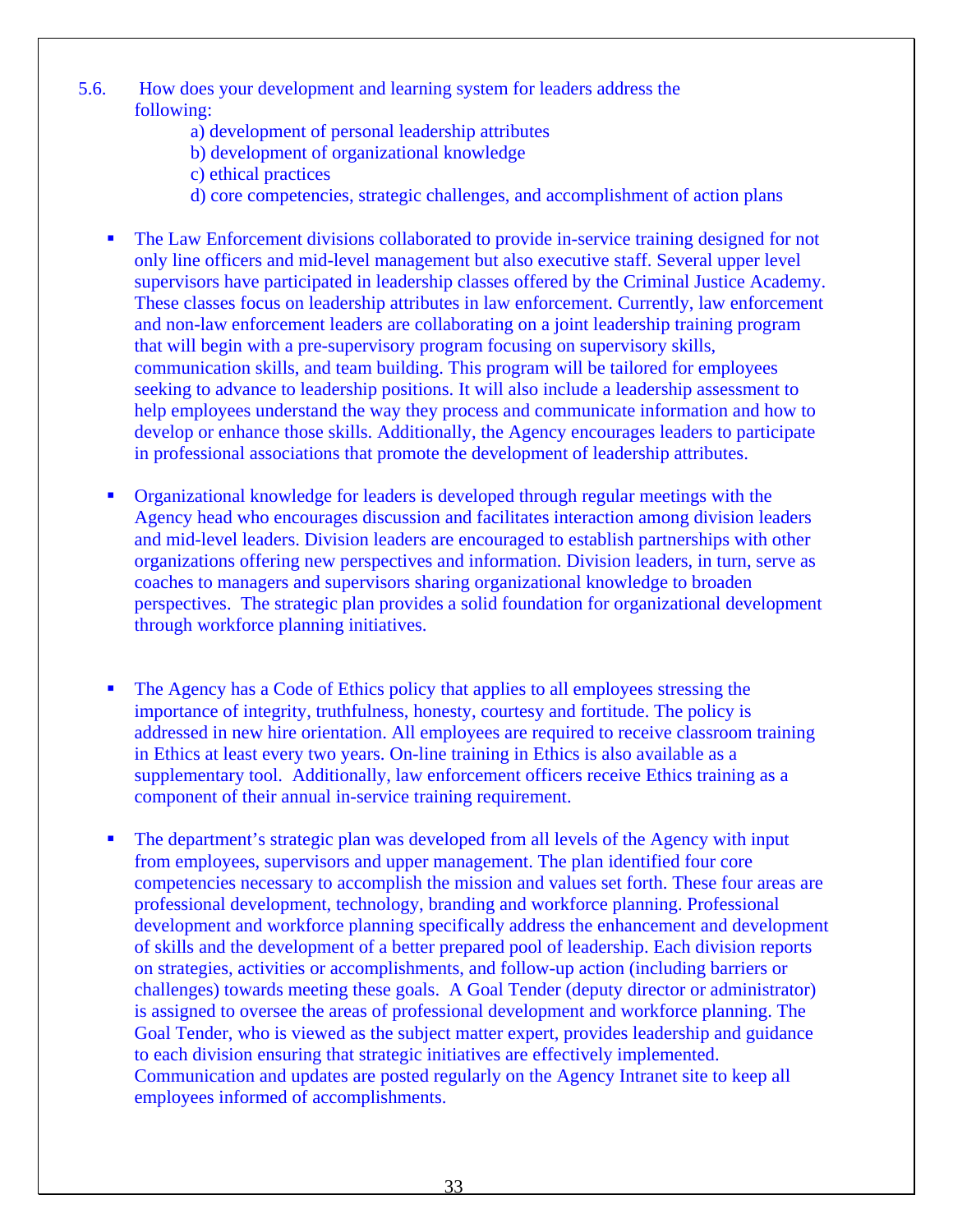- 5.7 How do you identify and address key developmental training needs for your workforce, including job skills training, performance excellence training, diversity training, management/leadership development, new employee orientation, and safety training?
	- **Through evaluation of S.W.O.T.** analyses and needs assessment surveys, as well as feedback from supervisors and employees, DPS works to address needed skills and training, which has been deemed a critical need throughout the Agency. Some programs have already been implemented to improve effectiveness, including Hispanic outreach programs, a comprehensive leadership program for law enforcement, a new employee orientation program, and safety initiatives.
	- **HP** uses national databases established by law enforcement professionals to obtain current trends in highway safety and determine additional enforcement skills/training needed. Efforts span the country to assess relevant, timely training and include sending officers to nationally recognized training programs(Chart 7.2L). Effectiveness is determined through success of enforcement programs, as well as turnover rates, preparedness for promotions and supervisory positions and ongoing comparisons with other HP programs nationwide. Along with monitoring performance and CMV activity, the frequent changes in federal regulations require **STP** officers to attend annual in-service training. The **BPS** Training Officer uses feedback from supervisors and officers to take a proactive approach to training and monitoring effectiveness. The **IT** Director is working to address the critical need in technical training. **OFS** provides user training in DPS systems

Managers promote training by encouraging employees to complete and follow an Individualized Employee Development Plan (IEDP) annually. Effectiveness of training is measured by use of new skills on the job, training evaluation forms and assessments available with online training opportunities. The HR Administrator and key staff participate in the B&CB's OHR initiatives, Advisory Council and Workforce Planning Champions meetings which aid in identifying training needs. The DPS Affirmative Action Plan continues addressing underutilized groups. Additional training opportunities are offered throughout the State Agency Training Consortium, Element K Online training, in-house training opportunities, outside training opportunities and links on the HR web site.

#### 5.8 How do you encourage on the job use of new knowledge and skills?

- One result of implementing the Individualized Employee Development Plan is that training is selected very thoughtfully and carefully by both the employee and supervisor. Training programs are specifically selected based on employee needs, interests, abilities and the usefulness of the training on the job. Intrinsic to this process of training selection is a high level of employee motivation to acquire and utilize the chosen skills. Daily use of computer equipment and technology encourage the use of new technological skills.
- 5.9 How does employee training contribute to the achievement of your action plans?
	- One of the four strategic issues in the new DPS Strategic Plan addresses training and employee development. Programs including Individual Employee Development Plans (IEDP) and Workforce Planning have been developed and implemented to address training needs and enhance training opportunities for all employees. Training in a variety of forms to include in-house and outside training opportunities, online courses, mentoring, coaching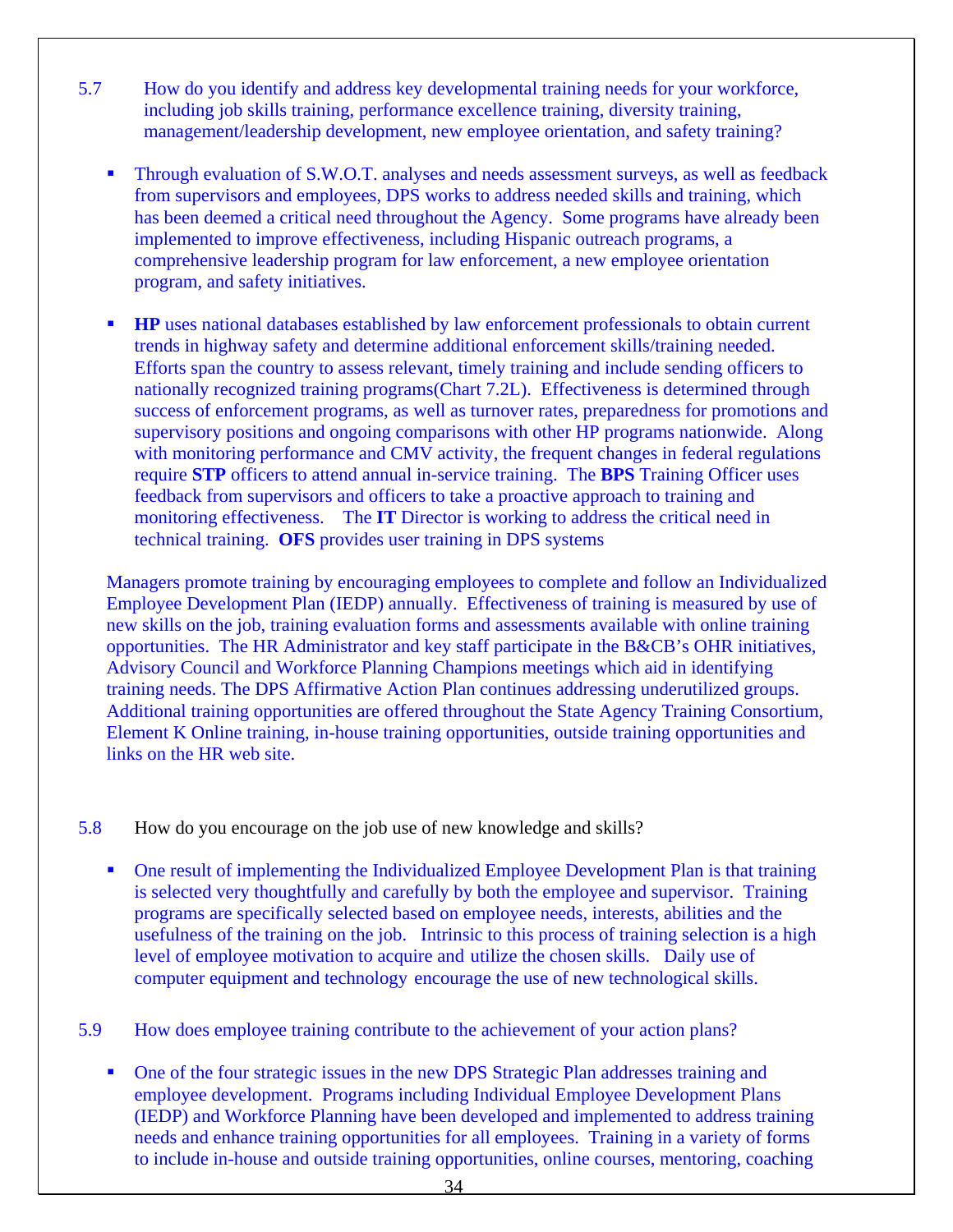and cross training are often the strategies employed to achieve individual career development goals which in turn assist in meeting the goals of the Agency by adding valuable knowledge, skills and abilities through our greatest resource, our employees.

- **Employee training must remain current in order to continue providing the highest quality** service to the public.
- 5.10 How do you evaluate the effectiveness of your workforce and leader training and development systems?
	- The success of leadership training and development systems is evidenced by the increased number of qualified internal candidates. Candidates are better prepared for promotional opportunities based on demonstrated skills and abilities achieved through training and development programs. Employees have been educated on the value of continuing training and education through workforce planning and career planning tools provided by the department. With increased support from management and supervisors, the interest and attendance in training programs has increased significantly within the department. Training liaisons/coordinators are assigned to each division within the department. The liaisons/coordinators seek the input of managers and supervisors in identifying training and development programs that promote general leadership skills as well as those specific to a particular job classification. Additionally, a Training Advisory Committee comprised of management and training liaisons meets regularly to address training issues Agency-wide. The Training Advisory Committee centralizes training ensuring that the goals of all three law enforcement divisions and administration are addressed in a unified manner. Training and development programs are also evaluated by participants to ensure that programs are meeting individual goals. Overall, the effectiveness of these programs is measured by the successful career progression of employees within the department.
	- **HP** uses performance evaluations to ensure that objectives are being met. The level and nature of complaints from the public are monitored by the command staff as indicators of workforce and management effectiveness. An additional indicator of effective leadership training and development systems is the competitiveness of promotions applicants.

#### 5.11 How do you motivate your workforce to develop and utilize their full potential?

- The Director fosters a learning environment where employees are also valued and empowered to do their jobs. In addition, employee needs are considered through approval of flexible work schedules, training to improve job skills, and avenues to provide feedback. Strategic planning promotes involvement at all levels. This involvement enhances growth and ownership and prepares employees for progressive roles. Increased employee recognition has positive effects, and additional efforts are being made to encourage career enhancement.
- HP uses a career path through non-supervisory ranks and competitive supervisory vacancies are a future goal. Officer/Trooper of the Year awards further recognize service and performance. HP core values (*Selfless Service, Integrity and Responsibility*) promote uniformity and commitment. Instilling these values into the mindset of the Division ensures troopers understand their purpose and how they fit into the overall vision of the HP. Along with officer recognition programs, STP's Colonel has a hands-on approach to working with employees and delegating appropriate assignments to foster employee growth. Along with the career path formula, BPS uses comment boxes as a barometer of satisfaction. Although used to promote candidness about problems and encourage suggestions, participation, in and of itself, shows enthusiasm. Additional assignments are encouraged and offered to promote employee growth. OJP and OHS employees are encouraged to seek opportunities that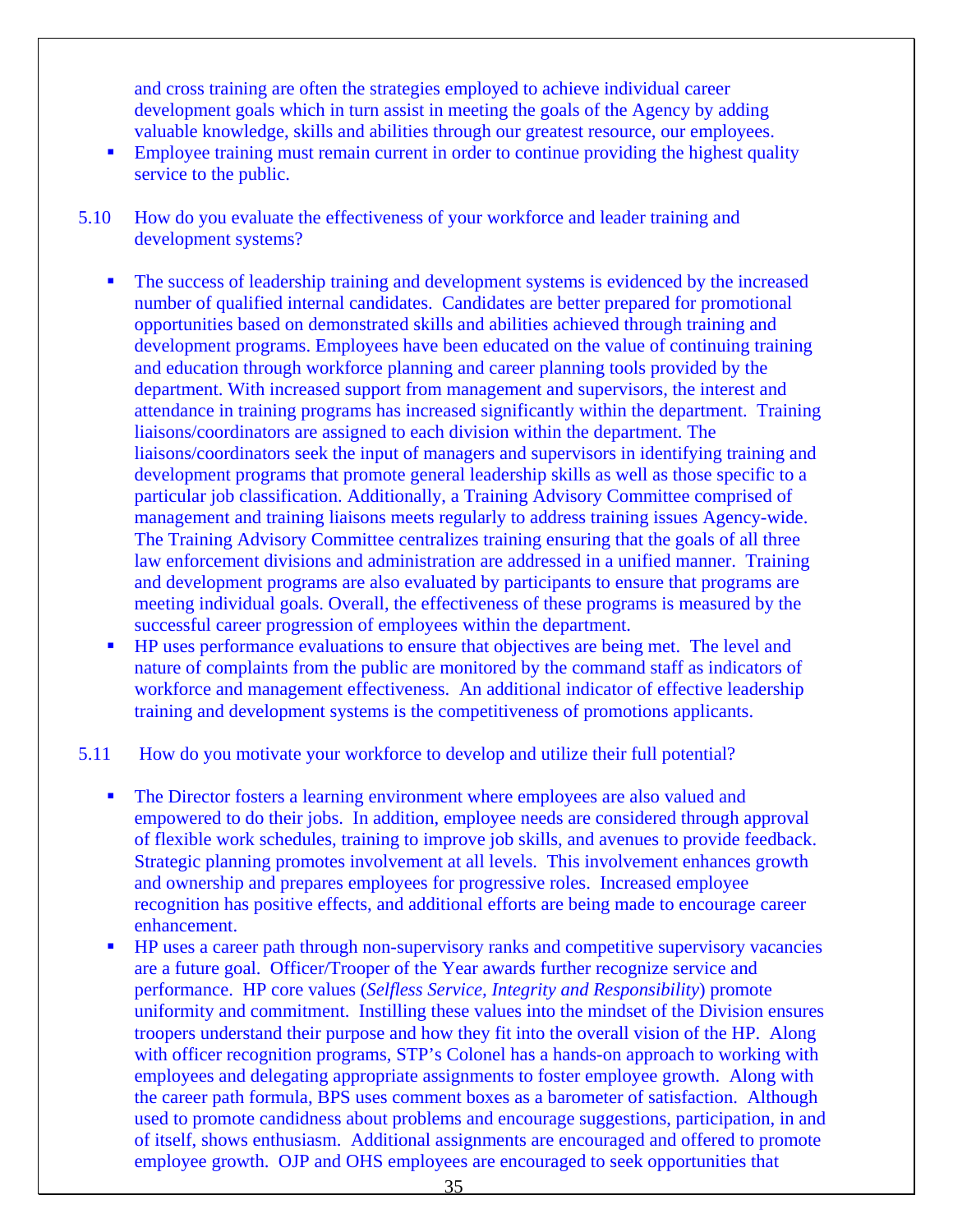challenge them and improve their skills, as well as find new ways to address tasks and offer new strategies to address challenges faced by their Offices and the Agency.

- 5.12 What formal and/or informal assessment methods and measures do you use to obtain information on workforce well-being, satisfaction, and motivation? How do you use other measures such as employee retention and grievances? How do you use this information?
	- HR and other divisions review exit interview forms to identify retention concerns, as well as satisfaction. The numbers of grievances and EEO complaints, as well as root problems, are monitored to ensure appropriate action is taken. Informal and formal reviews, absenteeism, turnover and job performance reflect satisfaction and motivation to some degree. The Intranet enhances communication and encourages employees to provide input. Positive feedback has been received regarding the Quarterly Employee Recognition program initiated. Efforts have been made to join DMV to provide health and wellness events and programs, including lunch-hour sessions (e.g., weight management). The Benefits Administrator, in conjunction with the B&CB's EIP Division, provides regular updates and information, as well as free training, regarding health and wellness. The S.C. Law Enforcement Assistance Program (LEAP) offers free counseling and a resource for supervisors to better identify employee problems that may affect job performance. BPS also uses voluntary assignments to gauge employee satisfaction. Direct, consistent interaction with the majority of its customer base provides BPS firsthand knowledge of satisfaction.

#### 5. 13. How do you manage effective career progression and effective Succession Planning for your entire workforce throughout the organization?

- Due to the diverse nature in our work groups, DPS has chosen to address succession planning and career progression by Division/Unit. Succession planning and career progression is addressed by key Workforce Planning staff in each Division/Unit. Law enforcement officers follow a carefully outline career path. HR Workforce Planning staff provides statistical data for each Division/Unit, a *Workforce Planning and Performance Management Workbook,* training and consultation in workforce planning. All DPS managers and supervisors have attended a three hour Workforce Planning Overview session to familiarize management with Workforce Planning concepts. Identified, key Workforce Planning personnel in each Division have received Division specific training in workforce assessment, knowledge transfer strategies, developing a Division plan and evaluation. Division heads are strongly encouraged to assess the workforce in their Division, develop and implement a plan to address Division specific workforce planning needs to include succession planning and career progression.
- 5.14 How do you maintain a safe, secure and healthy work environment? Include your workplace preparedness for emergencies and disasters.
	- The DMV/DPS Safety Manager located at Blythewood Headquarters is responsible for a comprehensive safety and health program for DPS and DMV facilities statewide; assisting in creating, planning, overseeing and monitoring activities related to occupational safety and health; and ensuring compliance with OSHA, ADA and other state/federal safety regulations and labor laws. Facilities are monitored to ensure appropriate safety measures are taken and safety initiatives are coordinated with DMV, including inspecting equipment/facilities, implementing life safety programs, monitoring major support systems (such as fire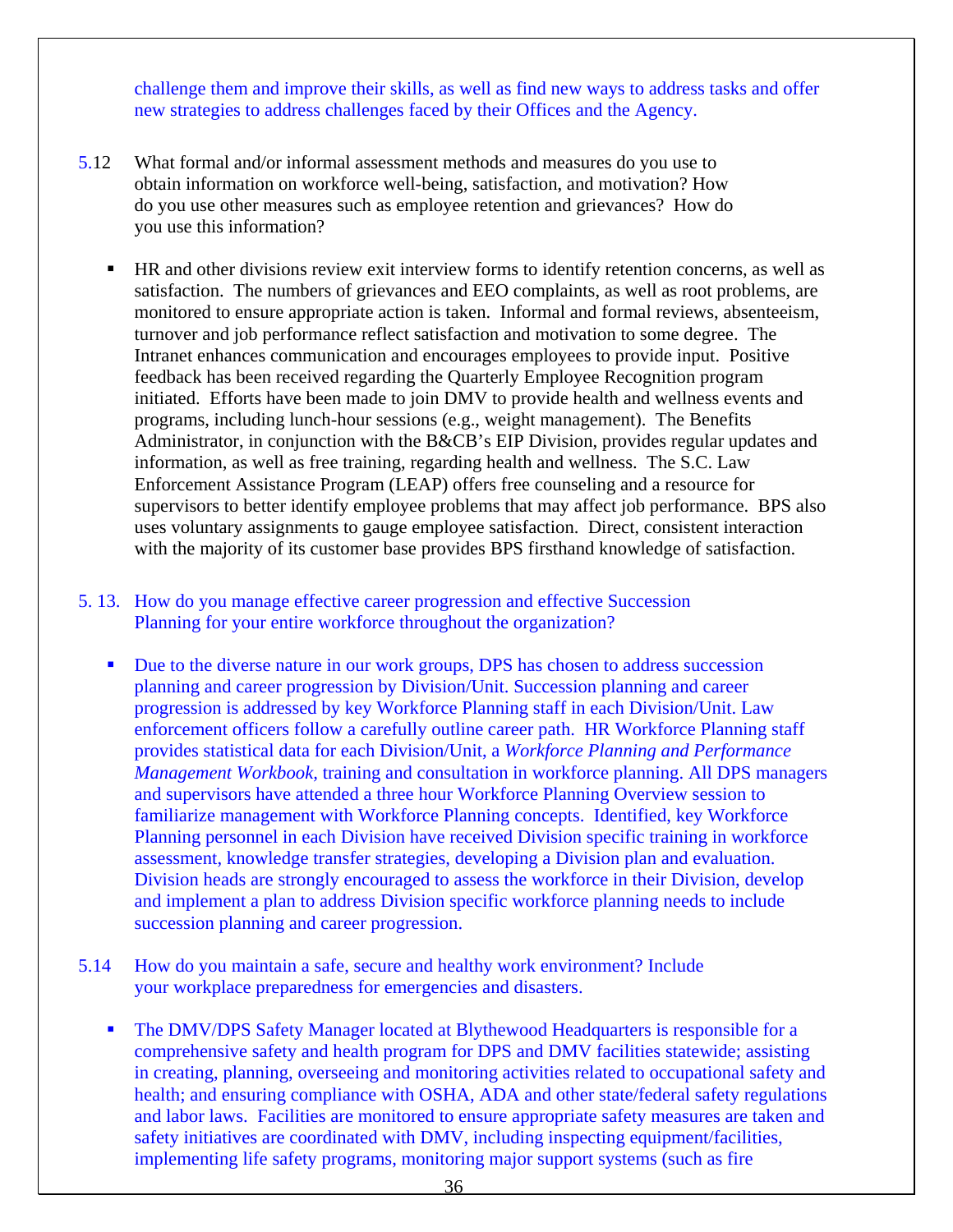detection, fire alarms). The Safety Manager ensures operational readiness and efficiency and directs system support during a life safety event. HP's Emergency Preparedness Unit monitors the environment and takes a proactive approach to prevent or avoid a crisis or potential disaster.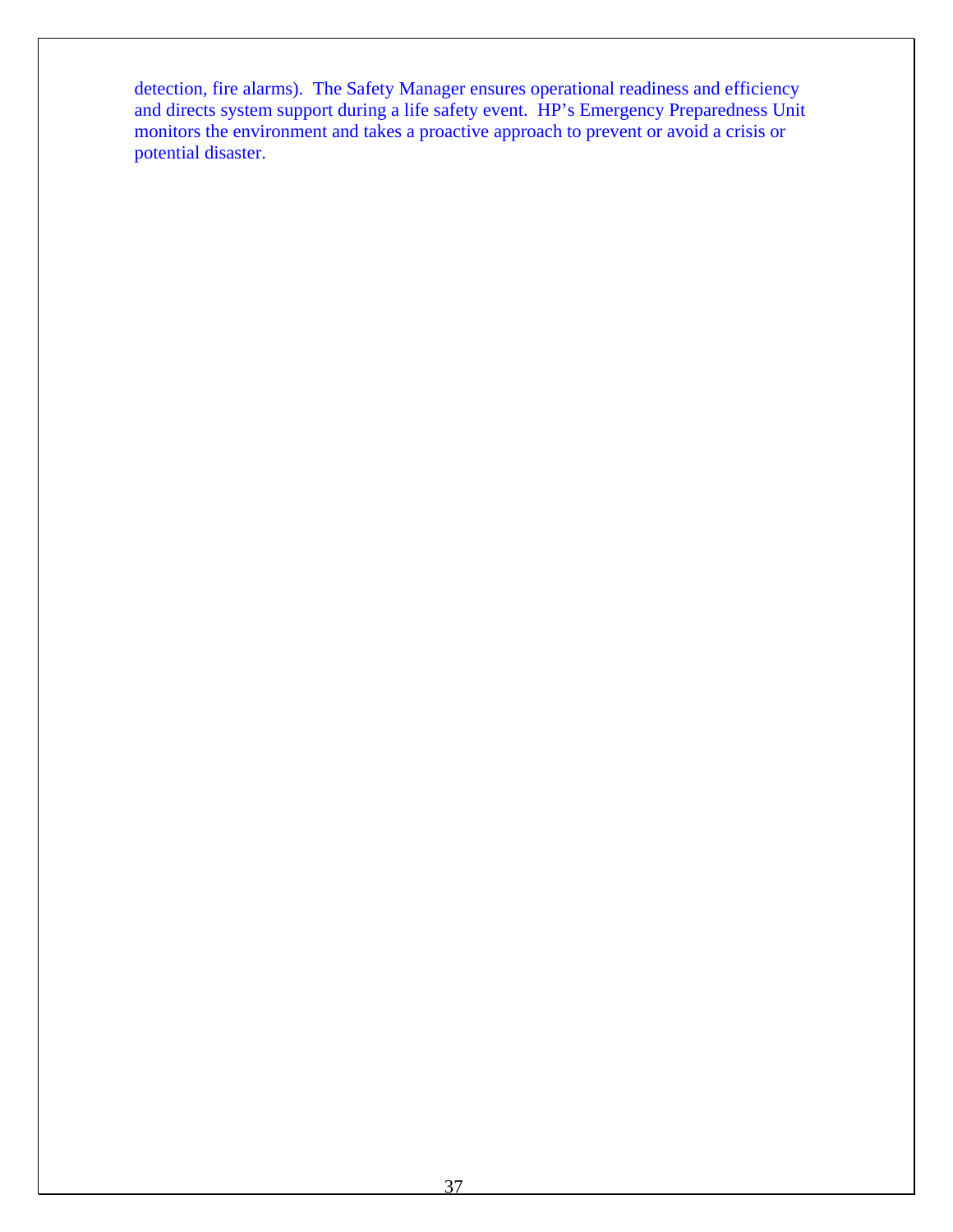#### **Category 6 - Process Management**

6.1 What key processes create/add value for customers/organization & how do you ensure use?

- Efforts to redesign processes and organizational structure are in place to ensure optimal efficiency and effectiveness and ultimately making better use of state dollars. Collaborative efforts involve customers, stakeholders, contractors and others. Focus has been placed on improving communication and technology to increase capacity and enhance service. Program funding for highway safety, established by the S.C. Public Safety Coordinating Council (PSCC), provides funding to eligible recipients and establishes responsibility for ensuring problems are identified and prioritized. Job responsibilities and staffing are regularly evaluated to ensure challenges are met and systems are strengthened.
- HP's Emergency Traffic Management Unit strives to better identify and respond to public safety emergency situations. HP in conjunction with OHS introduced a Motorcycle Safety campaign to address rising motorcycle fatality rates. Use is ensured through a partnership with motorcycle retailers for distribution of the campaign material. The HP Victim Services Office offers resources and support to victims and families of victims of collisions. Initiatives advocating victim services is a key goal for HP who partners with and helps families who have lost loved ones in collisions (FHF); HP also hosts the Annual Memorial Service for troopers killed in the line of duty.
- STP's HazMat Unit is challenged to improve response to incidences and security concerns.
- DPS is accredited by CALEA, which is internationally recognized and raises DPS standing among law enforcement agencies. CALEA accreditation provides a yardstick to measure effectiveness and uniformity and reinforces confidence that DPS is operating with the highest standards. CALEA requirements ensure that policies/procedures are solidly documented, indicate a well-trained and professional staff, assure government leaders and the public of the quality of law enforcement, make South Carolina more attractive to economic and community development and provide a return on liability insurance coverage.
- 6.2 How do you incorporate knowledge, technology, customer requirements, cost controls  $\&$ other efficiency/effectiveness factors, such as cycle time, into process design and delivery?
	- As stated above, DPS continuously explores new ways to enhance efficiency and effectiveness. Assessing organizational structure, policies/procedures and goals ensures the best use of the Agency's resources and expertise.
	- Under HP command staff direction, **HP** assesses the troop concept to ensure optimal operational efficiency. HP Strategic Planning Unit ensures effective resource allocation through program development, research projects and procedural changes—allowing HP to organize, communicate and implement strategic plans systematically in times of expansion and retrenchment. This Unit ties HP vision/goals to resource needs. TCCs use updated technology to improve efficiency and reduce costs through consolidation. R&D tests and monitors equipment to ensure financial performance is maximized.
	- The Colonel uses a comprehensive program within **STP** to ensure components are working together to meet goals, which are articulated and disseminated to the lowest level to ensure everyone understands expectations and direction. STP has evolved and continues to focus on its mission and how to best achieve it—partly by being willing to change and adapt to an ever-changing environment. Activity is reported in multiple plans/reports and this data is aligned with strategic planning so it becomes part of the fabric of how STP operates.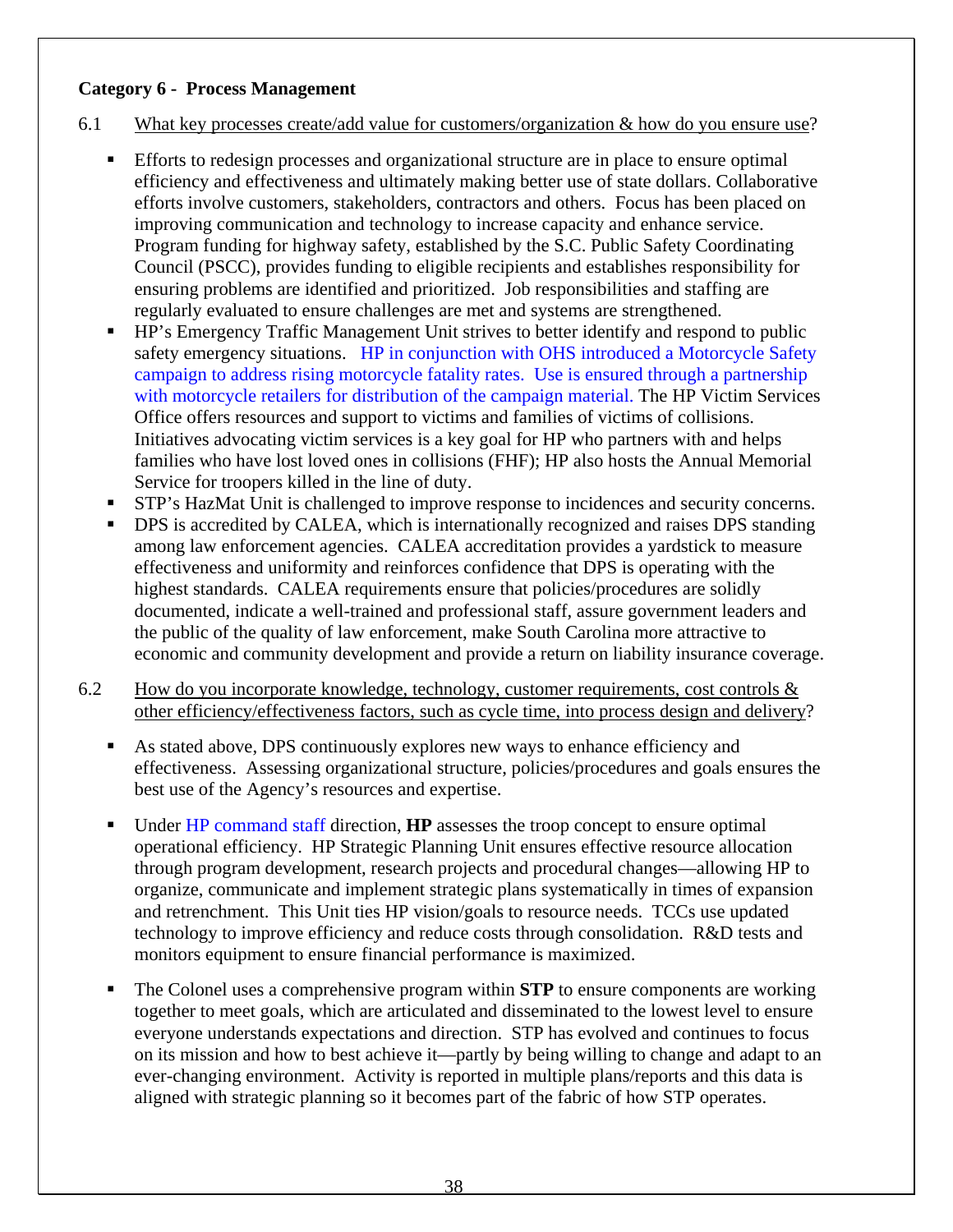- **OHS** works with federal, state and local authorities to address critical highway safety needs. As needs are identified, strategies are developed, partnerships are established, and action plans with built-in reviews are implemented (depending on availability of funding).
- 6.3 How does daily operation of these processes ensure meeting key performance requirements?
	- The Office of General Counsel Policy Section, HR, and OFS collaborate to ensure new policies and initiatives are implemented according to legal and regulatory requirements. Divisions follow operational plans, guidelines, and schedules required by state and federal regulatory agencies, as well as funding authorities. Management is responsible for ensuring employees comply with policies and that performance requirements are met.
	- **HP** units/functions discussed in 6.2 are tasked with developing, implementing and assessing processes/activities. Results of their efforts ensure goals are attained, technology is identified, plans are carried out, and equipment is tested and purchased at minimum costs.
	- **STP** collaborates at every level; therefore, the Division works closely with state, federal and local partners, as well as the industry, to improve processes and procedures—keeping performance goals in the forefront of accomplishments.

## 6.4 How do you systematically evaluate/improve key products and service-related processes?

- The DPS Strategic Plan identifies partnerships as a way to maximize benefits to the public. DPS partners with DOT and other state agencies, the transportation industry, local law enforcement, tax offices, the media, lien holders, driving schools, the medical community, Hospital Association, AAMVA, state technical colleges/universities and many others.
- **HP**'s R&D Unit and IT staff ensure quality equipment is acquired at the lowest cost. CREP Impact Analysis determines troopers' effectiveness in crash reduction. The Emergency Traffic Management Unit strives to improve response to emergencies. After-action reports enable HP to identify problems and initiate change and remedies for the future. HP's Strategic Planning Unit consistently evaluates processes and service delivery for inefficiencies or process improvement needs.
- **STP** submits a Commercial Vehicle Safety Plan annually to the Federal Motor Carrier Safety Administration to address CMV safety concerns. The CVSP provides a framework for continuous improvement by establishing annual goals. The Size and Weight Unit Plan, which includes established goals, is submitted to DOT annually.
- **BPS** evaluates service-related processes through regularly monitoring the number of criminal and non-criminal incidents and how they are handled, followed up on, and closed. These steps are used as measuring tools, as well as for feedback and security contract renewals.
- **OHS** special teams work with schools and other law enforcement agencies to promote grant and other funding sources to provide safety events, such as those targeting high-risk drivers. The S.C. Law Enforcement Network (LEN) is a key partnership comprising 16 judicial circuits across the state, each represented by local and state law enforcement. The purpose of LEN is to work proactively to address traffic/highway safety issues, coordinate joint enforcement efforts and develop safety campaigns.
- **OJP** annually reevaluates grant funding priorities in law enforcement, victims of crime direct services and juvenile justice initiatives. This is done through surveys and regional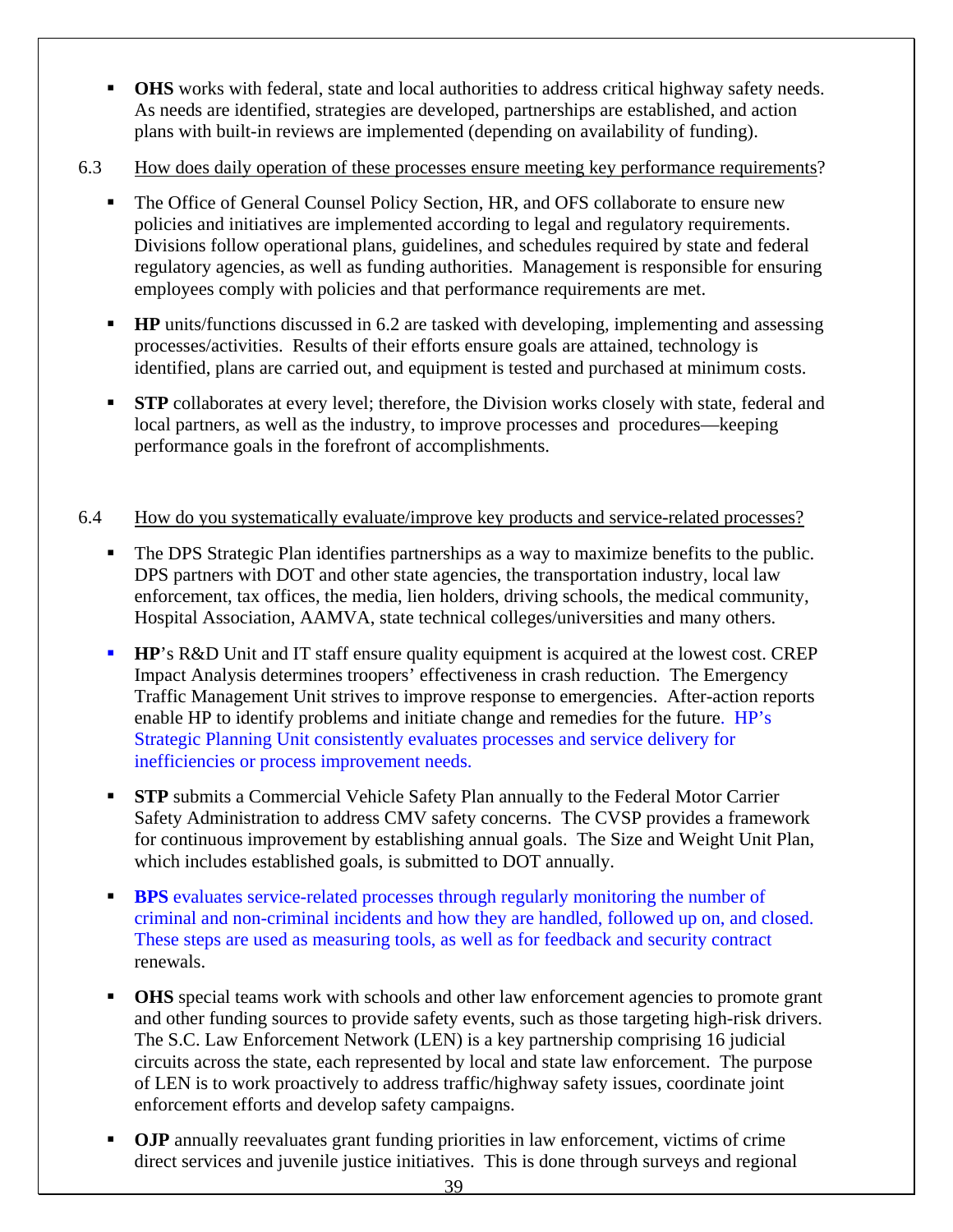workshops where criminal justice practitioners have an opportunity to provide assessments of program priorities. In addition, significant information and insight is gathered from the field by OJP staff in the course of their on-site visits to hundreds of grant-funded programs throughout the state. The feedback and knowledge gained in this process is translated into funding priorities and grant recommendations to the S. C. Public Safety Coordinating Council. The funded projects, in turn, provide enhanced public safety in communities throughout South Carolina as measured by the quantifiable objectives in each grant project.

**Administrative Offices: OFS** evaluates audit reports and implements recommendations to improve processes, manages vendor relationships to ensure DPS is properly serviced and vendors perform as required; works with other sections in developing complex procurement specifications and proposals to ensure understanding and satisfaction with the end results; conducts training in areas where repeated errors occur to improve efficiency. **OIT** monitors problems and solutions, solicits input, and initiates involvement in project planning.

#### 6.5 What are key support processes/how do you improve/update processes to better performance?

| <b>Key Processes</b>      | <b>Requirements</b>     | <b>Measures</b>        | <b>Standards</b>           | <b>Control</b>            |
|---------------------------|-------------------------|------------------------|----------------------------|---------------------------|
|                           |                         |                        |                            | <b>Strategies</b>         |
|                           | HR Knowledge            | Cycle Time             | <b>State and Federal</b>   | <b>State/Federal Laws</b> |
| <b>Human Resources</b>    | Communication and       | Number of Hires        | Regulations                | and Regulations;          |
| (hiring/evaluating)       | Interviewing skills     | <b>EPMS</b> Compliance | Policies and               | Feedback                  |
|                           | Professionalism         |                        | procedures                 |                           |
|                           |                         |                        |                            |                           |
| <b>Financial Services</b> | Knowledge               | Cycle Time             | Industry, State and        | Feedback                  |
| (Financial Reporting,     | Accuracy                | Accuracy               | <b>Federal Regulations</b> | Audits                    |
| Procurement &             | Timeliness              | Employee               |                            | State laws/               |
| Supply)                   |                         | complaints             |                            | Regulations               |
| <b>Information</b>        |                         |                        |                            |                           |
| <b>Technology</b>         | Knowledge               | Downtime               | Industry                   | Certified                 |
| (providing technical      | Timeliness              | Calls Handled          |                            | Technicians;              |
| assistance)               | <b>Technical skills</b> | Response time          |                            | Feedback                  |
|                           |                         |                        | Professional industry      |                           |
| <b>Executive Affairs</b>  | Knowledge               | Number of contacts     | standards; Agency          | Feedback                  |
|                           | Timeliness              | <b>Response Time</b>   | Policies and               |                           |
| (Communicating with       | Professionalism         |                        | Procedures                 |                           |
| media                     |                         |                        |                            |                           |
|                           |                         |                        |                            |                           |
| <b>General Counsel</b>    | Knowledge of law        | Cases handled          | State/Fed Law              | Certified                 |
| (Agency                   | Professionalism         | Judgments              | Policy/Procedures          | Technicians:              |
| representation and        |                         |                        | <b>Professional Canons</b> | Feedback                  |
| interpretation of law)    |                         |                        |                            |                           |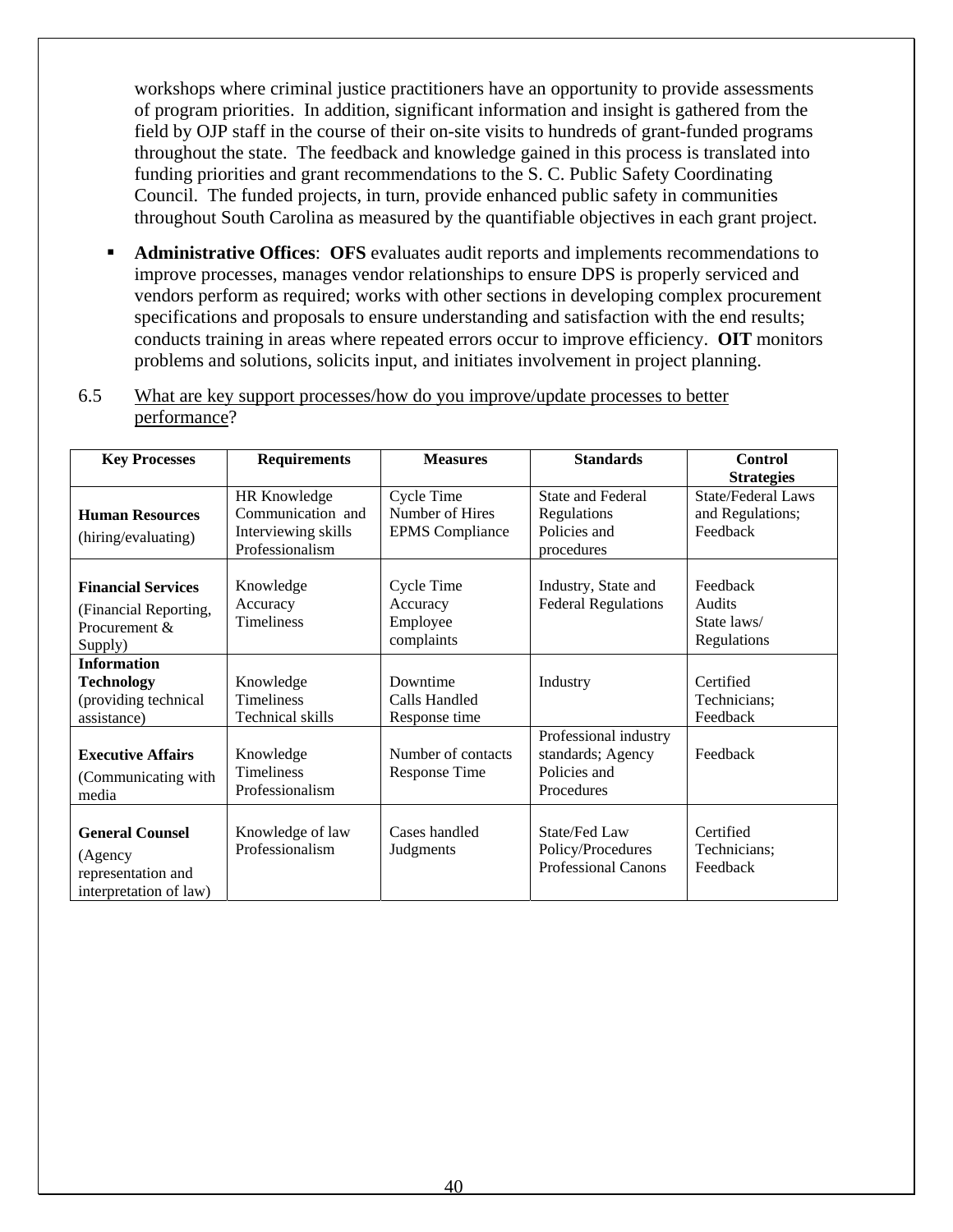#### **Category 7 - Results**

- 7.1 Performance levels/trends for key measures of mission accomplishment and org. effectiveness?
	- Because DPS comprises components with distinct functions, performance levels and trends for key measures involve data collected and tracked from each division:
	- **HP** uses data tracked through its Trooper Console, Computer Aided Dispatch (CAD) and data tracked by OHS to determine its impact on highway safety. Community Relations Officers handle requests for testing/exercises by HP's Emergency Traffic Management Unit regarding hurricanes, dams, nuclear facilities, etc. CREP Impact Analysis is used to assess enforcement initiatives to ensure activities are concentrated in problem locations and has resulted in updating of the Uniform Highway Safety Curriculum, Hispanic outreach efforts, Families of Highway Fatalities, the PEER Support Team and other services and initiatives to enhance effectiveness. Quarterly Strategic Planning Progress Reports show the accomplishment of objectives necessary for the overall success of Agency strategic issues.
	- **STP** relies on data tracked by OHS, as well as CMV inspection activity (Chart 7.2F) including alcohol/controlled substance checks, drug interdiction searches, drug interdiction arrests, and traffic enforcement, Level VI inspections and size/weight enforcement. Training procedures continue to be reviewed. STP was recognized for Best Practice for its Level VI Program and its timeliness in uploading crash and data reports.
	- **BPS** tracks criminal and non-criminal occurrences (Chart 7.2G) and reports regarding number of incidents, trends, potential problems and feedback. Daily interaction with the majority of its customer base allows performance to be evaluated firsthand.
	- **OHS** plays a critical role in tracking crash data, DUI statistics, geographic trends. Efforts result in identifying patterns, problems, as well as improvements in fatalities and injury rates, thereby affecting public image, confidence, and customer service (Charts 7.2 A, B, C,  $D, E, and F.$ )

#### 7.2 What are your performance levels and trends for the key measures of customer satisfaction?

 Agency and division strategic plans identify key measures related to highway and public safety, which focuses on increasing safety for citizens and visitors of the state through education, prevention and enforcement. Administrative offices work to enhance operational efficiency/effectiveness and support law enforcement. **HP** initiatives include community and civic outreach and education programs, often facilitated through HP's Community Relations Officers. Educational programs and victim services are emphasized throughout the state. The December 2006 establishment of a Victim Services Office provided a direct link between HP and victims of motor vehicle collisions. This provides another avenue for HP to receive feedback and gauge customer satisfaction. The HP web site provides an avenue to increase awareness and request feedback from customers and stakeholders. Because of the mission, it's often difficult to measure customer satisfaction as much depends on public perception. HP's internal website features space for troopers to ask questions and provide feedback to the Colonel, as well as General Counsel. Since their work includes direct contact with the public, troopers can provide a great deal of information on customer satisfaction, as well as suggestions for improving it. **STP** relies on statistical data to analyze trends and identify problems. Partnerships, including advisory councils, and feedback are key to assessing customer satisfaction. **BPS** strives to provide professional and prompt feedback on all criminal and non-criminal incidents and complaints in order to maintain customer satisfaction. The following tables include many key measures and data related to highway safety, commercial motor vehicle inspections, security contracts, training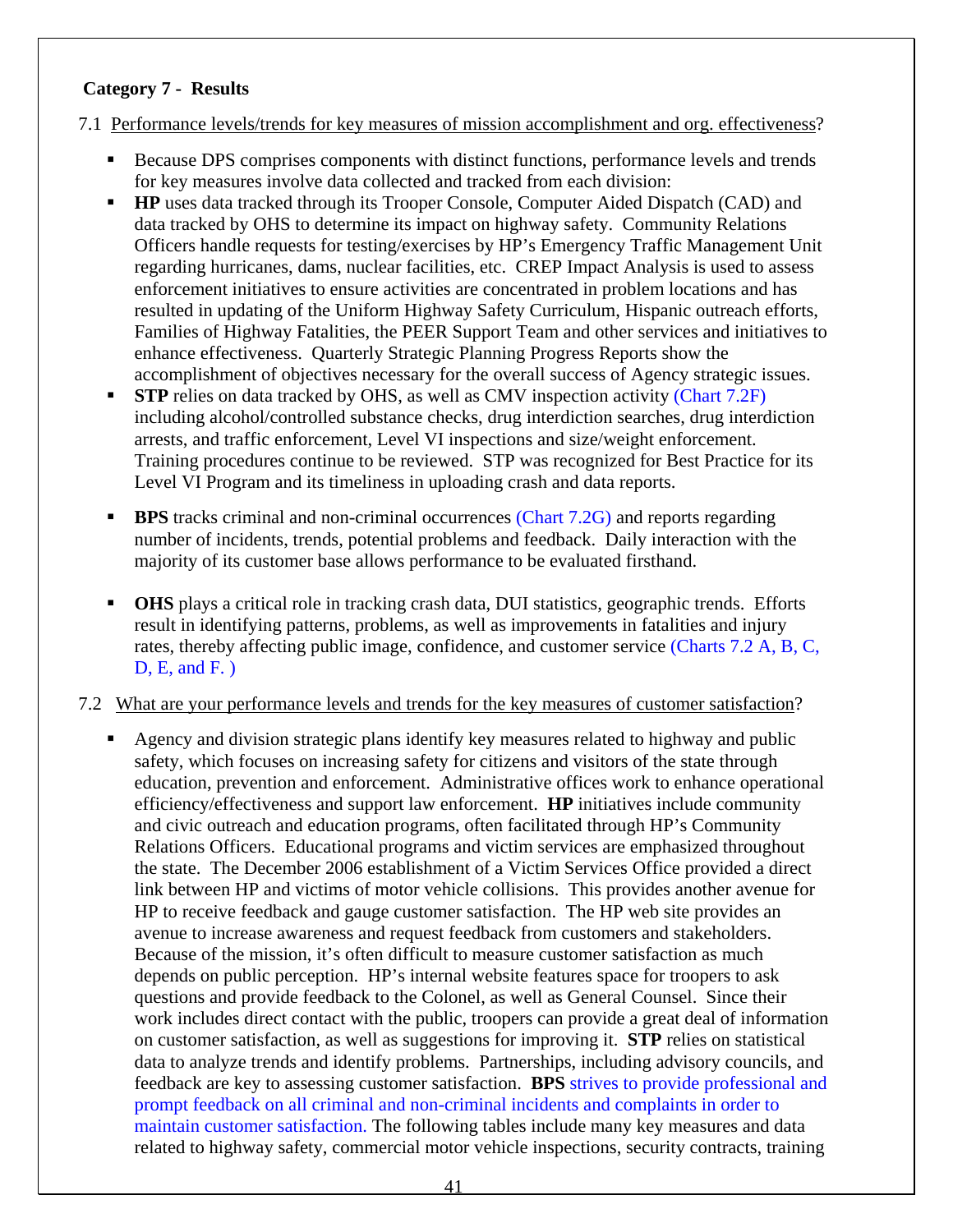of law enforcement officers, as well as examples of the Agency's community service and charitable involvement. Data collected on these key measures and other outcomes enable DPS to target law enforcement, highway safety, training, public information and other initiatives based on the greatest need for improvement.

#### *Key Measures of DPS Mission Accomplishment*:

- 1. Mileage Death Rate. Chart 7.2A
- 2. Traffic Collision Quick Facts Summary. Chart 7.2B
- 3. Injury Severity by Occupant Restraint Usage 2007. Chart 7.2C
- 4. Primary Contributing Factors in SC Traffic Collisions. Chart 7.2D
- 5. Motor Vehicle Traffic Collisions by County Chart 7.2E
- 6. Commercial Motor Vehicles (CMV) Traffic Collision Quick Facts. Chart 7.2F Economic Loss for CMV Collisions by County. Chart 7.2F
- 7. Bureau of Protective Services Statistical Data for Fiscal Year 2007-2008 Chart 7.2G
- 8. Intentionally Left Blank 7.2H
- 9. Highway Patrol Grant Project Results. Chart 7.2I
- 10. HP Community Relations' Officer Activities. Chart 7.2J
- 11. Results of Highway Patrol Research and Development Projects. Charts 7.2K
- 12. Highway Patrol Training Efforts for Mid-Management. Chart 7.2L
- 13. EEO Chart 7.2M
- 14. Human Resources Meets by Default Report. Chart 7.2N
- 15. Highway Patrol Results from Participation in Special Olympics. Chart 7.2O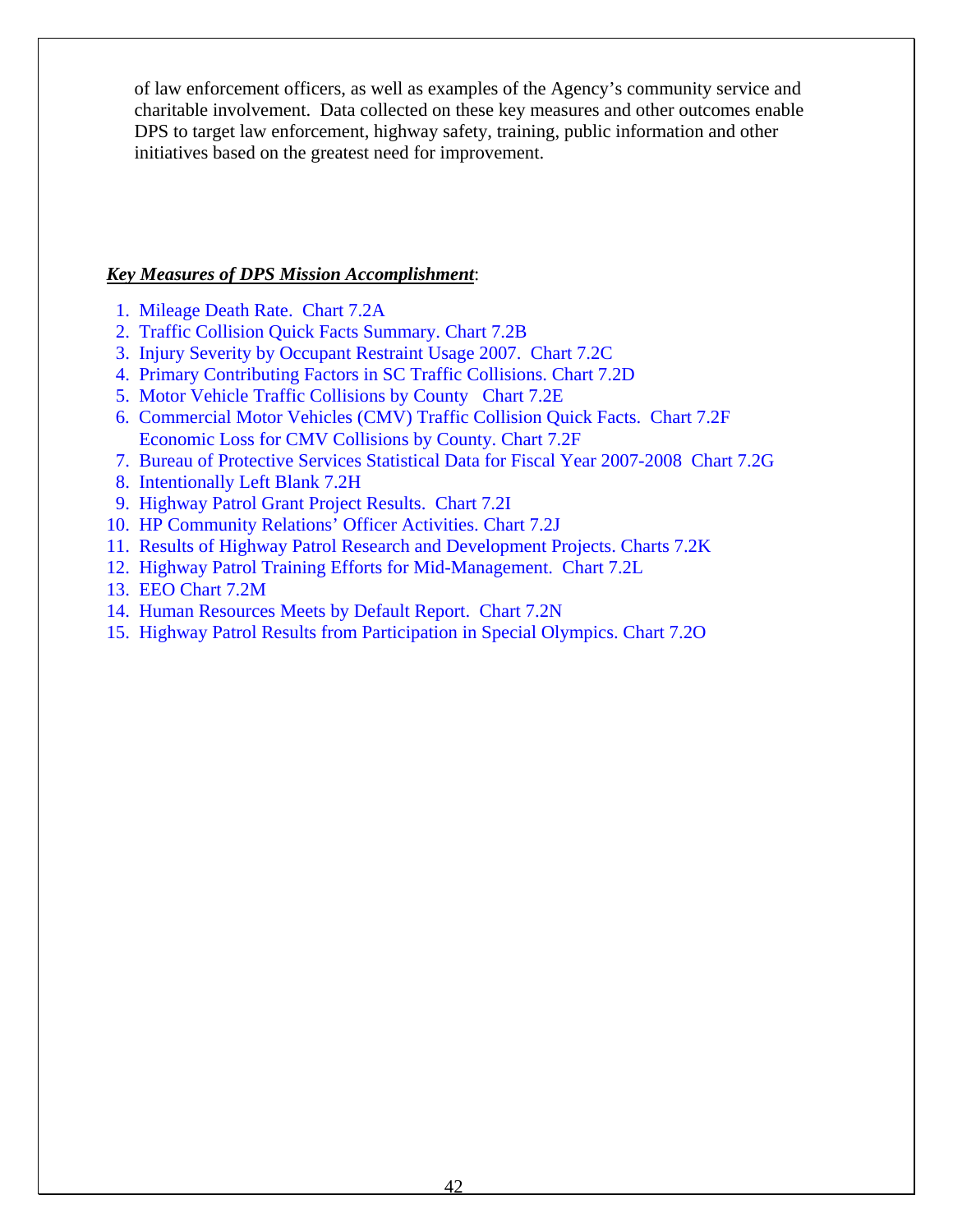**Chart 7.2A Mileage Death Rate** 

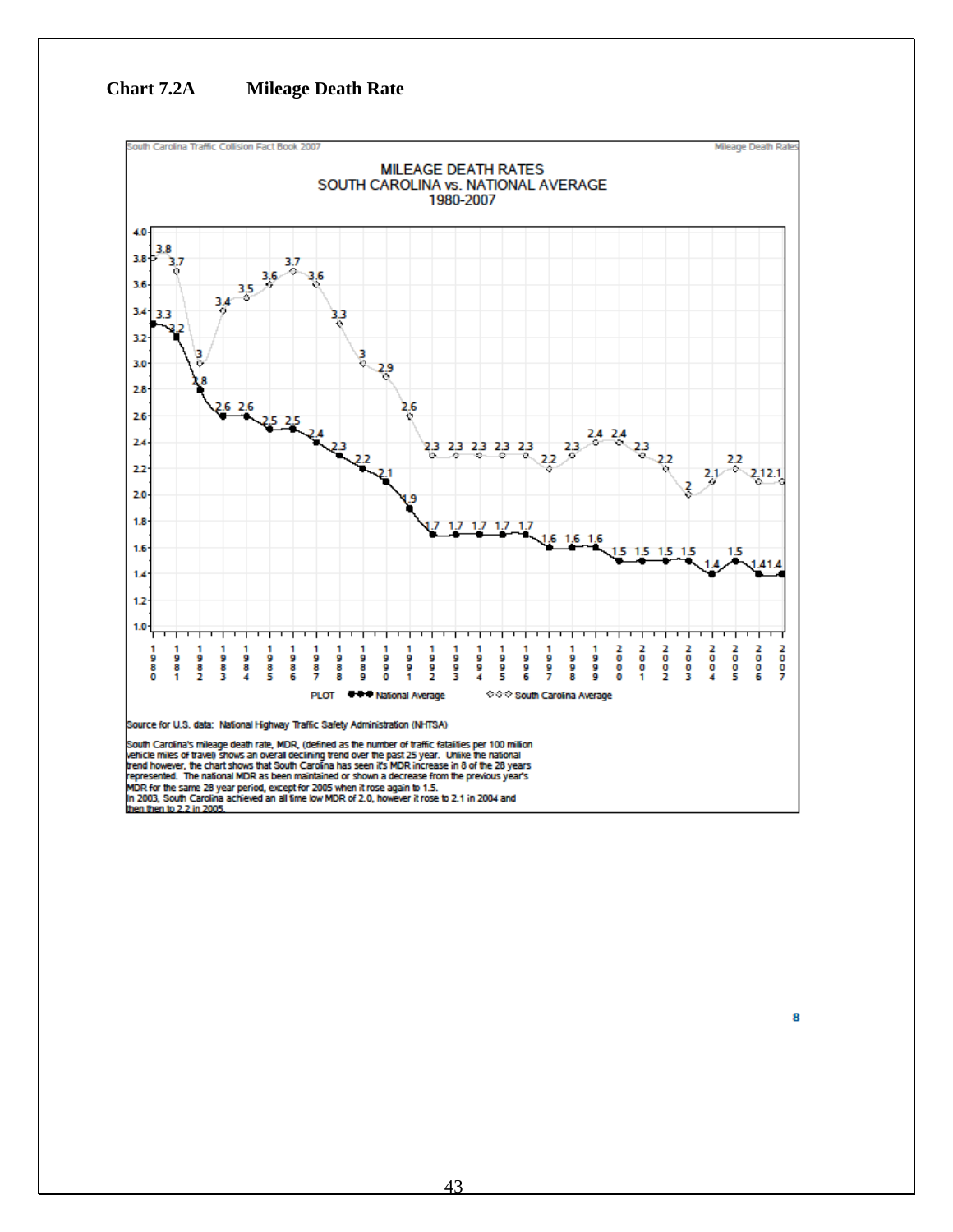#### **Chart 7.2B Traffic Collision Facts for 2007**

#### **TRAFFIC COLLISION QUICK FACTS**

|                                                  |             |             | 2005      | 2006      | 2007                    | %<br>Change<br>$2003 -$<br>2007 | %<br>Change<br>$2006 -$<br>2007 |
|--------------------------------------------------|-------------|-------------|-----------|-----------|-------------------------|---------------------------------|---------------------------------|
| <b>Fatal Collisions</b>                          | 2003<br>905 | 2004<br>946 | 980       | 973       | 985                     | 8.8%                            | 1.2%                            |
| <b>Injury Collisions</b>                         | 32,383      | 32,497      | 31,560    | 32,328    | 32,079                  | $-0.9%$                         | $-0.8%$                         |
| <b>Property Damage Only</b><br><b>Collisions</b> | 75,598      | 76,586      | 79,443    | 79,648    | 79,003                  | 4.5%                            | $-0.8%$                         |
| <b>Total Collisions</b>                          | 108,886     | 110,029     | 111,983   | 112,949   | 111,980                 | 2.8%                            | $-0.9%$                         |
| <b>Fatalities</b>                                | 969         | 1,046       | 1,093     | 1,044     | 1,077                   | 11.1%                           | 3.2%                            |
| <b>Non-fatal Injuries</b>                        | 51,267      | 51,226      | 49,841    | 50,144    | 49,262                  | $-3.9%$                         | $-1.8%$                         |
| <b>Fatalities From Collisions Involving:</b>     |             |             |           |           |                         |                                 |                                 |
| <b>Truck Tractor</b>                             | 74          | 85          | 95        | 79        | 73                      | $-1.4%$                         | $-7.6%$                         |
| <b>Motorcycle</b>                                | 88          | 85          | 94        | 108       | 123                     | 39.8%                           | 13.9%                           |
| <b>Pedalcycle</b>                                | 15          | 21          | 17        | 13        | 21                      | 40.0%                           | 61.5%                           |
| <b>Pedestrian</b>                                | 79          | 86          | 98        | 125       | 109                     | 38.0%                           | $-12.8%$                        |
| <b>Train</b>                                     | 4           | 10          | 5         | 10        | 4                       | 0.0%                            | $-60.0%$                        |
| <b>Motorized Bike</b>                            | 3           | 5           | 11        | 5         | 9                       | 200.0%                          | 80.0%                           |
| <b>School bus</b>                                | $\mathbf 0$ | 4           | 4         | 3         | $\overline{\mathbf{2}}$ | #DIV/0!                         | $-33.3%$                        |
| <b>SUV</b>                                       | 184         | 230         | 219       | 225       | 271                     | 47.3%                           | 20.4%                           |
| <b>Van</b>                                       | 86          | 73          | 86        | 87        | 70                      | $-18.6%$                        | $-19.5%$                        |
| <b>Pick Up Trucks</b>                            | 266         | 280         | 277       | 247       | 310                     | 16.5%                           | 25.5%                           |
| <b>Economic Loss (billions)</b>                  | 2.53        | 2.60        | 2.73      | 2.82      | 2.84                    | 12.3%                           | 0.7%                            |
| <b>Vehicle Miles Traveled</b><br>(billions)      | 47.82       | 48.77       | 49.20     | 49.80     | 50.60                   | 5.8%                            | 1.6%                            |
| <b>Roadway Miles</b>                             | 66,231      | 66,252      | 66,240    | 66,242    | 66,248                  | 0.0%                            | 0.01%                           |
| <b>Motor Vehicle Registrations</b>               | 3,343,011   | 3,541,043   | 3,585,879 | 3,704,689 | 3,829,448               | 14.6%                           | 3.4%                            |
| <b>Licensed Drivers</b>                          | 3,001,338   | 3,025,009   | 3,038,238 | 3,099,033 | 3,146,979               | 4.9%                            | 1.5%                            |
| Mileage Injury Rate*                             | 107         | 105         | 101       | 101       | 97                      | $-9.2%$                         | $-3.3%$                         |
| <b>Mileage Death Rate**</b>                      | 2.0         | 2.1         | 2.2       | 2.1       | 2.1                     | 5.0%                            | 1.5%                            |
| <b>Registration Fatality Rate</b> <sup>^</sup>   | 289.9       | 295.4       | 304.8     | 281.8     | 281.2                   | $-3.0%$                         | $-0.2%$                         |

\*Traffic Injuries per 100 million vehicle miles of travel

\*\*Traffic Fatalities per 100 million vehicle miles of travel

^Fatalities per million registered vehicles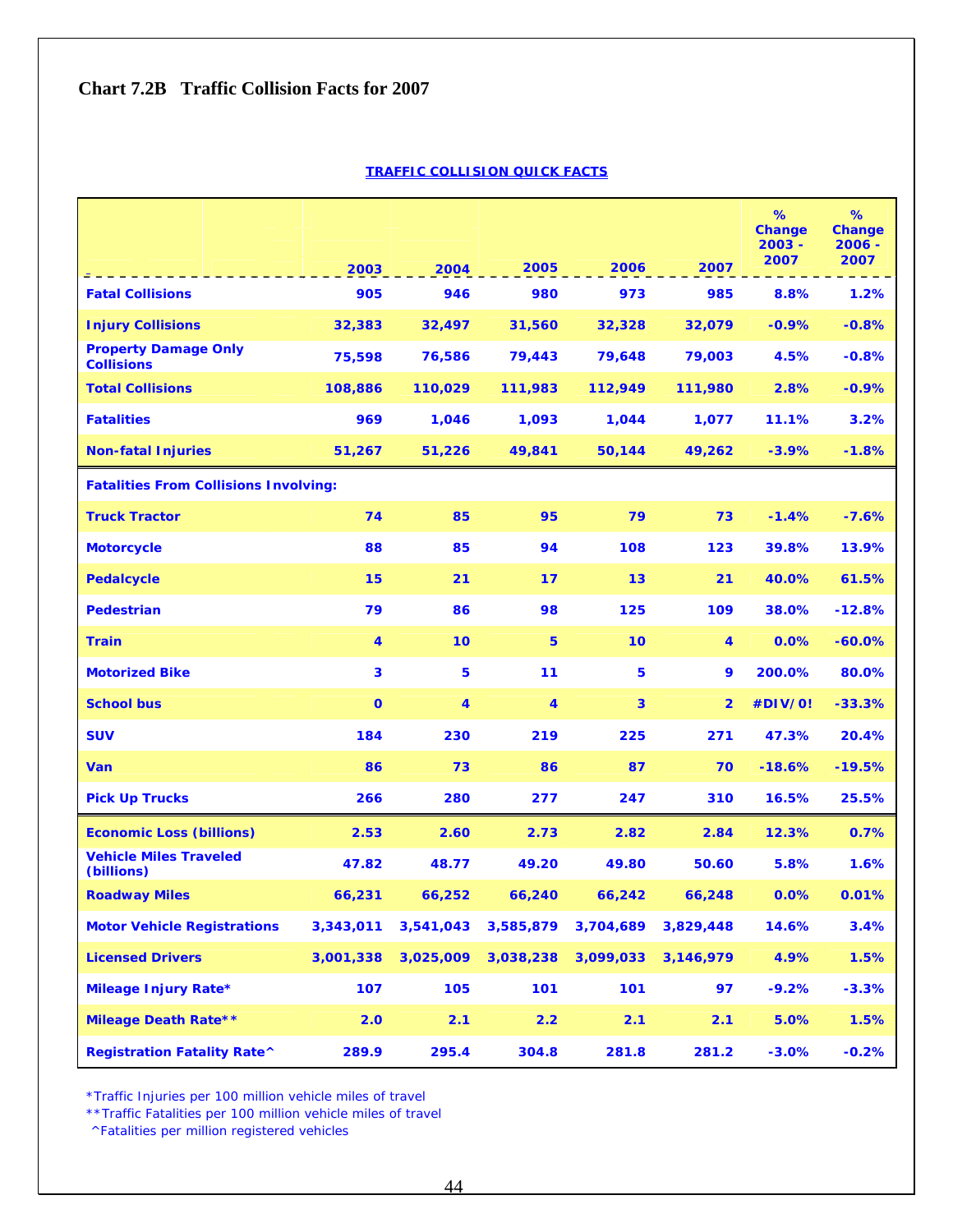# **Chart 7.2C**

|                       |                          | <b>Not</b><br>Injured | Possible<br>Injury | Non-<br>Incapacitating | Incapacitating | Fatal          | <b>TOTALS</b> |
|-----------------------|--------------------------|-----------------------|--------------------|------------------------|----------------|----------------|---------------|
| No Restraint Used     | None Used                | 3441                  | 1810               | 1460                   | 1003           | 485            | 8199          |
|                       | <b>TOTALS</b>            | 3441                  | 1810               | 1460                   | 1003           | 485            | 8199          |
| <b>Restraint Used</b> | Shoulder Belt Only       | 722                   | 145                | 49                     | 12             | 10             | 938           |
|                       | Lap Belt Only            | 1740                  | 327                | 123                    | 18             | 4              | 2212          |
|                       | Shoulder And Lap<br>Belt | 192071                | 25610              | 8823                   | 1918           | 231            | 228653        |
|                       | Child Safety Seat        | 6905                  | 906                | 142                    | 19             | $\overline{7}$ | 7979          |
|                       | Other                    | 102                   | 12                 | $\overline{7}$         | 4              | 1              | 126           |
|                       | <b>TOTALS</b>            | 201540                | 27000              | 9144                   | 1971           | 253            | 239908        |
| Unknown Restraint     | Unknown                  | 14516                 | 2027               | 630                    | 286            | 58             | 17517         |
| Usage                 | <b>TOTALS</b>            | 14516                 | 2027               | 630                    | 286            | 58             | 17517         |
| <b>TOTALS</b>         |                          | 219497                | 30837              | 11234                  | 3260           | 796            | 265624        |

# **Injury Severity by Occupant Restraint Usage 2007 (Preliminary Data)\***

|                       |        |       | Not Injured   Possible Injury   Non-Incapacitating   Incapacitating   Fatal |      |     | <b>TOTALS</b> |
|-----------------------|--------|-------|-----------------------------------------------------------------------------|------|-----|---------------|
| <b>Deployed Front</b> | 9321   | 4653  | 2642                                                                        | 973  | 210 | 17799         |
| Deployed Side         | 682    | 202   | 97                                                                          | 20   | 5   | 1006          |
| Deployed Both         | 4155   | 2147  | 1158                                                                        | 397  | 91  | 7948          |
| Not Deployed          | 165712 | 17691 | 5124                                                                        | 1091 | 224 | 189842        |
| Not Applicable        | 34237  | 5480  | 1962                                                                        | 675  | 218 | 42572         |
| Deployment Unk.       | 5390   | 664   | 251                                                                         | 104  | 48  | 6457          |
| <b>TOTALS</b>         | 219497 | 30837 | 11234                                                                       | 3260 | 796 | 265624        |

\*Includes occupants seated inside the passenger compartment of automobiles, trucks, and vans only.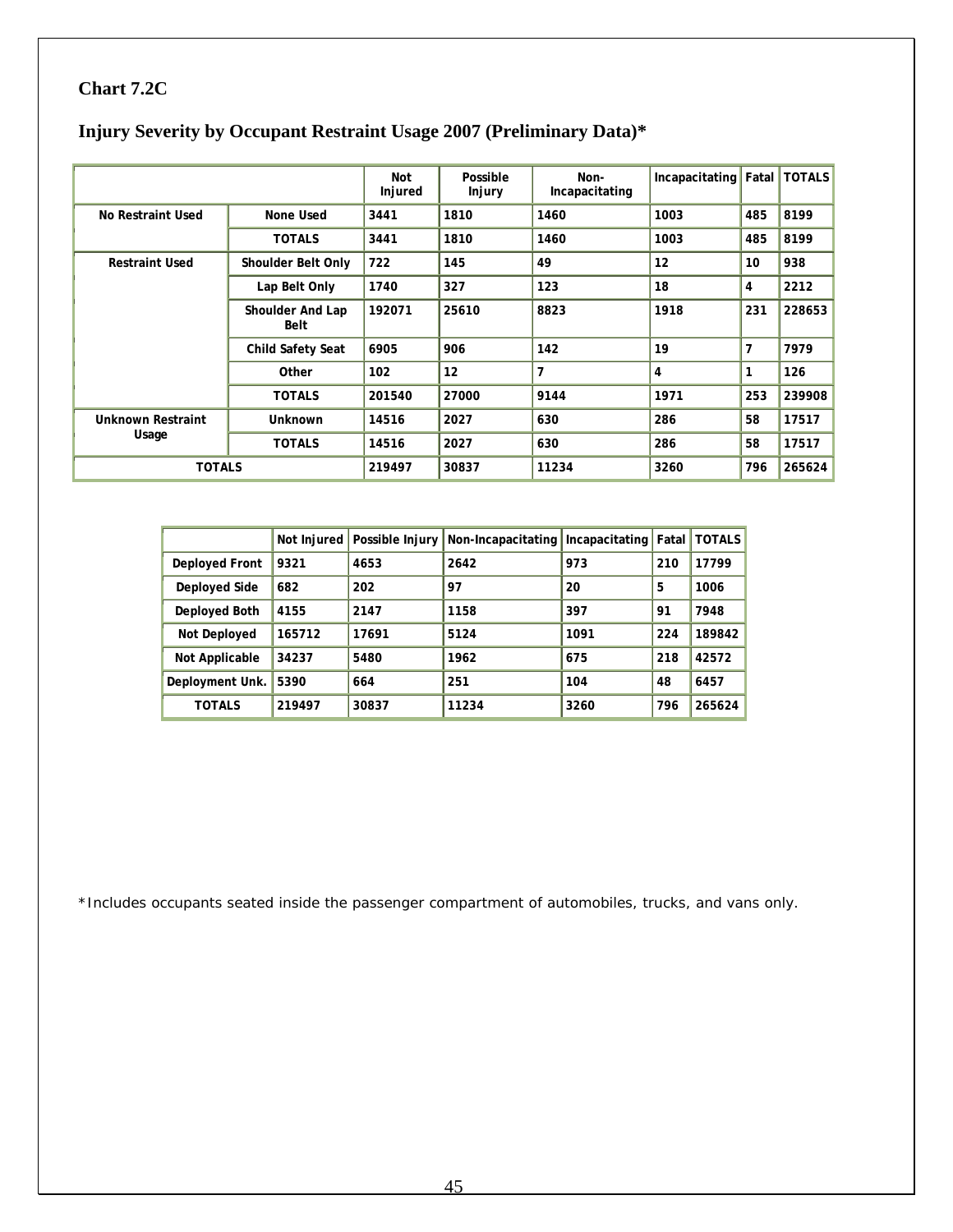# **Chart 7.2D**

# **Primary Contributing Factors in S. C. Traffic Collisions (Preliminary Data January – May, 2008 )**

|              |                                          | <b>Collision Type</b>   |                |                         | Total   | Killed                  | Injured        |
|--------------|------------------------------------------|-------------------------|----------------|-------------------------|---------|-------------------------|----------------|
|              |                                          | Fatal                   | Injury         | Property Damage<br>Only |         |                         |                |
|              |                                          | Crashes                 | Crashes        | Crashes                 | Crashes | Persons                 | Persons        |
| Driver       | Disregarded Sign/Signal                  | 11                      | 856            | 1306                    | 2173    | 11                      | 1494           |
|              | Distracted/Inattention                   | 6                       | 1016           | 3038                    | 4060    | 6                       | 1478           |
|              | <b>Too Fast for Conditions</b>           | 89                      | 3202           | 8339                    | 11630   | 99                      | 4616           |
|              | <b>Exceeded Speed Limit</b>              | 23                      | 91             | 128                     | 242     | 24                      | 131            |
|              | <b>Failed To Yield Row</b>               | 25                      | 2768           | 6093                    | 8886    | 31                      | 4646           |
|              | Run Off Road                             | 26                      | 243            | 379                     | 648     | 26                      | 317            |
|              | Fatigued/Asleep                          | 5                       | 129            | 179                     | 313     | $\boldsymbol{6}$        | 162            |
|              | <b>Followed Too Closely</b>              | $\pmb{0}$               | 736            | 2465                    | 3201    | 0                       | 1047           |
|              | Improper Turn                            | $\pmb{0}$               | 152            | 682                     | 834     | $\pmb{0}$               | 223            |
|              | <b>Medical Related</b>                   | $\sqrt{5}$              | 194            | 87                      | 286     | 5                       | 235            |
|              | <b>Aggressive Driving</b>                | $\overline{\mathbf{4}}$ | 184            | 324                     | 512     | $\overline{\mathbf{4}}$ | 276            |
|              | Over-Correcting/Over-Steering            | $\overline{c}$          | 58             | 120                     | 180     | $\mathbf 2$             | 83             |
|              | Swerving To Avoid Object                 | $\pmb{0}$               | 38             | 111                     | 149     | $\pmb{0}$               | 51             |
|              | Wrong Side/Wrong Way                     | 13                      | 202            | 341                     | 556     | 15                      | 377            |
|              | <b>Under The Influence</b>               | 74                      | 972            | 1020                    | 2066    | 81                      | 1414           |
|              | Vision Obscured (W/In Unit)              | $\pmb{0}$               | 9              | 83                      | 92      | $\pmb{0}$               | 14             |
|              | Improper Lane Usage/Change               | 5                       | 381            | 2070                    | 2456    | $\boldsymbol{6}$        | 548            |
|              | <b>Cell Phone</b>                        | $\pmb{0}$               | 11             | 30                      | 41      | 0                       | 14             |
|              | Other Improper Action (Driver)           | $\overline{4}$          | 317            | 1559                    | 1880    | $\overline{\mathbf{4}}$ | 436            |
|              | Unknown                                  | 17                      | 237            | 672                     | 926     | 19                      | 338            |
|              | Total                                    | 309                     | 11796          | 29026                   | 41131   | 339                     | 17900          |
| Environment  | Animal In Road                           | 1                       | 236            | 872                     | 1109    | $\mathbf{1}$            | 311            |
|              | Glare                                    | $\pmb{0}$               | 14             | 26                      | 40      | 0                       | 19             |
|              | Obstruction                              | $\mathbf 0$             | 8              | 52                      | 60      | $\pmb{0}$               | 14             |
|              | <b>Weather Condition</b>                 | $\pmb{0}$               | 20             | 83                      | 103     | 0                       | 30             |
|              | <b>Other Environmental Factor</b>        | $\pmb{0}$               | 12             | 25                      | 37      | $\pmb{0}$               | 12             |
|              | Environmental Unknown                    | $\pmb{0}$               | $\overline{2}$ | 6                       | 8       | $\mathbf 0$             | $\overline{2}$ |
|              | Total                                    | 1                       | 292            | 1064                    | 1357    | $\mathbf{1}$            | 388            |
| Non-motorist | Non-Motorist Inattentive                 | $\mathbf 0$             | 17             | $\overline{7}$          | 24      | $\pmb{0}$               | 17             |
|              | Lying &/Or Illegally In Rdwy             | 11                      | 40             | 8                       | 59      | 11                      | 45             |
|              | Non-Motorist Failed To Yield Row         | $\overline{\mathbf{4}}$ | 29             | 9                       | 42      | $\overline{\mathbf{4}}$ | 31             |
|              | Not Visible(Dark Clothing)               | $\mathbf{1}$            | 12             | $\mathsf 0$             | 13      | $\mathbf{1}$            | 13             |
|              | Non-Motorist Disregarded Sign/Signal/Etc | $\pmb{0}$               | $\overline{7}$ | 3                       | 10      | $\pmb{0}$               | 11             |
|              | <b>Improper Crossing</b>                 | 4                       | 48             | $\overline{4}$          | 56      | $\overline{4}$          | 48             |
|              | Darting                                  | 3                       | 23             | $\mathbf{1}$            | 27      | $\mathbf{3}$            | 23             |
|              | Non-Motorist Wrong Side Of Road          | 1                       | $\overline{7}$ | $\overline{2}$          | 10      | $\mathbf{1}$            | 14             |
|              | Other Non-Motorist Factor                | $\mathbf{1}$            | 12             | 12                      | 25      | $\mathbf{1}$            | 13             |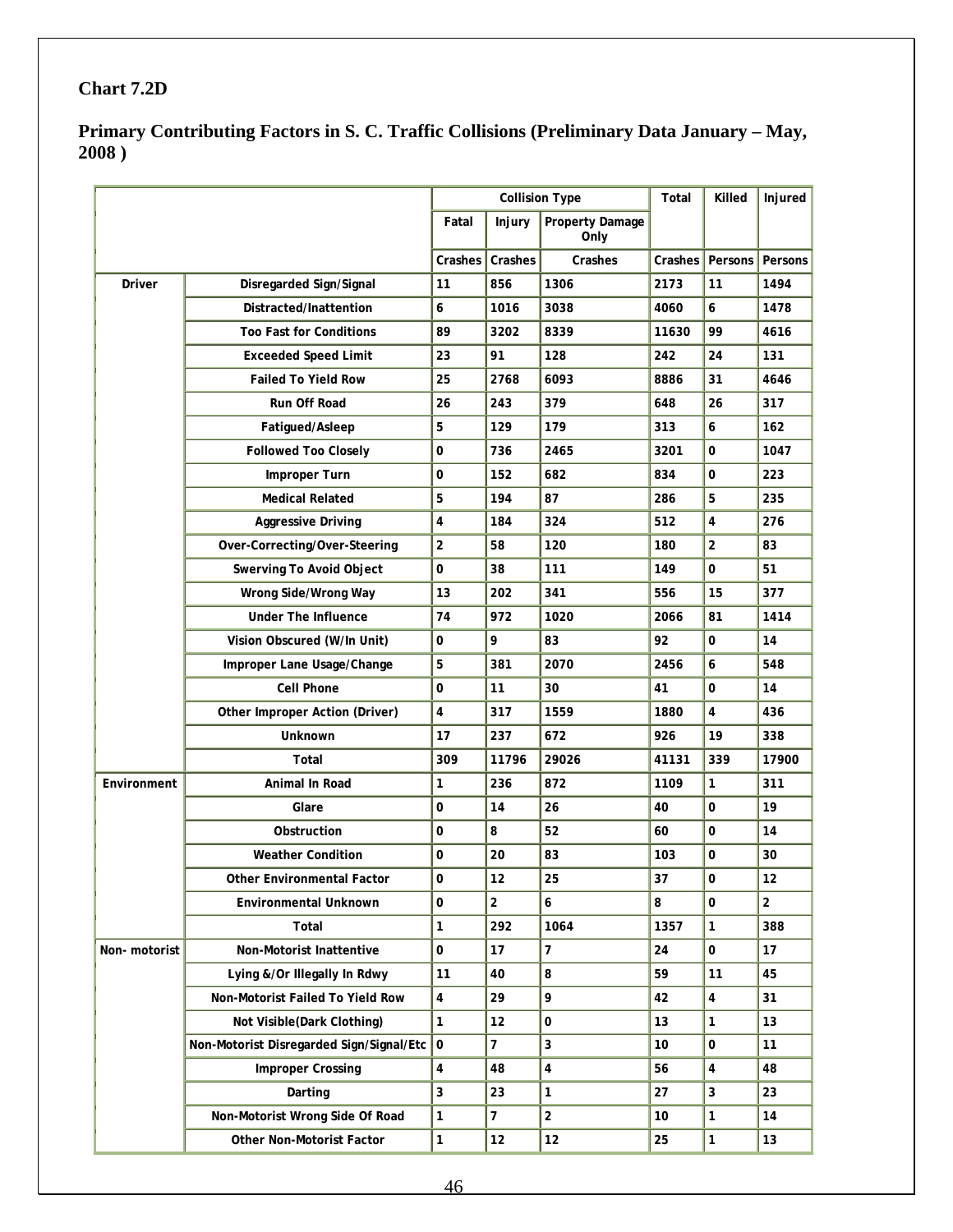|                      |                                    |                         |                | <b>Collision Type</b>   | Total          | Killed      | Injured         |
|----------------------|------------------------------------|-------------------------|----------------|-------------------------|----------------|-------------|-----------------|
|                      |                                    | Fatal                   | Injury         | Property Damage<br>Only |                |             |                 |
|                      |                                    | Crashes                 | Crashes        | Crashes                 | Crashes        |             | Persons Persons |
|                      | Non-Motorist Unknown               | 1                       | 5              | 5                       | 11             | 1           | 6               |
|                      | Non-Motorist Under Infl            | 5                       | 17             | 13                      | 35             | 5           | 22              |
|                      | Other Person Under Infl            | 0                       | 3              | 0                       | 3              | 0           | 4               |
|                      | Total                              | 31                      | 220            | 64                      | 315            | 31          | 247             |
| Roadway              | Unknown                            | 0                       | 3              | 10                      | 13             | 0           | 3               |
|                      | Debris                             | 0                       | 22             | 132                     | 154            | 0           | 31              |
|                      | Non-Hwy Work                       | 0                       | $\mathbf 0$    | $\mathbf{1}$            | 1              | 0           | $\mathbf 0$     |
|                      | <b>Obstruction In Rdwy</b>         | 0                       | 14             | 67                      | 81             | 0           | 16              |
|                      | Road Surface Condition (ie. Wet)   | $\mathbf 0$             | 15             | 49                      | 64             | $\mathbf 0$ | 19              |
|                      | Rut, Hole, Bump                    | $\pmb{0}$               | 8              | $\overline{7}$          | 15             | 0           | 10              |
|                      | Shoulders(Non, Low, Soft, High)    | $\pmb{0}$               | $\mathbf 0$    | $\overline{2}$          | $\overline{2}$ | $\pmb{0}$   | $\mathbf 0$     |
|                      | Traffic Control Device(ie Missing) | $\pmb{0}$               | $\pmb{0}$      | 4                       | 4              | 0           | 0               |
|                      | Work Zone(Constr/Maintenance/Util  | $\pmb{0}$               | $\mathbf 0$    | 3                       | 3              | 0           | 0               |
|                      | Worn, Travel Polished Surface      | 0                       | 1              | $\overline{2}$          | 3              | 0           | $\overline{2}$  |
|                      | Other Roadway Factor               | 0                       | $\overline{7}$ | 22                      | 29             | $\mathbf 0$ | 10              |
|                      | Total                              | 0                       | 70             | 299                     | 369            | 0           | 91              |
| Unknown              |                                    | 0                       | $\mathbf 0$    | $\overline{7}$          | $\overline{7}$ | 0           | 0               |
|                      | Total                              | 0                       | $\mathbf 0$    | $\overline{7}$          | $\overline{7}$ | 0           | 0               |
| <b>Vehicle Defec</b> | <b>Brakes</b>                      | 0                       | 40             | 95                      | 135            | 0           | 68              |
|                      | Steering                           | 0                       | 14             | 41                      | 55             | 0           | 18              |
|                      | <b>Power Plant</b>                 | 0                       | 6              | 17                      | 23             | $\mathsf 0$ | 9               |
|                      | <b>Tires/Wheels</b>                | $\overline{\mathbf{4}}$ | 66             | 195                     | 265            | 7           | 116             |
|                      | Lights                             | 0                       | 5              | 10                      | 15             | 0           | 5               |
|                      | Signals                            | 0                       | $\mathsf 0$    | $\overline{2}$          | $\overline{2}$ | 0           | 0               |
|                      | Windows/Shield                     | 0                       | 1              | 0                       | 1              | 0           | 1               |
|                      | <b>Restraint Systems</b>           | 0                       | 0              | 5                       | 5              | 0           | 0               |
|                      | <b>Truck Coupling</b>              | 0                       | $\overline{2}$ | 13                      | 15             | $\pmb{0}$   | $\overline{2}$  |
|                      | Cargo                              | $\pmb{0}$               | 9              | 74                      | 83             | $\pmb{0}$   | 15              |
|                      | <b>Fuel System</b>                 | $\pmb{0}$               | $\mathbf{1}$   | $\mathbf{1}$            | $\mathbf 2$    | $\pmb{0}$   | $\mathbf{1}$    |
|                      | Other Vehicle Defect               | 0                       | 15             | 48                      | 63             | $\pmb{0}$   | 17              |
|                      | Unknown Vehicle Defect             | $\mathbf 2$             | $\overline{7}$ | 13                      | 22             | $\mathbf 2$ | 8               |
|                      | Total                              | 6                       | 166            | 514                     | 686            | 9           | 260             |
|                      | Total                              | 347                     | 12544          | 30974                   | 43865          | 380         | 18886           |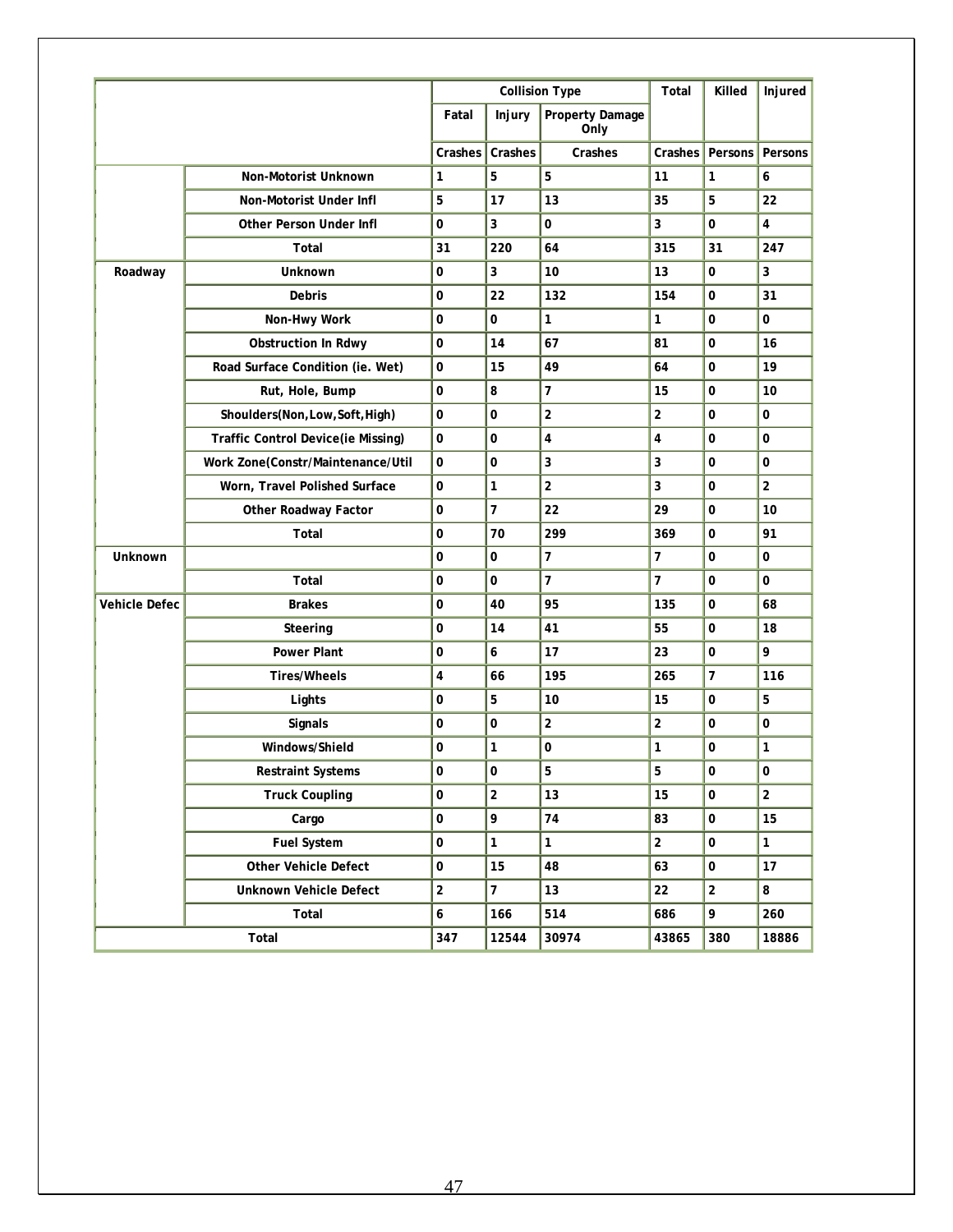# **Chart 7.2E**

# **Motor Vehicle Traffic Collisions by County January – May, 2008 (Preliminary Data)**

|                 | <b>Collision Type</b> |         | Total                   | Killed  | Injured |         |
|-----------------|-----------------------|---------|-------------------------|---------|---------|---------|
|                 | Fatal                 | Injury  | Property Damage<br>Only |         |         |         |
|                 | Crashes               | Crashes | Crashes                 | Crashes | Persons | Persons |
| Abbeville       | 0                     | 30      | 66                      | 96      | 0       | 46      |
| Aiken           | 13                    | 421     | 940                     | 1374    | 13      | 608     |
| Allendale       | 3                     | 19      | 21                      | 43      | 4       | 25      |
| Anderson        | 8                     | 525     | 1108                    | 1641    | 8       | 759     |
| Bamberg         | 2                     | 35      | 40                      | 77      | 2       | 56      |
| <b>Barnwell</b> | 5                     | 50      | 90                      | 145     | 5       | 83      |
| <b>Beaufort</b> | 7                     | 307     | 751                     | 1065    | 7       | 437     |
| Berkeley        | 21                    | 391     | 1035                    | 1447    | 23      | 615     |
| Calhoun         | 0                     | 40      | 105                     | 145     | 0       | 51      |
| Charleston      | 26                    | 1330    | 3660                    | 5016    | 28      | 1901    |
| Cherokee        | 5                     | 181     | 337                     | 523     | 7       | 277     |
| Chester         | 5                     | 79      | 168                     | 252     | 6       | 147     |
| Chesterfield    | 7                     | 83      | 126                     | 216     | 7       | 125     |
| Clarendon       | 6                     | 80      | 171                     | 257     | 6       | 140     |
| Colleton        | 6                     | 132     | 312                     | 450     | 6       | 179     |
| Darlington      | 9                     | 217     | 364                     | 590     | 9       | 354     |
| Dillon          | 4                     | 102     | 199                     | 305     | 4       | 145     |
| Dorchester      | 8                     | 291     | 793                     | 1092    | 9       | 439     |
| Edgefield       | 1                     | 43      | 79                      | 123     | 1       | 58      |
| Fairfield       | 1                     | 59      | 94                      | 154     | 1       | 103     |
| Florence        | 17                    | 423     | 1091                    | 1531    | 18      | 700     |
| Georgetown      | 5                     | 164     | 265                     | 434     | 5       | 245     |
| Greenville      | 17                    | 1081    | 3599                    | 4697    | 19      | 1544    |
| Greenwood       | 2                     | 213     | 365                     | 580     | 2       | 309     |
| Hampton         | 1                     | 49      | 67                      | 117     | 1       | 84      |
| Horry           | 17                    | 981     | 2109                    | 3107    | 18      | 1469    |
| Jasper          | 5                     | 90      | 261                     | 356     | 5       | 142     |
| Kershaw         | 4                     | 154     | 345                     | 503     | 4       | 220     |
| Lancaster       | 5                     | 190     | 400                     | 595     | 8       | 285     |
| Laurens         | 7                     | 210     | 429                     | 646     | 7       | 304     |
| Lee             | 3                     | 52      | 97                      | 152     | 4       | 91      |
| Lexington       | 23                    | 667     | 1890                    | 2580    | 30      | 989     |
| McCormick       | 0                     | 13      | 22                      | 35      | 0       | 22      |
| Marion          | 8                     | 88      | 144                     | 240     | 11      | 182     |
| Marlboro        | 4                     | 67      | 98                      | 169     | 4       | 122     |
| Newberry        | 3                     | 79      | 181                     | 263     | 3       | 116     |
| Oconee          | 5                     | 171     | 360                     | 536     | 6       | 247     |
| Orangeburg      | 12                    | 323     | 614                     | 949     | 12      | 539     |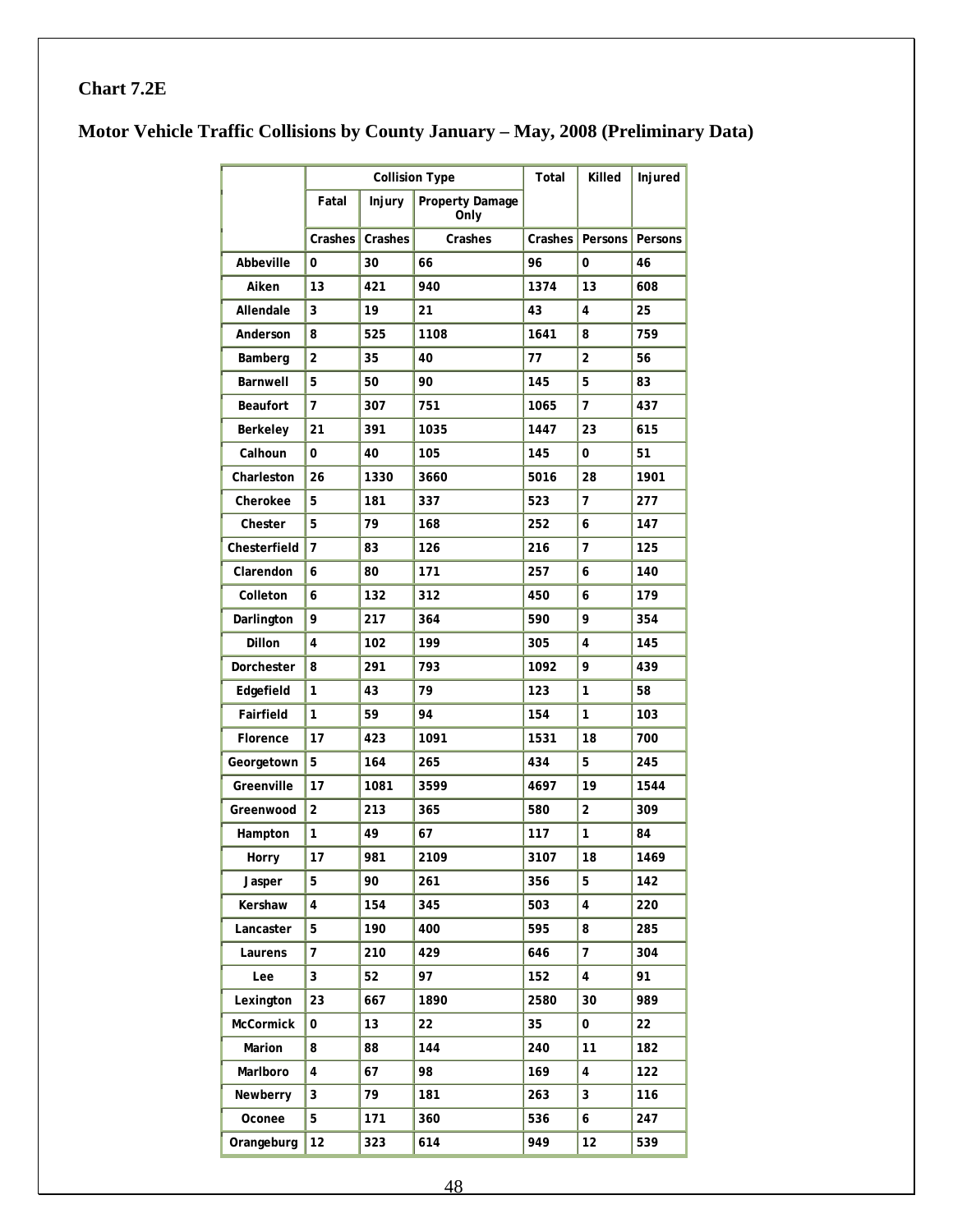|                |         |         | <b>Collision Type</b>          | Total   | Killed  | Injured |
|----------------|---------|---------|--------------------------------|---------|---------|---------|
|                | Fatal   | Injury  | <b>Property Damage</b><br>Only |         |         |         |
|                | Crashes | Crashes | Crashes                        | Crashes | Persons | Persons |
| <b>Pickens</b> | 9       | 287     | 676                            | 972     | 9       | 447     |
| Richland       | 18      | 1146    | 3375                           | 4539    | 22      | 1740    |
| Saluda         | 1       | 30      | 64                             | 95      | 1       | 49      |
| Spartanburg    | 17      | 719     | 1859                           | 2595    | 17      | 1056    |
| Sumter         | 9       | 308     | 586                            | 903     | 9       | 520     |
| Union          | 3       | 84      | 116                            | 203     | 3       | 136     |
| Williamsburg   | 4       | 98      | 110                            | 212     | 5       | 172     |
| York           | 11      | 442     | 1392                           | 1845    | 11      | 608     |
| Total          | 347     | 12544   | 30974                          | 43865   | 380     | 18886   |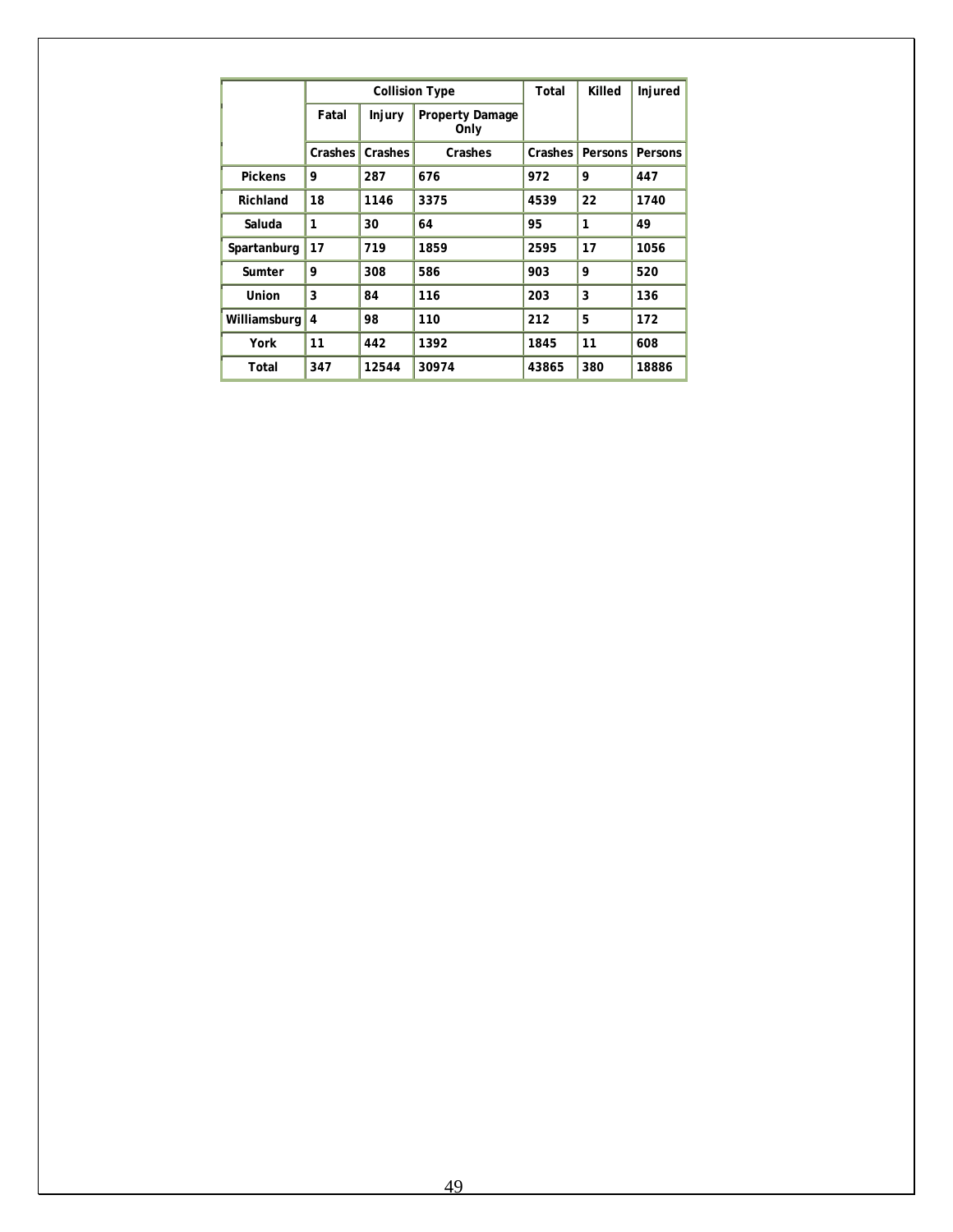| <b>CMV Traffic Collision Quick Facts</b><br><b>Chart 7.2F</b> |
|---------------------------------------------------------------|
|---------------------------------------------------------------|

| CMV TRAFFIC COLLISION QUICK FACTS         |               |               |                 |  |  |  |
|-------------------------------------------|---------------|---------------|-----------------|--|--|--|
|                                           |               |               |                 |  |  |  |
|                                           |               |               |                 |  |  |  |
|                                           | 2006          | 2007          | <b>% CHANGE</b> |  |  |  |
|                                           |               |               |                 |  |  |  |
| <b>FATAL COLLISIONS</b>                   | 91            | 85            | $-6.6%$         |  |  |  |
|                                           |               |               |                 |  |  |  |
| <b>INJURY COLLISIONS</b>                  | 1,417         | 1,427         | 0.7%            |  |  |  |
|                                           |               |               |                 |  |  |  |
| PROPERTY DAMAGE ONLY<br><b>COLLISIONS</b> | 1,604         | 1,463         | $-8.8%$         |  |  |  |
|                                           |               |               |                 |  |  |  |
| <b>TOTAL COLLISIONS</b>                   | 3,112         | 2,975         | $-4.4%$         |  |  |  |
|                                           |               |               |                 |  |  |  |
| <b>FATALITIES</b>                         | 107           | 96            | $-10.3%$        |  |  |  |
|                                           |               |               |                 |  |  |  |
| <b>NON-FATAL INJURIES</b>                 | 2,296         | 2,291         | $-0.2%$         |  |  |  |
|                                           |               |               |                 |  |  |  |
| <b>ECONOMIC LOSS*</b>                     | \$188,096,200 | \$170,612,200 | $-9.3%$         |  |  |  |

# **Economic Loss for CMV Collisions by County**

|                 |       | <b>Collision Type</b> |      | Total             | Persons        | Persons | Total<br>Economic | Rank in<br>Economic | Rank in           | Rank in           |
|-----------------|-------|-----------------------|------|-------------------|----------------|---------|-------------------|---------------------|-------------------|-------------------|
| County          | Fatal | Injury                | PDO* | <b>Collisions</b> | Killed         | Injured | Loss              | Loss                | <b>Fatalities</b> | <b>Collisions</b> |
| Greenville      | 9     | 110                   | 136  | 255               | 10             | 170     | \$16,102,600      | 1                   | 1                 | 1                 |
| Aiken           | 9     | 53                    | 56   | 118               | 10             | 88      | \$13,865,000      | $\overline{2}$      | $\overline{2}$    | 9                 |
| Spartanburg     | 6     | 84                    | 117  | 207               | 6              | 123     | \$10,522,300      | 3                   | 3                 | 3                 |
| Charleston      | 4     | 118                   | 78   | 200               | 5              | 179     | \$9,861,700       | $\overline{4}$      | $\overline{4}$    | 4                 |
| Richland        | 4     | 122                   | 99   | 225               | $\overline{4}$ | 212     | \$9,122,400       | 5                   | 6                 | $\overline{2}$    |
| Orangeburg      | 4     | 67                    | 64   | 135               | $\overline{4}$ | 122     | \$7,549,000       | 6                   | $\overline{7}$    | $\overline{7}$    |
| <b>Florence</b> | 4     | 40                    | 59   | 103               | $\overline{4}$ | 66      | \$6,512,000       | $\overline{7}$      | 8                 | 10 <sup>1</sup>   |
| <b>Marion</b>   | 3     | 9                     | 8    | 20                | 5              | 24      | \$6,511,200       | 8                   | 5                 | 36                |
| Colleton        | 3     | 25                    | 23   | 51                | $\overline{4}$ | 46      | \$5,976,200       | 9                   | 9                 | 19                |
| Georgetown      | 3     | 23                    | 15   | 41                | 4              | 36      | \$5,677,800       | 10                  | 10                | 22                |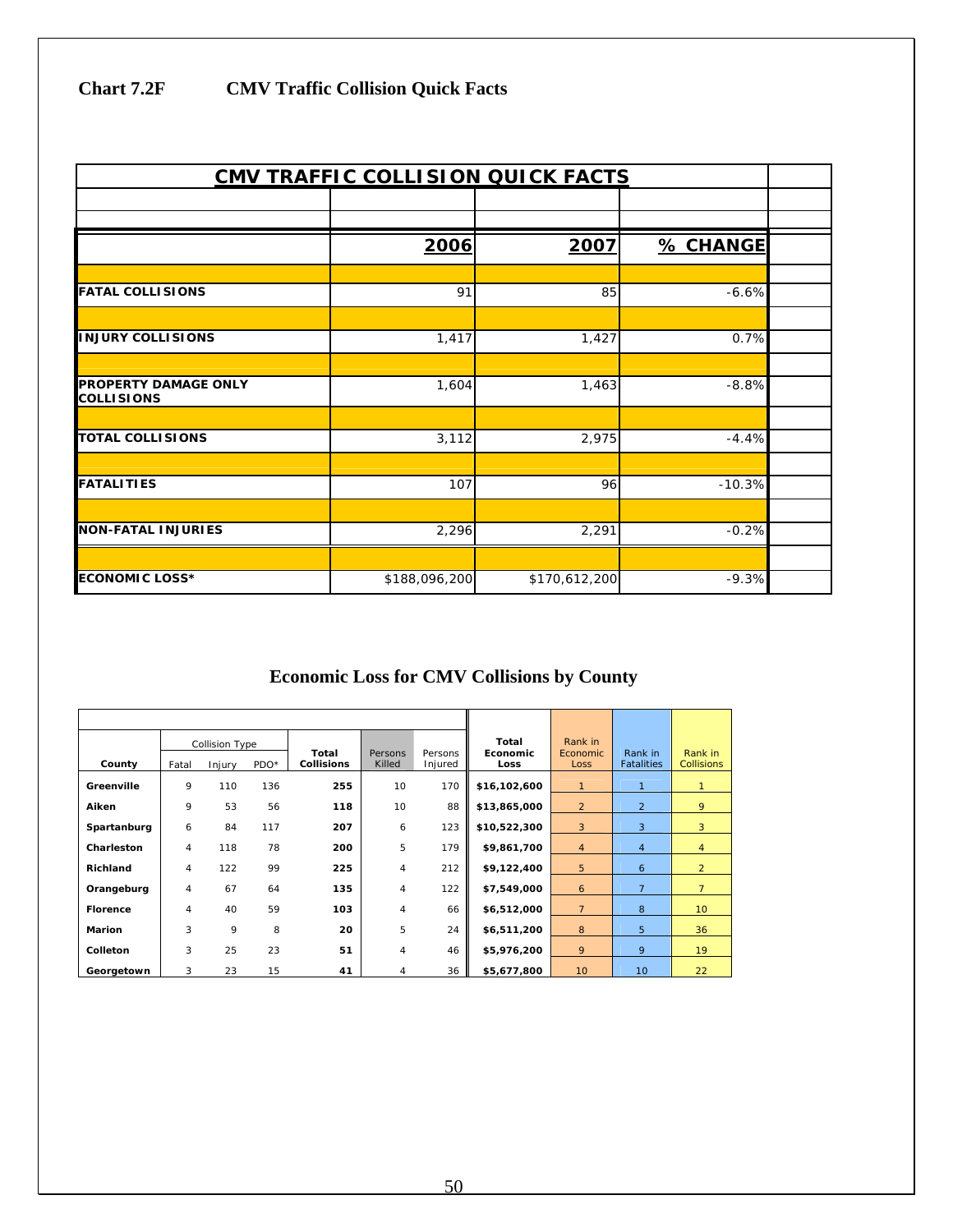### **Chart 7.2G**



| <b>TOTAL BPS LAW ENFORCEMENT STATS</b><br><b>FOR FY 2007--2008</b> |     |  |  |  |  |
|--------------------------------------------------------------------|-----|--|--|--|--|
| <b>CRIMINAL</b>                                                    | 168 |  |  |  |  |
| <b>NON-CRIMINAL</b>                                                | 139 |  |  |  |  |
| <b>ARRESTS</b>                                                     | 27  |  |  |  |  |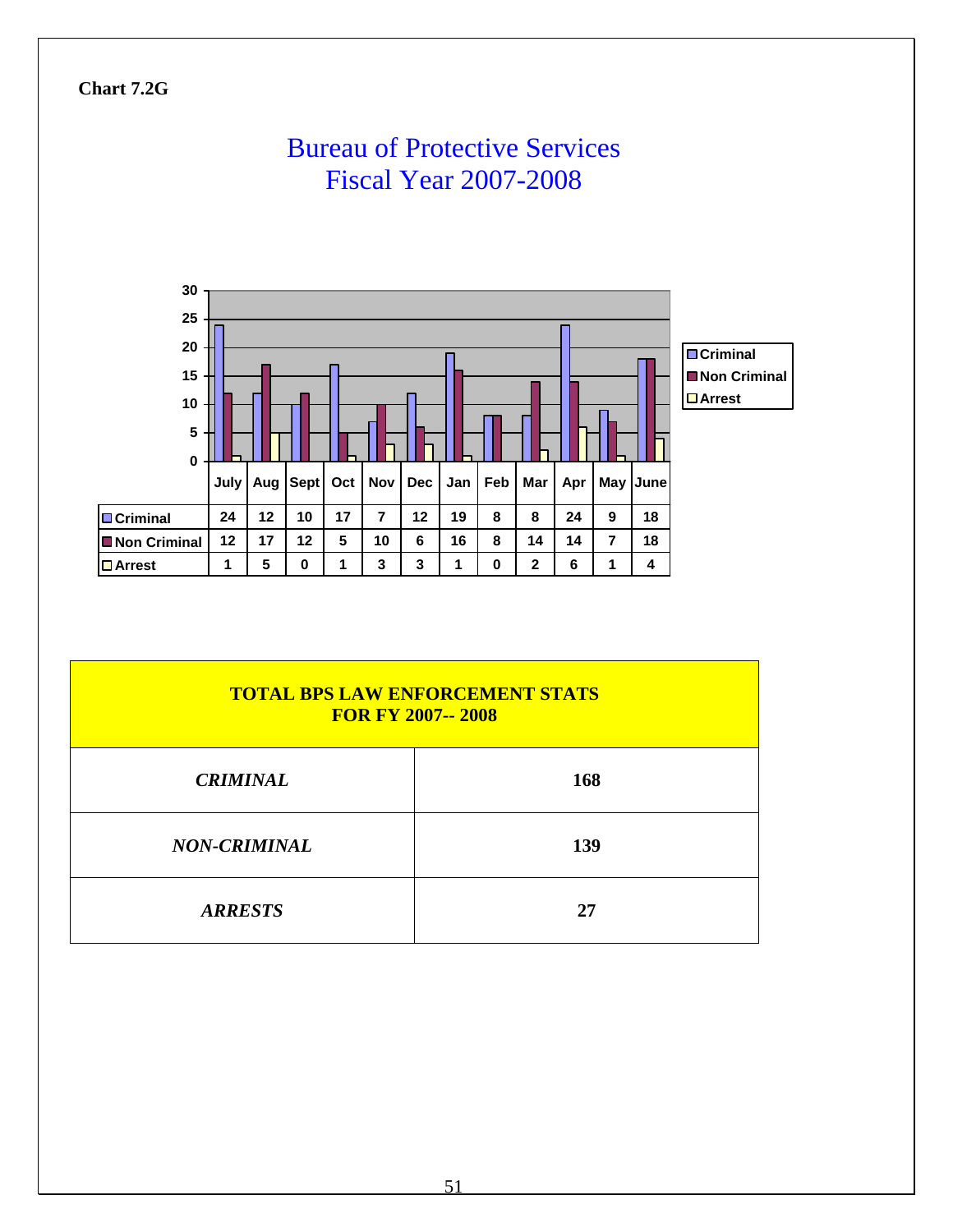# **Chart 7.2H - Intentionally left blank**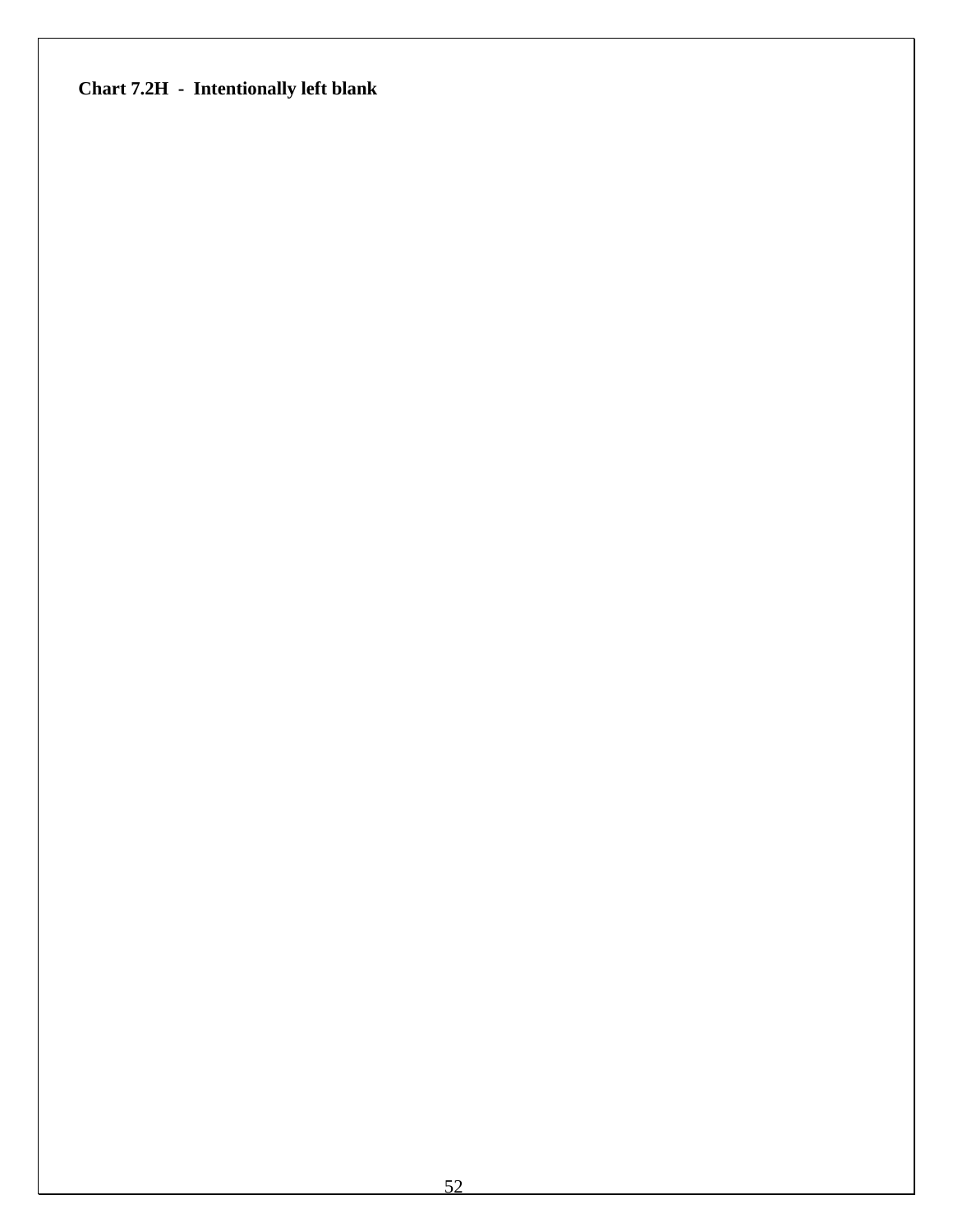# **Chart 7.2I - Highway Patrol Grants Projects**

| <b>Highway Patrol Grant Projects Results</b>    |                                                                                                        |                |                                         |  |  |  |  |
|-------------------------------------------------|--------------------------------------------------------------------------------------------------------|----------------|-----------------------------------------|--|--|--|--|
|                                                 | July 1, 2007 – June 30, 2008                                                                           |                |                                         |  |  |  |  |
| <b>Project</b>                                  | <b>Effect on Performance, Safety and/or</b><br><b>Service</b>                                          | <b>Funding</b> | <b>Timeframe</b>                        |  |  |  |  |
| <b>Families of</b><br><b>Highway Fatalities</b> | To expand the existing FHF programs                                                                    | \$48,081       | October 1, 2007 – September 30,<br>2007 |  |  |  |  |
| <b>SCHP Motorcycle</b><br>Enforcement           | To hire and equip two motorcycle units<br>for enforcement in Calhoun and<br><b>Orangeburg Counties</b> | \$203,590      | October 1, 2007 – September 30,<br>2008 |  |  |  |  |
| <b>Motorcycle Safety</b>                        | To develop a statewide motorcycle<br>safety program                                                    | \$75,000       | October 1, 2007 – September 30,<br>2008 |  |  |  |  |
| <b>SCHP Victim</b><br><b>Services</b>           | To enhance the Victim Services Office<br>by equipping the SCHP Victim<br>Advocate                      | \$19,388       | July 1, $2007 -$ June 30, $2008$        |  |  |  |  |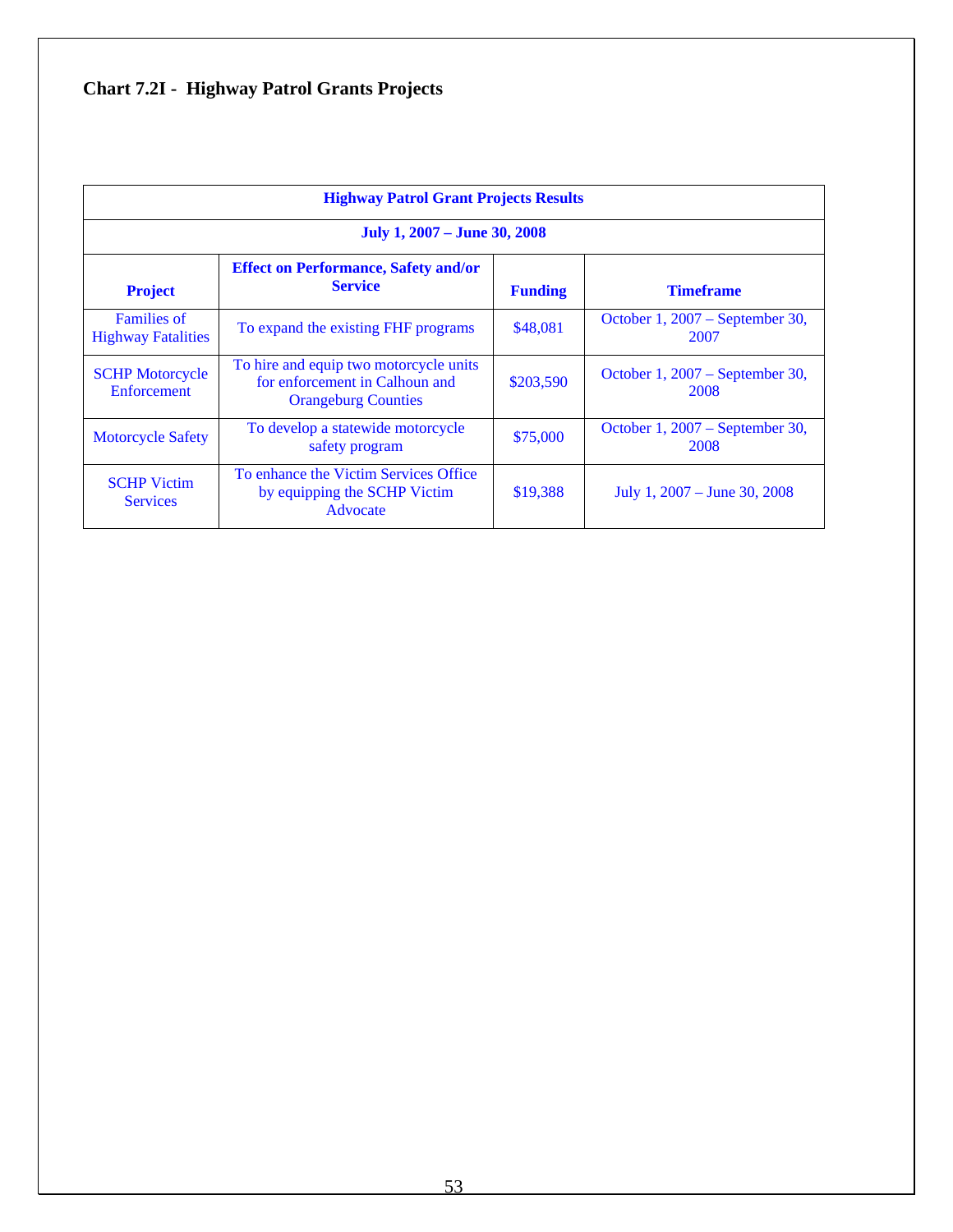# **Chart 7.2J - Highway Patrol Community Relations Officers Activities**

|                                          | <b>Community Relations Officers Activities</b>                                                                                                                                                                                                                                                                                                   |
|------------------------------------------|--------------------------------------------------------------------------------------------------------------------------------------------------------------------------------------------------------------------------------------------------------------------------------------------------------------------------------------------------|
|                                          | July 1, 2007 - June 30, 2008                                                                                                                                                                                                                                                                                                                     |
| <b>Activity</b>                          | <b>Overview</b>                                                                                                                                                                                                                                                                                                                                  |
| <b>Law Enforcement</b>                   | 100 Deadly Days of Summer emphasis from Memorial Day - Labor Day                                                                                                                                                                                                                                                                                 |
|                                          |                                                                                                                                                                                                                                                                                                                                                  |
| <b>Memorial Services</b>                 | Assisted with the annual Traffic Victim's Memorial Service directed by the Office of Highway<br>Safety                                                                                                                                                                                                                                           |
|                                          | Assisted with local services for fallen regional law enforcement officers                                                                                                                                                                                                                                                                        |
| <b>Hurricanes</b>                        | Deployment Exercise; Town Hall Meetings on the coast                                                                                                                                                                                                                                                                                             |
| <b>Motorcycle Safety</b>                 | Displays and booths were provided and staffed for the Harley Davidson Week in Myrtle Beach<br>and the Urban Bike Fest in Atlantic Beach. Motorcycle Campaign involving safety events with<br>media blitz during months leading up to May bike weeks.                                                                                             |
|                                          | Motorcycle Safety Task Force continued with representatives from various motorcycle<br>associations.                                                                                                                                                                                                                                             |
|                                          | An 18 month Motorcycle Crash Study was conducted.                                                                                                                                                                                                                                                                                                |
|                                          | Motorcycle Campaign Ride Smart Kickoff with DVDs and Posters provided to dealerships and<br>motorcycle clubs across the state. Banners provided to major events.                                                                                                                                                                                 |
| <b>Cadet Camp (at</b><br>CJA             | Participated in the Nathan Wolfe Cadet Academy at Criminal Justice Academy                                                                                                                                                                                                                                                                       |
| <b>African American</b><br><b>Events</b> | Participated in the AME Regional Church Conferences in Georgetown, Florence and Laurens<br>Counties.                                                                                                                                                                                                                                             |
|                                          | Allen University Pastors' Training                                                                                                                                                                                                                                                                                                               |
|                                          | Participated in the statewide Black Expo in Columbia                                                                                                                                                                                                                                                                                             |
|                                          | Participated in the Safety Forum at Central Baptist Church in Columbia                                                                                                                                                                                                                                                                           |
|                                          | Participated in fairs and conducted talks at various churches across the state                                                                                                                                                                                                                                                                   |
|                                          | Talks to Black Pastors/Leadership groups and conferences                                                                                                                                                                                                                                                                                         |
|                                          | Participation in events for 219 African American groups                                                                                                                                                                                                                                                                                          |
| <b>Hispanic Events</b>                   | Participated in the Minority Affairs Conference at Brooklyn Baptist Church.                                                                                                                                                                                                                                                                      |
|                                          | Participated in Hispanic Conference at Radisson Hotel in Columbia                                                                                                                                                                                                                                                                                |
|                                          | Participated in Hispanic Festivals in Lexington, Columbia, Camden, Hilton Head, Beaufort, and<br>Greenville.                                                                                                                                                                                                                                     |
|                                          | HP Minority coordinator serves on the Midlands Hispanic Council.                                                                                                                                                                                                                                                                                 |
|                                          | Child Passenger Check for Hispanics held in Troop 2.                                                                                                                                                                                                                                                                                             |
| <b>Child Seat Checks</b>                 | Conducted 45 seat checks with 781 seats checked. 141 one on one appointments.                                                                                                                                                                                                                                                                    |
| <b>Media Contacts</b>                    | 5,405 contacts were made with 540 personal interviews and 27 PSAs recorded.                                                                                                                                                                                                                                                                      |
|                                          | 799 events were placed on the Media Message Board for Media Use                                                                                                                                                                                                                                                                                  |
| <b>Presentations</b>                     | 660 Talks conducted; 59,049 attendees at events                                                                                                                                                                                                                                                                                                  |
| <b>Fairs</b>                             | 660 fairs; displays, materials, talks with visitors. Fairs include local school fairs, regional festivals<br>such as Sun Trust/Bil-Lo Fall Festival, Pecan Festival, State Fair and corporate fairs such as<br>Michelin Safety Day and Fuji Safety and Health Fair Fair.                                                                         |
| <b>Significant Events</b>                | Stewardship of the Car, the faith based program continues to be presented to churches and youth<br>groups such as Aiken At-Risk Teen Program.                                                                                                                                                                                                    |
|                                          | LEN - Activities continue with partnerships between troops and their local LEN.                                                                                                                                                                                                                                                                  |
|                                          | Upstate Film Project - Troop 3 participated in the Upstate Film Project sponsored by Oconee<br>EUDL (Enforcing Underage Drinking Laws). Local High School groups were paired with a<br>sponsoring agency. The High School Group produced a video that encouraged teens not to drink.<br>Most of the videos presented address teen drunk driving. |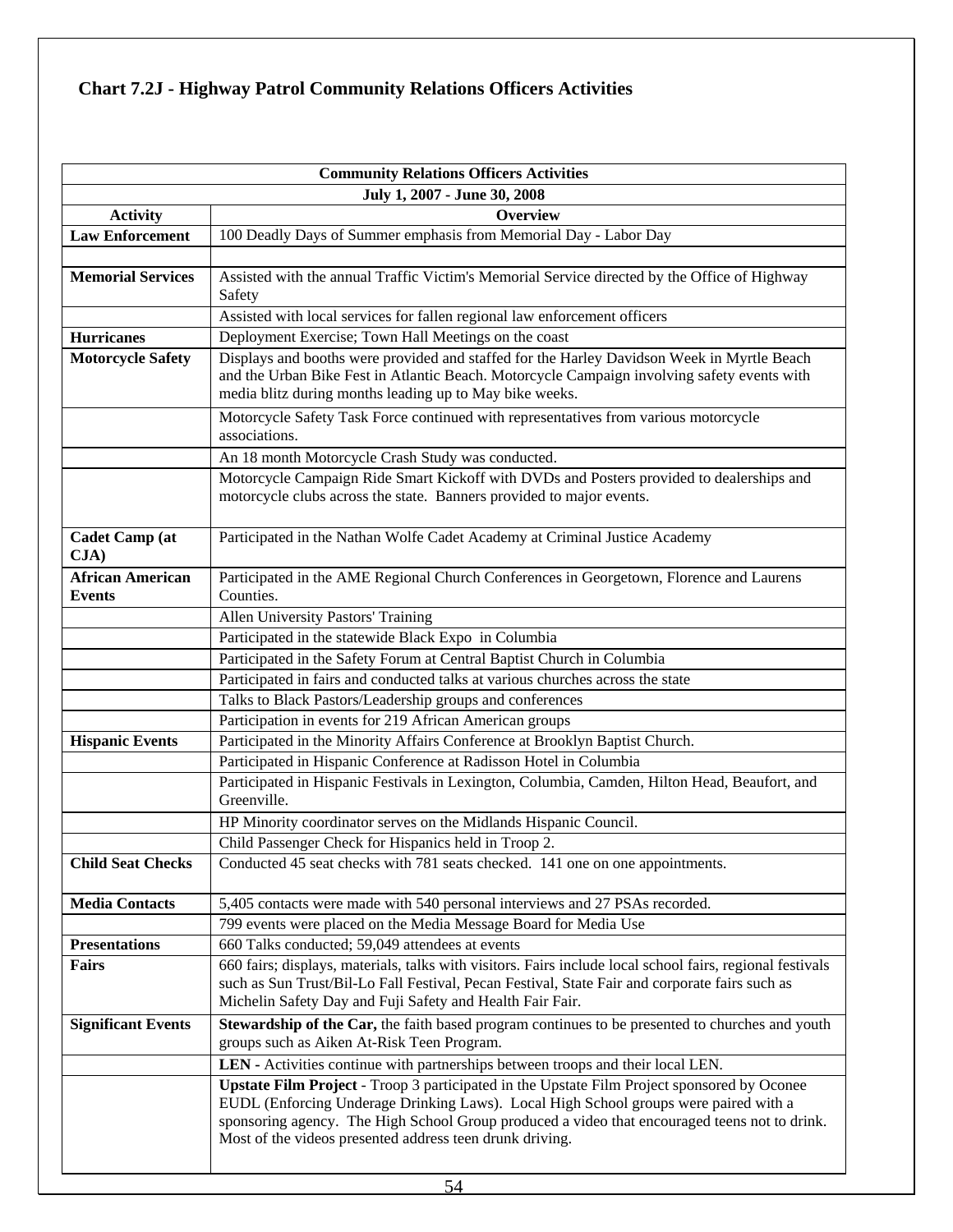|                                                                           | <b>Trooper Treats</b> - Troopers visited with children in local hospitals within their troops handing out<br>treats and safety materials in October. Troopers also visited a youth home in Columbia.                                                                           |  |  |
|---------------------------------------------------------------------------|--------------------------------------------------------------------------------------------------------------------------------------------------------------------------------------------------------------------------------------------------------------------------------|--|--|
|                                                                           | July 4th Enforcement Partnership with DNR including aerial enforcement. A joint PSA was<br>filmed and posted on the Patrol website for media use.                                                                                                                              |  |  |
|                                                                           | <b>Darlington Raceway Events</b>                                                                                                                                                                                                                                               |  |  |
|                                                                           | <b>International Auto Show in Greenville</b>                                                                                                                                                                                                                                   |  |  |
|                                                                           | Statewide Sportsman Classic at the state fairgrounds                                                                                                                                                                                                                           |  |  |
|                                                                           | National Bassmaster Tournament in Greenville County                                                                                                                                                                                                                            |  |  |
|                                                                           | SC Highway Safety Conference in Charleston-Highway Patrol participated in the conference as<br>attendees and presenters.                                                                                                                                                       |  |  |
|                                                                           | A third Annual Children's Health and Safety Fair was held at Blythewood in June. The venue<br>was changed to allow more participants and the date was changed due to the extreme heat of the<br>previous August.                                                               |  |  |
| <b>Pedestrian Safety</b><br>Campaign                                      | A Pedestrian Safety Study was conducted at CJA with results used in the making of a Public<br>Service Video, Be Safe Be Seen in partnership with SCDOT.                                                                                                                        |  |  |
| <b>Special Olympics</b>                                                   | Torch Run-Law Enforcment Officers, including Highway Patrol carried the special Olympics torch<br>throughout the state to the State Capital.                                                                                                                                   |  |  |
|                                                                           | Chick-Filet Special Olympics Drive-Through event in Greenwood.                                                                                                                                                                                                                 |  |  |
|                                                                           | Colonel's Cup Softball Tournament                                                                                                                                                                                                                                              |  |  |
|                                                                           | Cops and Lobster events across the state.                                                                                                                                                                                                                                      |  |  |
|                                                                           | Troop 4 Golf Tournament                                                                                                                                                                                                                                                        |  |  |
|                                                                           | Troop 1 Bowling Tournament                                                                                                                                                                                                                                                     |  |  |
| <b>Families of</b><br><b>Highway Fatalities</b>                           | A Youth Forum was held in Aiken County at the North Augusta Community Center.                                                                                                                                                                                                  |  |  |
|                                                                           | LEAP Survivors' Conference in Charleston.                                                                                                                                                                                                                                      |  |  |
|                                                                           | Hope and Healing Seminar was held with internationally known grief counselors for traffic victim<br>survivors.                                                                                                                                                                 |  |  |
|                                                                           | Blood Drive was held at River Dog Stadium in Charleston in honor of traffic victims in partnership<br>with River Dogs, Red Cross, and the Highway Patrol.                                                                                                                      |  |  |
| <b>School Zone</b><br><b>Safety/School Bus</b><br><b>Stop Enforcement</b> | Distributed safety materials to parents at pick-up lines at schools in each troop throughout the<br>state. CROs spoke to students in school and to parents during PTA meetings. Media interviews<br>statewide were coupled with school zone safety and school bus enforcement. |  |  |
|                                                                           | A second annual Children's Health and Safety Fair was held in August for Back to School<br>awareness. Children in the Midlands (Richland, Lexignton and Kershaw Counties) came to CJA<br>to visit booths from various area agencies.                                           |  |  |
| <b>Holiday Travel</b><br><b>Awareness</b>                                 | Partnered with FHF volunteers and SCDOT to distribute materials at Welcome Centers and Rest<br>Areas in each troop during each holiday period.                                                                                                                                 |  |  |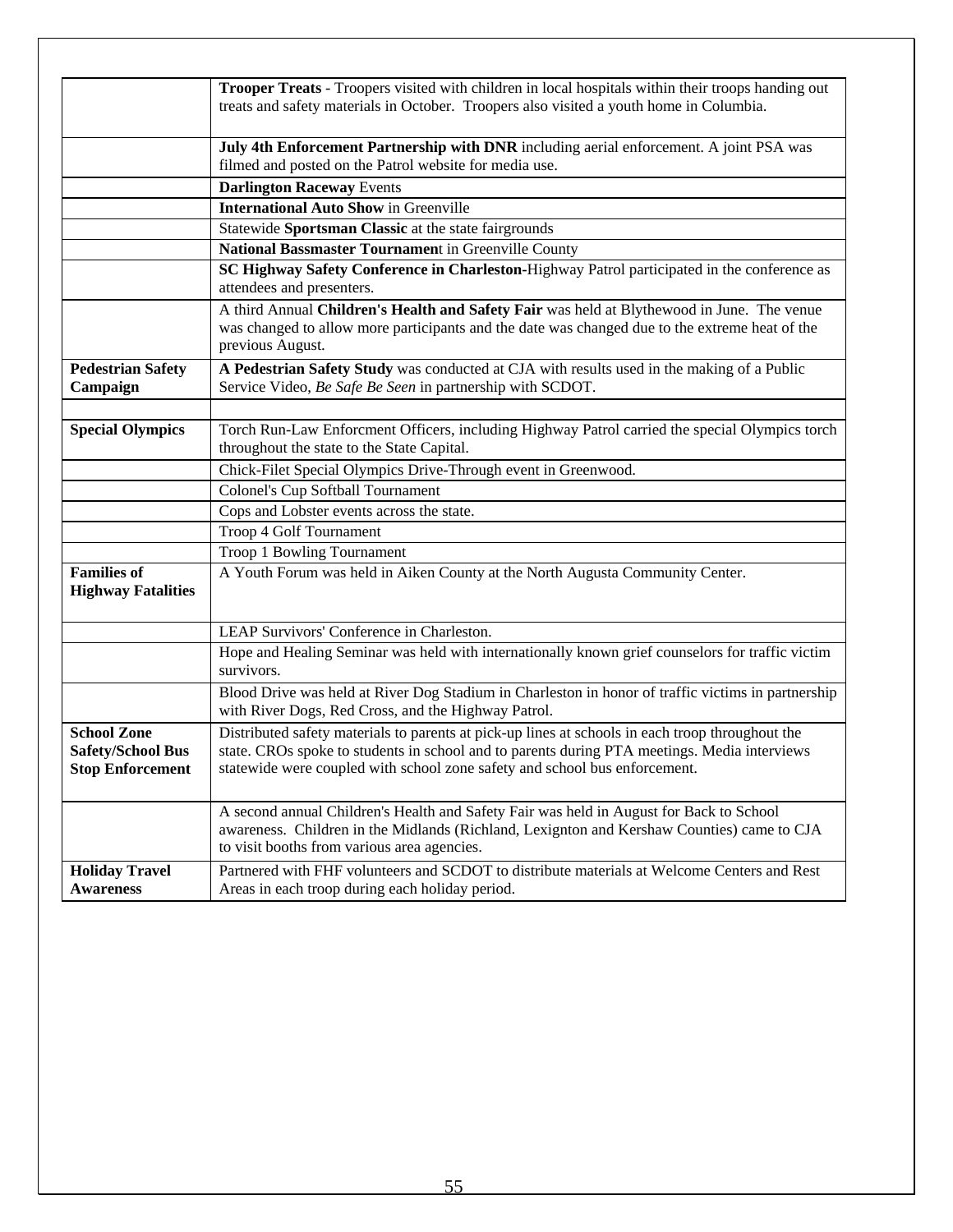# **Chart 7.2K - Results of Highway Patrol Research and Development Projects**

| <b>HP Research and Development Projects</b> |                                                                                                           |                                                                                         |  |  |  |
|---------------------------------------------|-----------------------------------------------------------------------------------------------------------|-----------------------------------------------------------------------------------------|--|--|--|
|                                             | <b>July 2007 – June 2008</b>                                                                              |                                                                                         |  |  |  |
| PATROL SUPPLY                               |                                                                                                           |                                                                                         |  |  |  |
| <b>Project</b>                              | <b>Activity</b>                                                                                           | <b>Results</b>                                                                          |  |  |  |
| <b>Tasers</b>                               | 300 Tasers were purchased and issued to troopers                                                          | Troopers began testing Tasers in October<br>2007.                                       |  |  |  |
| Shotguns                                    | 200 new shotguns were purchased during FY 06/07.                                                          | All shotguns were received by Patrol Supply<br>and issued to Troopers by December 2007. |  |  |  |
| Glock 45 GAP<br>Pistol                      | Weapons testing was conducted in FY 06/07. New<br>Glock .45 GAP pistols were received in FY 07/08.        | The Glock .45 GAP transition was completed<br>December 2007.                            |  |  |  |
| <b>Traffic Vests</b>                        | New traffic vests were ordered for all DPS officers<br>in FY 06/07 and were received in FY 07/08.         | New traffic vests have been issued out since<br>January 2008.                           |  |  |  |
| <b>Jackets</b>                              | The department has ordered new, weather resistant<br>duty jackets for all SCHP Troopers.                  | Duty Jackets were issued in March 2008.                                                 |  |  |  |
| Flashlights                                 | The department is testing new LED flashlight that<br>offer longer battery life and increased illumination |                                                                                         |  |  |  |
| <b>Body Armor</b>                           | New body armor was ordered and received.                                                                  | All replacement body armor was issued to<br>Troopers                                    |  |  |  |

### **DPS FLEET SHOP**

| <b>Project</b>  | <b>Activity</b>                                                                                                        | <b>Results</b>                                                  |
|-----------------|------------------------------------------------------------------------------------------------------------------------|-----------------------------------------------------------------|
| <b>Vehicles</b> | Purchased 599 new Patrol Vehicles including 45<br>Dodge Chargers and 13 Honda STS 1300<br>motorcycles during FY 06/07. | All new vehicles were received and issued<br>during $FY$ 07/08. |

#### **BUILDING PROJECTS**

Completed remodeling work on the Greenwood Radio Room.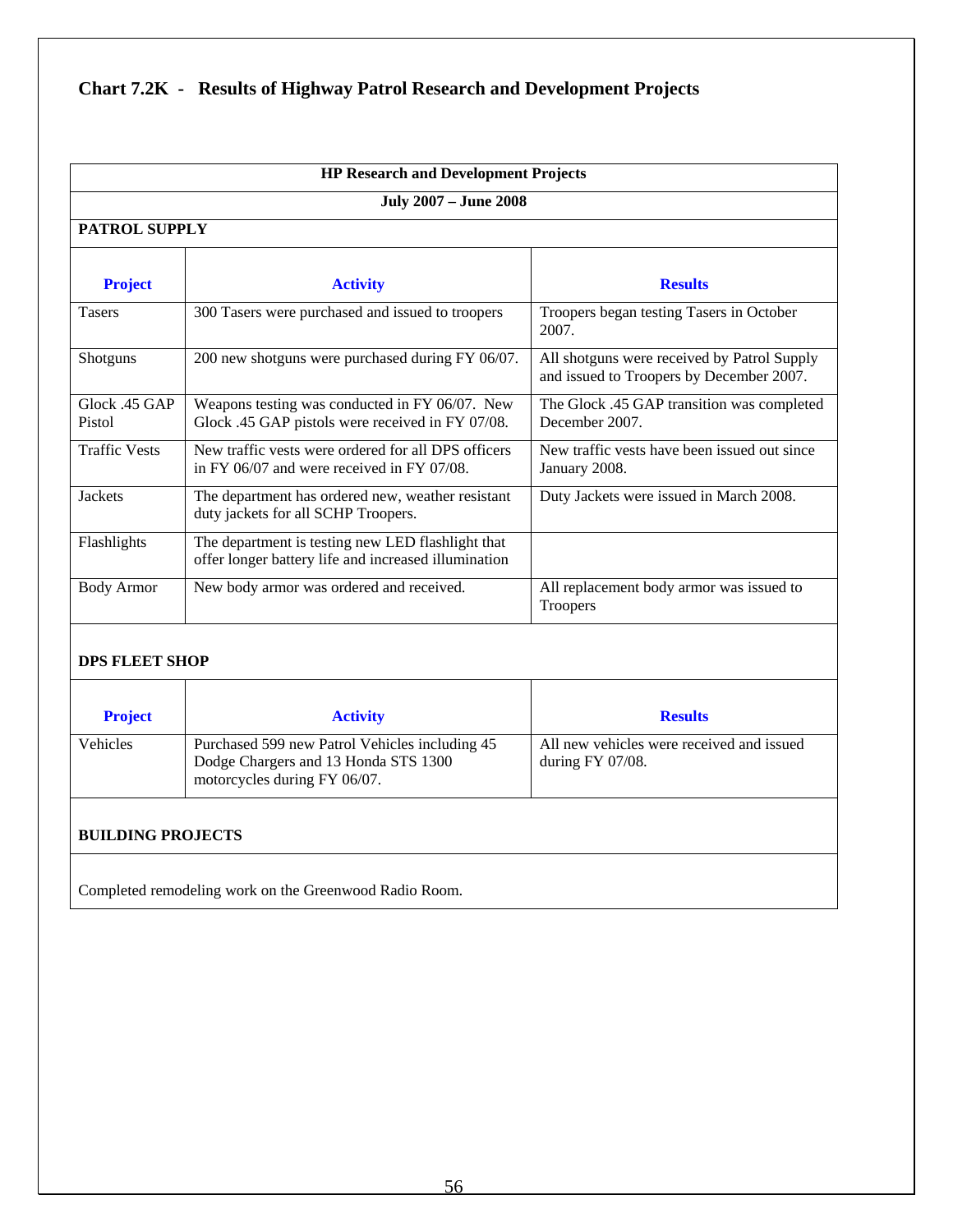# **Chart 7.2L - Highway Patrol Training Efforts for Mid-Management (July 2007 – June 2008)**

#### **HP Training Efforts for Mid-Management July 2007 – June 2008**

The Highway Patrol Colonel and his Command Staff continue a strong focus on advanced leadership training, particularly for middle management. Funds are earmarked to provide executive leadership training to mid-level supervisors by participating in the following nationally recognized police/criminal justice training programs, as well as local and state programs.

| Laucanon is not the name of the pan, but the nghting of the met |                         |                               |                     |  |
|-----------------------------------------------------------------|-------------------------|-------------------------------|---------------------|--|
| <b>Institution</b>                                              | Program                 | <b>Overview</b>               | Participation       |  |
| North Carolina State                                            | Administrative          | Partnership that brings       |                     |  |
| University                                                      | Officer                 | together theoretical          | One Sergeant        |  |
| Raleigh, North                                                  | Management              | perspective of faculty and    | One First Sergeant  |  |
| Carolina                                                        | Program                 | practical experience of       |                     |  |
|                                                                 | (AOMP)                  | officers to produce the most  |                     |  |
|                                                                 |                         | effective public management   |                     |  |
|                                                                 |                         | techniques demanded in        |                     |  |
|                                                                 |                         | these complex times           |                     |  |
| S. C. Budget &                                                  | <b>Certified Public</b> | Designed to provide           | <b>Two Captains</b> |  |
| Control Board,                                                  | <b>Managers Program</b> | applicable state applications | (graduated in May)  |  |
| Columbia, SC                                                    |                         | and learning experiences for  |                     |  |
|                                                                 |                         | state management and          |                     |  |
|                                                                 |                         | professional staff            |                     |  |
| <b>FBI</b> Academy                                              | Course of study for     | Premier training facility     | One Captain         |  |
| Quantico, VA                                                    | US and                  | offering specialized law      |                     |  |
|                                                                 | international law       | enforcement training geared   |                     |  |
|                                                                 | enforcement leaders     | to raise the standards,       |                     |  |
|                                                                 |                         | knowledge and cooperation     |                     |  |
|                                                                 |                         | worldwide; to prepare law     |                     |  |
|                                                                 |                         | enforcement leaders for       |                     |  |
|                                                                 |                         | complex, dynamic              |                     |  |
|                                                                 |                         | challenges                    |                     |  |

#### **"Education is not the filling of the pail, but the lighting of the fire."**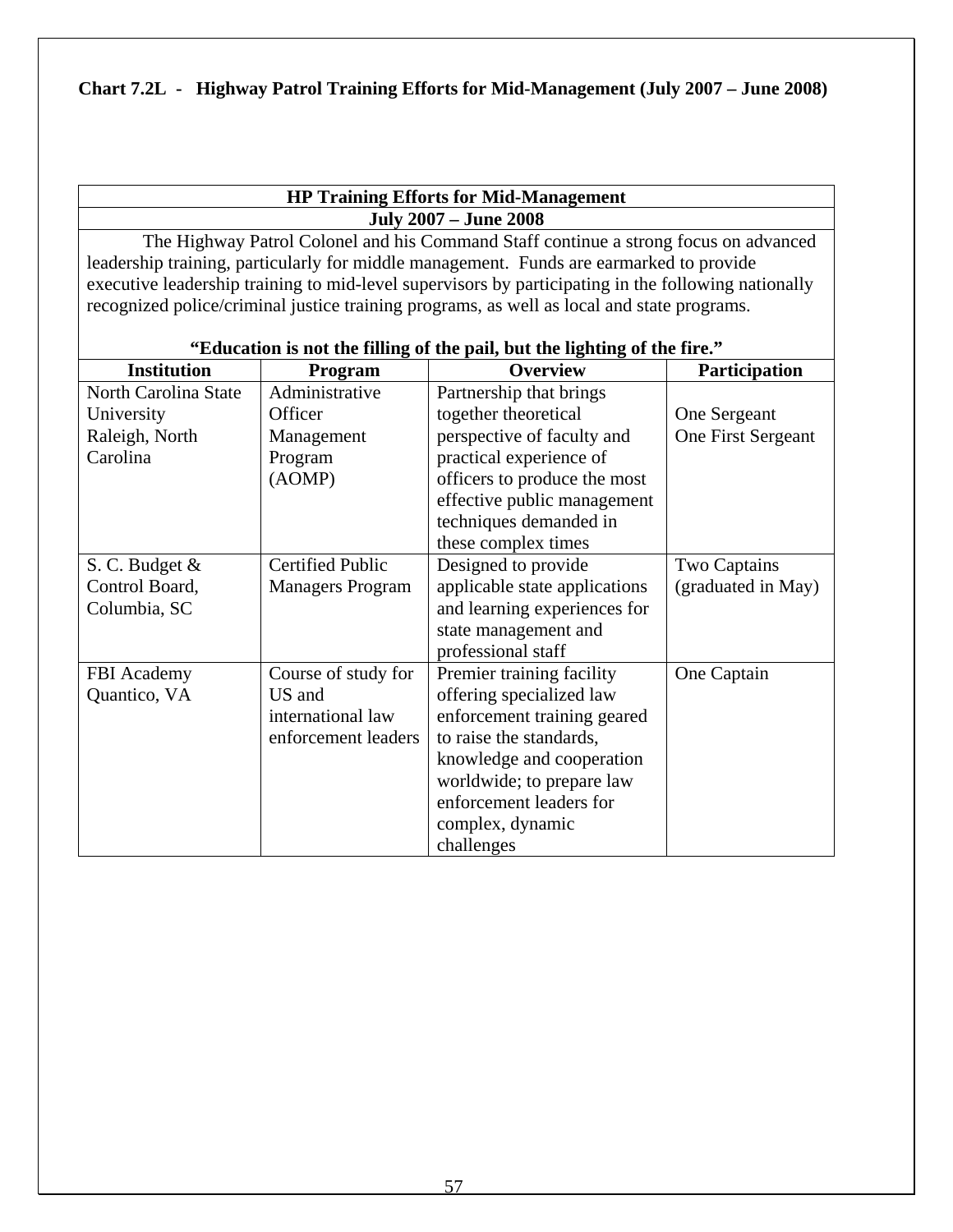

# **Chart 7.2M - EEO Level of Goal Attainment**

Note: This report is one year behind actual year-end close.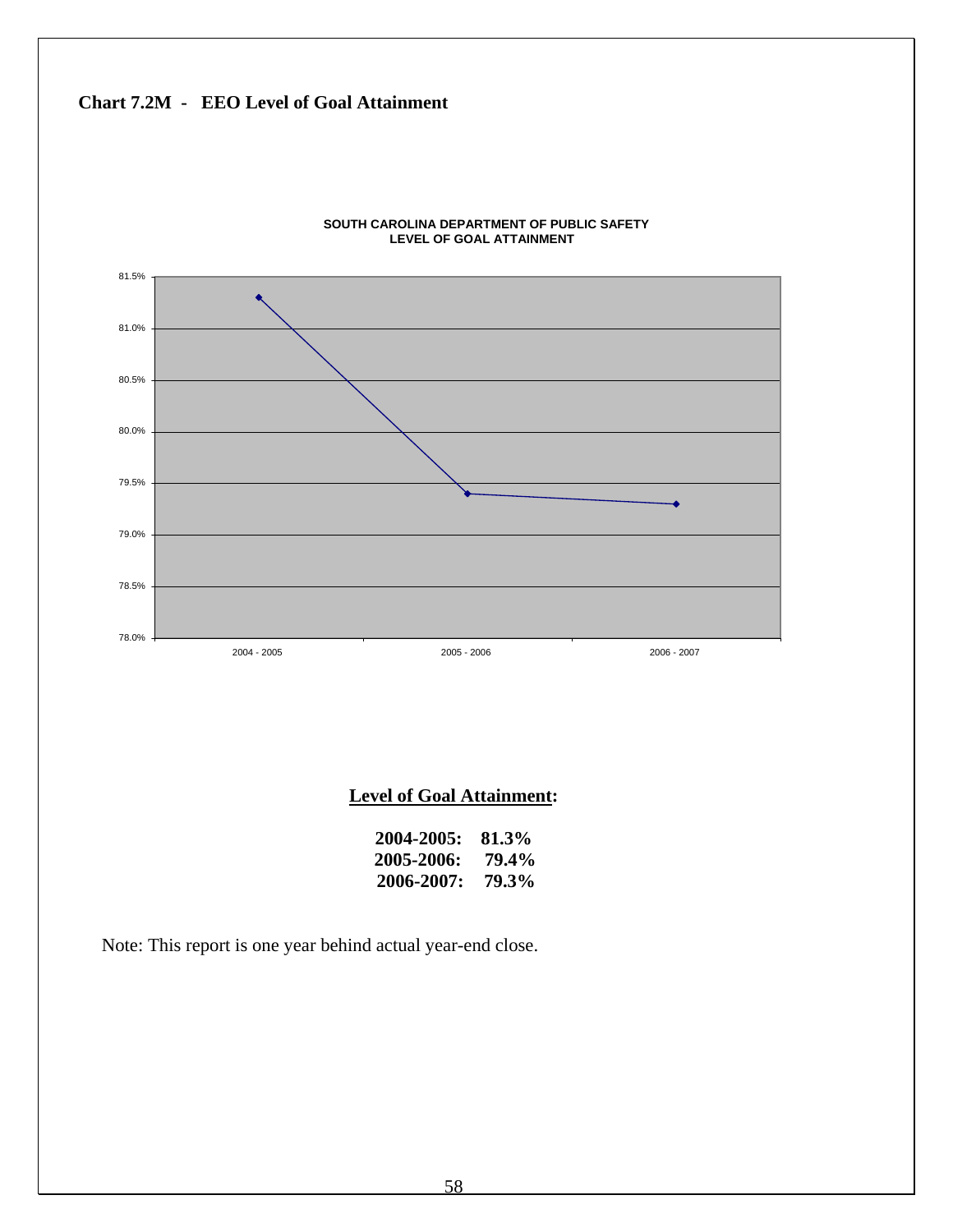# **Chart 7.2N Progress in Reducing "Meets by Default" EPMS Rating:**

*Comparison to Statewide Percentages of EPMS "Meets-by-Default" Ratings* 

| Year      | <b>Agency "Meets by</b><br><b>Default</b> " Rating | <b>State-Wide "Meets by</b><br><b>Default</b> " Rating |
|-----------|----------------------------------------------------|--------------------------------------------------------|
| 2001-2002 | 29.34%                                             | 12.77%                                                 |
| 2002-2003 | 7.81%                                              | 15.25%                                                 |
| 2003-2004 | 12.82%                                             | 13.14%                                                 |
| 2004-2005 | 6.36%                                              | 12.07%                                                 |
| 2005-2007 | 6.62%                                              | 12.15%                                                 |
| 2006-2007 | 6.18%                                              | 15.18%                                                 |
| 2007-2008 | 5.27                                               | 8.77                                                   |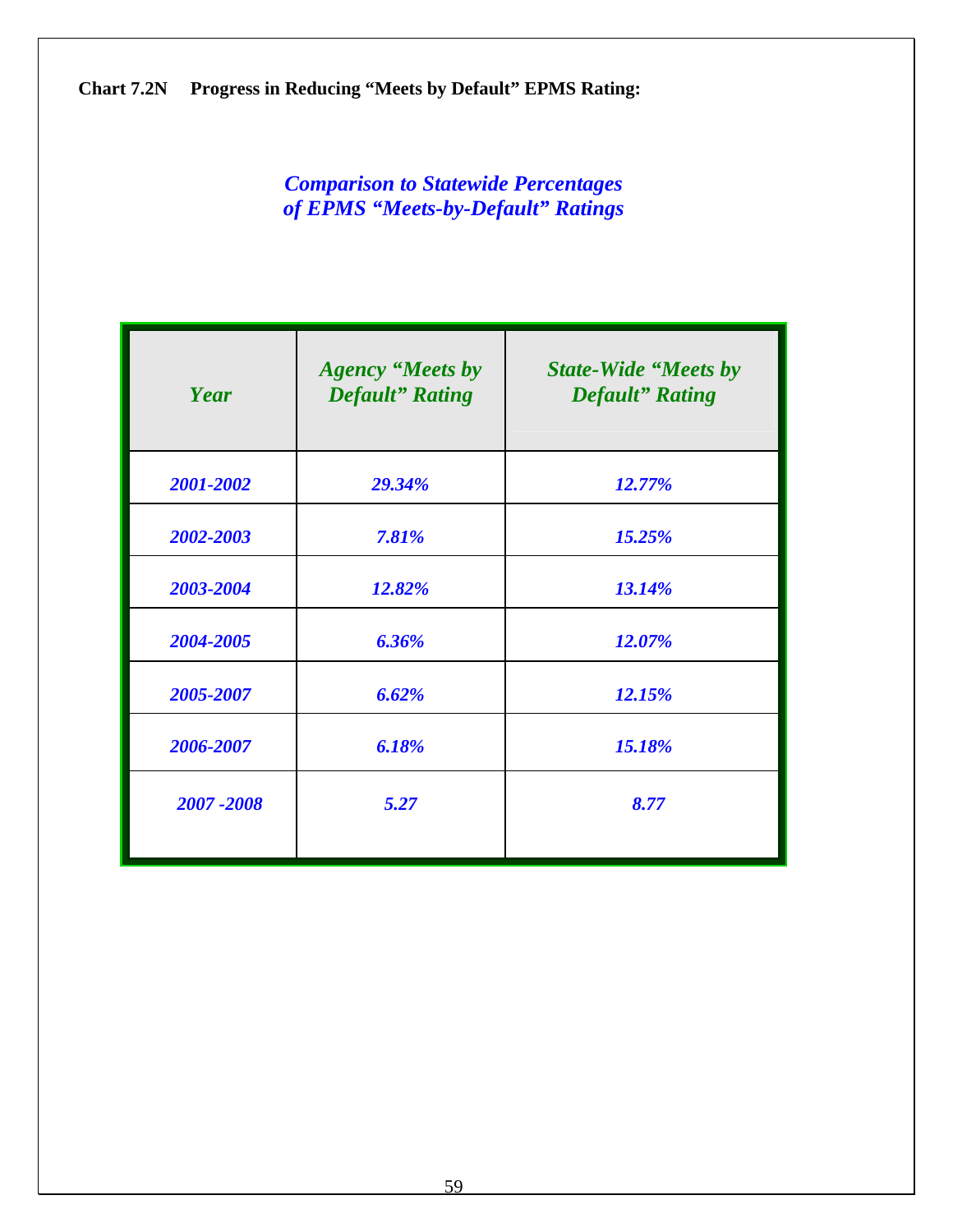# **Chart 7.2O - Results from Participation in Special Olympics**

| <b>HP Special Olympics Participation Results</b> |          |
|--------------------------------------------------|----------|
| Troop 1                                          | \$4,758  |
| Troop 2                                          | 1,250    |
| Troop 3                                          | 11,377   |
| Troop 4                                          | 13,430   |
| Troop 5                                          | 6,385    |
| Troop 6                                          | 1,275    |
| Troop 7                                          | 3,254    |
| Troop 8                                          | 183      |
| Troop 9                                          | 745      |
| <b>Softball Tournament</b>                       | 7,700    |
| <b>Total</b>                                     | \$50,358 |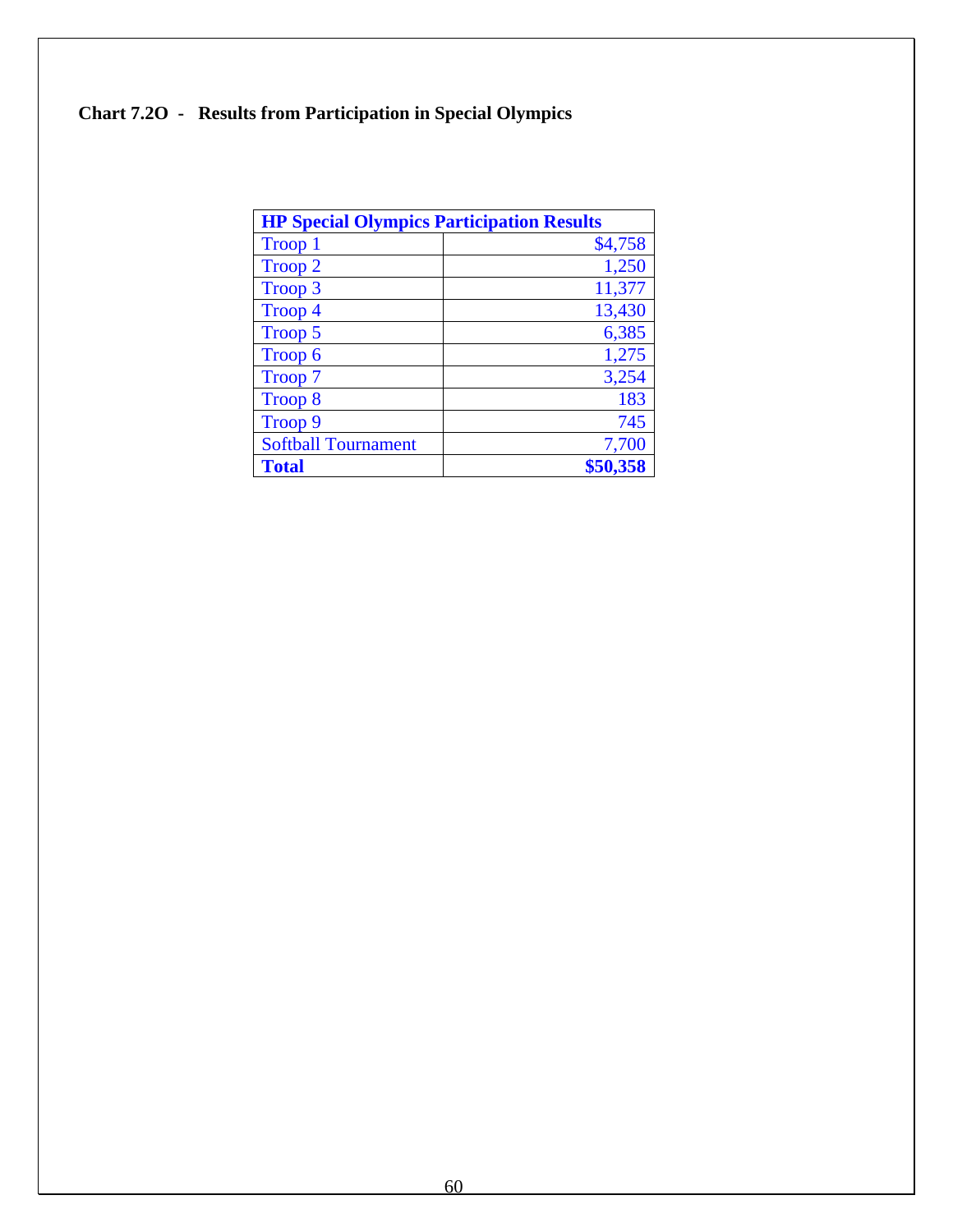#### 7.3 What are your performance levels for the key measures of financial performance?

- **DPS** uses an activity-driven, zero-based budgeting process. The challenge remains to allocate resources according to urgency and priority as deemed by the Agency Director, his staff and the Governor's Office. Organizational restructuring, as well as the rapid changes in technology, including using existing technology to its fullest potential, involve tremendous fiscal planning and logistics carried out by the Director, law enforcement divisions, OFS, OIT, and others to allot and monitor funding to effect optimal operational performance, as well as support law enforcement in education, prevention and enforcement. OFS continues to streamline budgeting and reporting procedures to enhance efficiency. Cost containment measures, including using a new database for fleet maintenance, automating the supply ordering process, and emphasizing use of the procurement card, has enhanced efficiency. IT purchases over \$50,000 are submitted and approved by the OIT.
- HP's R&D Unit researches, tests and analyzes projects, equipment and gear needs for HP. Decisions are made after data is analyzed and justification is obtained (Chart 7.2K). Grant projects are assessed, including costs, effect on performance and timeframes (Chart 7.2I).
- OHS evaluates program effectiveness and thereby measures financial performance by tracking statistics regarding traffic collisions, fatalities, etc., allowing comparison and measurement of performance from month to month, year to year, etc. (See Charts 7.2A, B, C, D, E, F, G.)
- OJP has multiple measures of financial performance. At a basic level, OJP must apply for federal formula funds as the State Administrative Agency. These funds are subject to audit and monitoring by the appropriate federal funding authority within the U.S. Dept. of Justice and the Comptroller's Office, as well as the Inspector General's Office. This is achieved through electronic and on-site monitoring visits and audits. Further, financial performance is monitored by accounting offices within DPS and outside state auditors. Because grants are reimbursable, it is a relatively straightforward matter to track and analyze grant expenditures to insure that financial performance standards are achieved or exceeded.
- *7.4* What are your performance levels/trends for key measures of workforce engagement, workforce satisfaction, the development of your workforce, including leaders, workforce retention, workforce climate including workplace health, safety, and security.

 *(a) work system performance?* 

- Emphasis is being placed on improving work flow, ensuring knowledge/skills are retained and enhancing training opportunities all employees. Organizational development is a key element of addressing work system performance and includes restructuring and redesign of IT functions throughout the Agency, consolidation of telecommunications centers.
- *(b) employee learning and development?*
- **HP** is committed to professional development of law enforcement officers. Along with the Career Path Plan, the HP Command Center addresses the need for advanced officer training. Funds were provided for executive leadership training through North Carolina State University (See Chart 7.2O). In addition, other supervisors have attended the FBI Academy and the B&CB's CPM Program. A three-level leadership program for law enforcement has been implemented in conjunction with CJA. Along with encouraging professional development and participating in specialized programs, **STP** and **BPS** provide in-service training, advanced training, field training and other workshops and in-house training to augment officer experience.